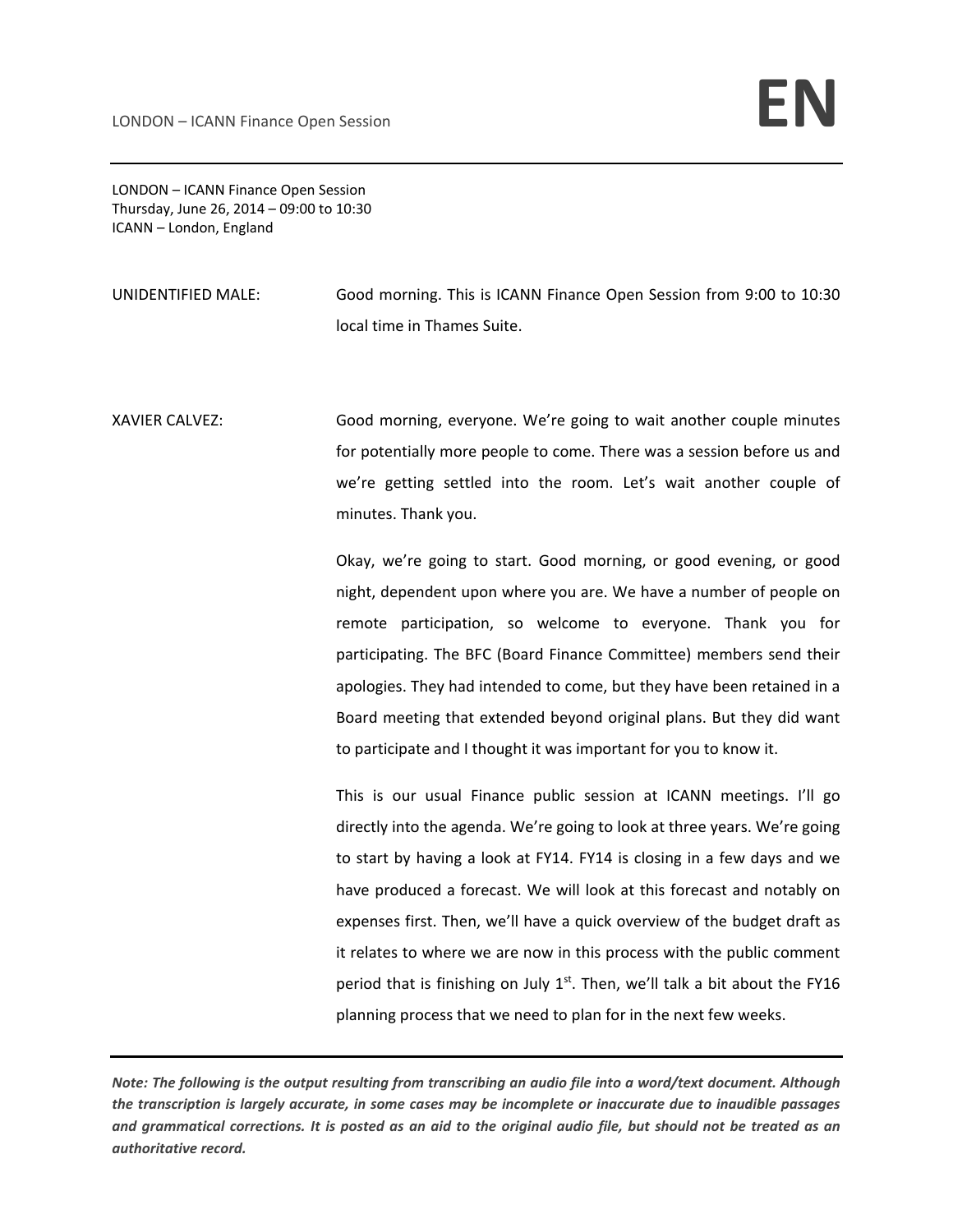FY14. I guess I'm too far from the – thank you. We'll give you a certain amount of highlights of FY14. Then, we'll look at more specific variances in the highlights. Our overall change in net assets is excess of \$5 million for the year, compared to what was expected to be in excess of \$7 million, so it's slightly below and we'll look at why.

The revenues are a bit below budget, largely driven by the timing of the revenues coming from the new registries being plugged into the root, because that timing started later than what was originally budgeted. The headcount is slightly below budget. We will look at that, as well. There's a number of other expenses which we'll look at the variances of, as well.

Before I continue, I should have [inaudible] the numbers that we are going to show are based upon a forecast that we have produced using ten months of actual data, from July through April and adding to it two months of estimated data for May and June. Of course, you realize we're very close to the end of June. We close the financials of ICANN monthly. We've used the financials closed at the end of April that were available towards mid‐May. Since mid‐May, we've worked on pulling together this forecast. That's the data that you will see here. That's what we've been using for it. At this stage, we're expecting to be relatively close, pending the variances that we can expect at year‐end.

As you know, we have a contingency in the budget. The contingency is simply a portion of the overall spend of the organization that is not allocated to any specific area and is simply helping to cover for expenses that are not necessarily planned for at the beginning of the year or at the time the budget is finalized, which is the natural life of any budget

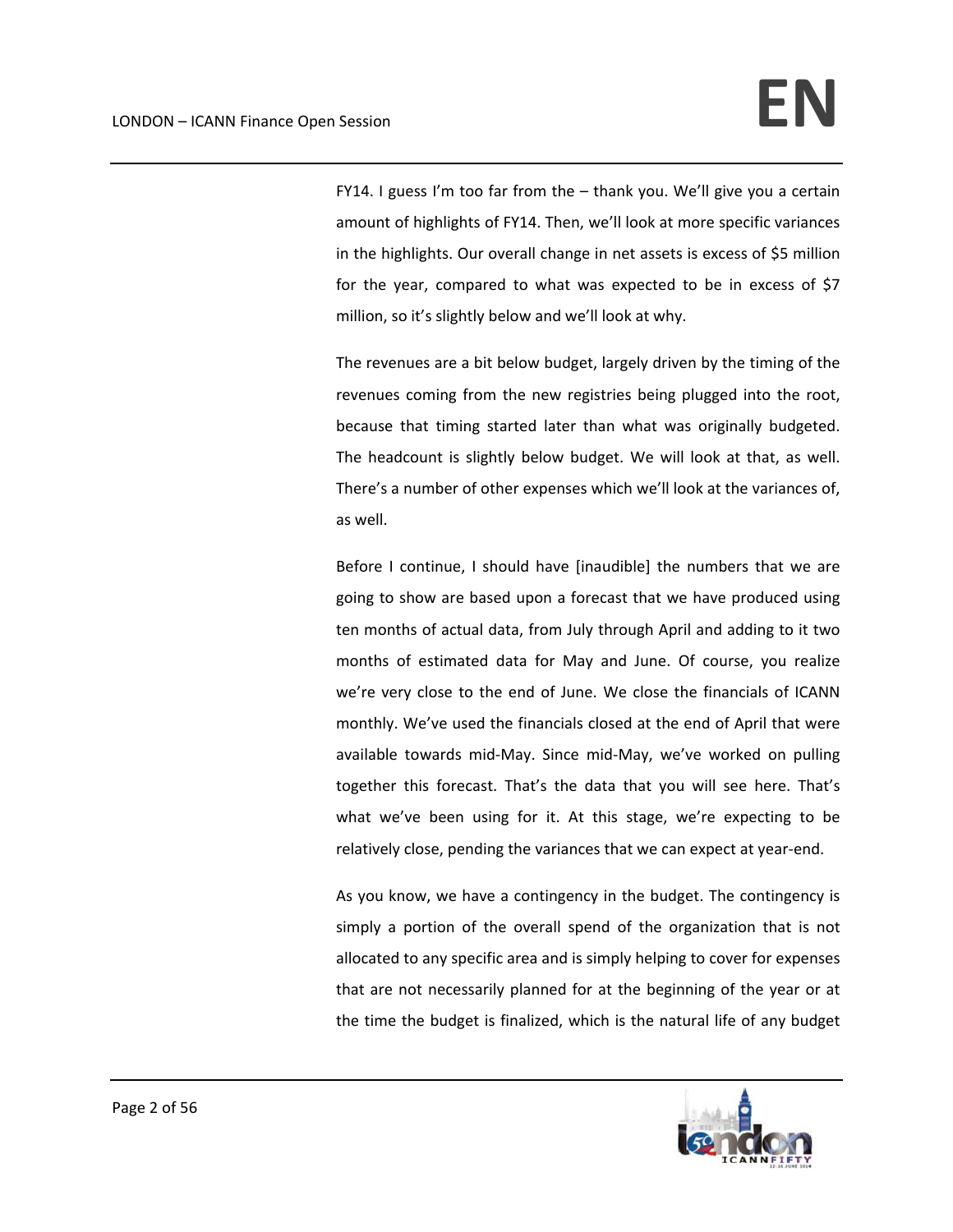or forecast. Always the same thing. As I like to say, the budget is obsolete the day after it's been approved, because things change all the time.

Three activities have been particularly applied against the contingency that were not originally planned at the beginning of the year. Some are research-related activities. You may remember the e-friction report from the BCG that's been produced. That is an example in this area. Technical support for the community in the form of the IETF sponsorship for the IETF that was in London, I think in this hotel. Internet governance‐related activities that you all [know], are aware of 1Net, the NETmundial meeting and sponsorship of the IGF in Bali earlier in the fiscal year. From memory, it was in October.

If you remember the strategy panels were budgeted for, because we knew them. That was a relatively late addition in the development of the budget for FY14, but we knew about them from memory in May or June. We had budgeted for the strategy panels. When the Internet governance‐related activities were becoming visible, if you remember, it has been decided to reduce the scope of the panels, especially reduce the duration of those panels to have them finish their work towards January rather than June in order to be able to redirect resources towards the Internet governance‐related activities that were then visible. That decision was made in the November timeframe, from memory. We will see the impact of those two sets of activities. One reducing the panel's scope, two the activities applied against the contingency.

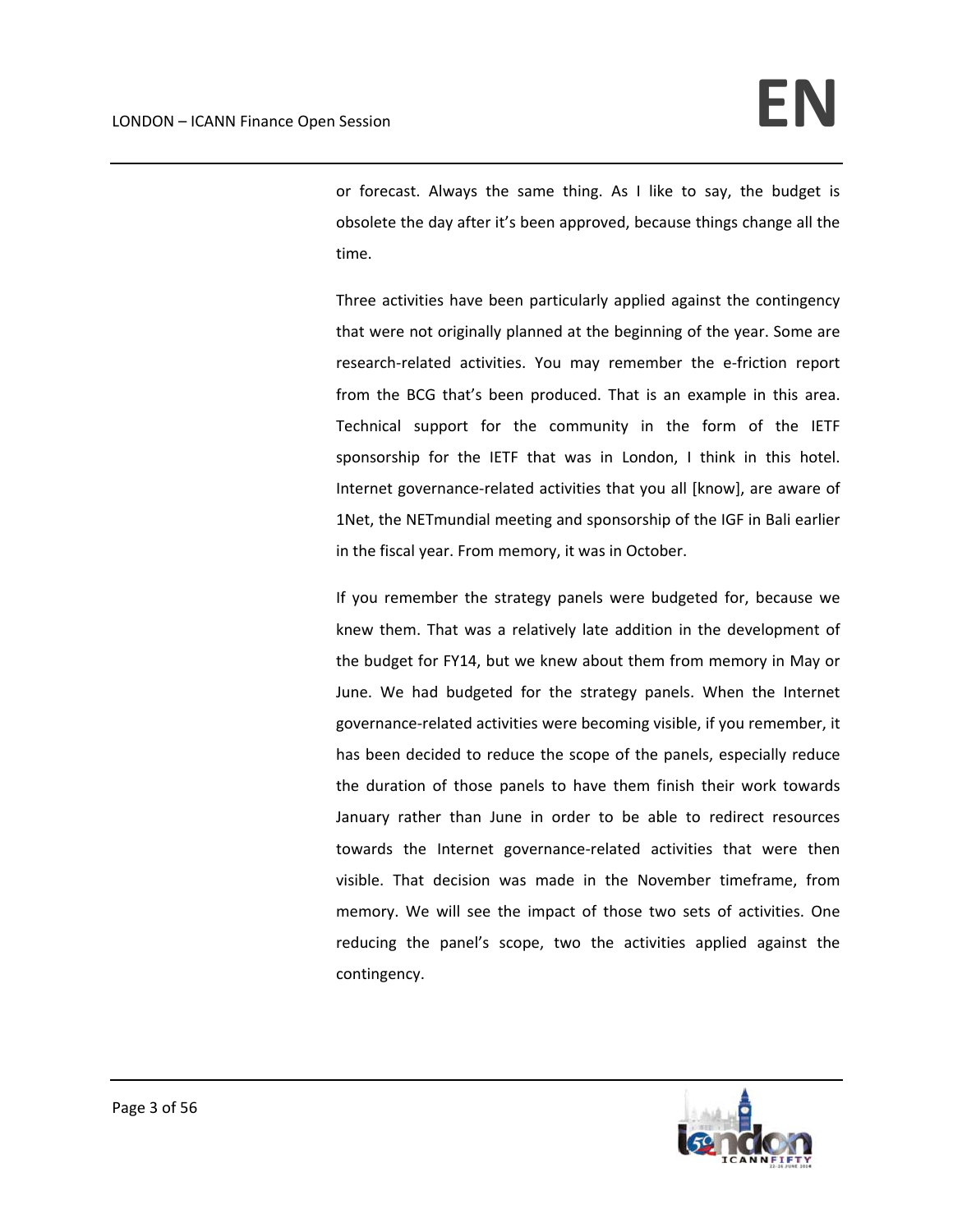The New gTLD Program. The new gTLD forecast has been extended by two years to reflect the visible or foreseeable timing of contracting and delegation. You may have participated to the New gTLD Program update earlier this week, in which it was indicated that there's right now slow work contracting then what was originally necessarily planned.

There's been, from memory, about 600 applicants offered to contract and right now, there's I think approximately 450 that have contracted. We're basically waiting for a number of applicants to come to contracting. Basically, the rhythm originally planned in the program two years ago happens to be relatively slower in cooing to contracting.

Then, the delegation. The delegation takes usually between a week to three weeks, once the contracting and the pre‐delegation testing has been completed. As a result, on the basis of that, it is expected that the contracting will go until sometime in our fiscal year 2017, which was not originally planned in the program.

This is a bit of specific information relative to a number of projects. We wanted to make sure we provide maybe more granular information than you may be used to. But for purpose of transparency, we wanted to make sure that everyone understands how the funds of the organization have been used. Notably, for those activities that were not budgeted for at the beginning of the year.

I mentioned research, technical support, and Internet governance. You see here those three categories represented. The e-friction report from the BCG at the top, as well as the communication plan that resulted from it are indicated here. Below, you have the IETF sponsorship and the services that ICANN provided in kind, like video support and some

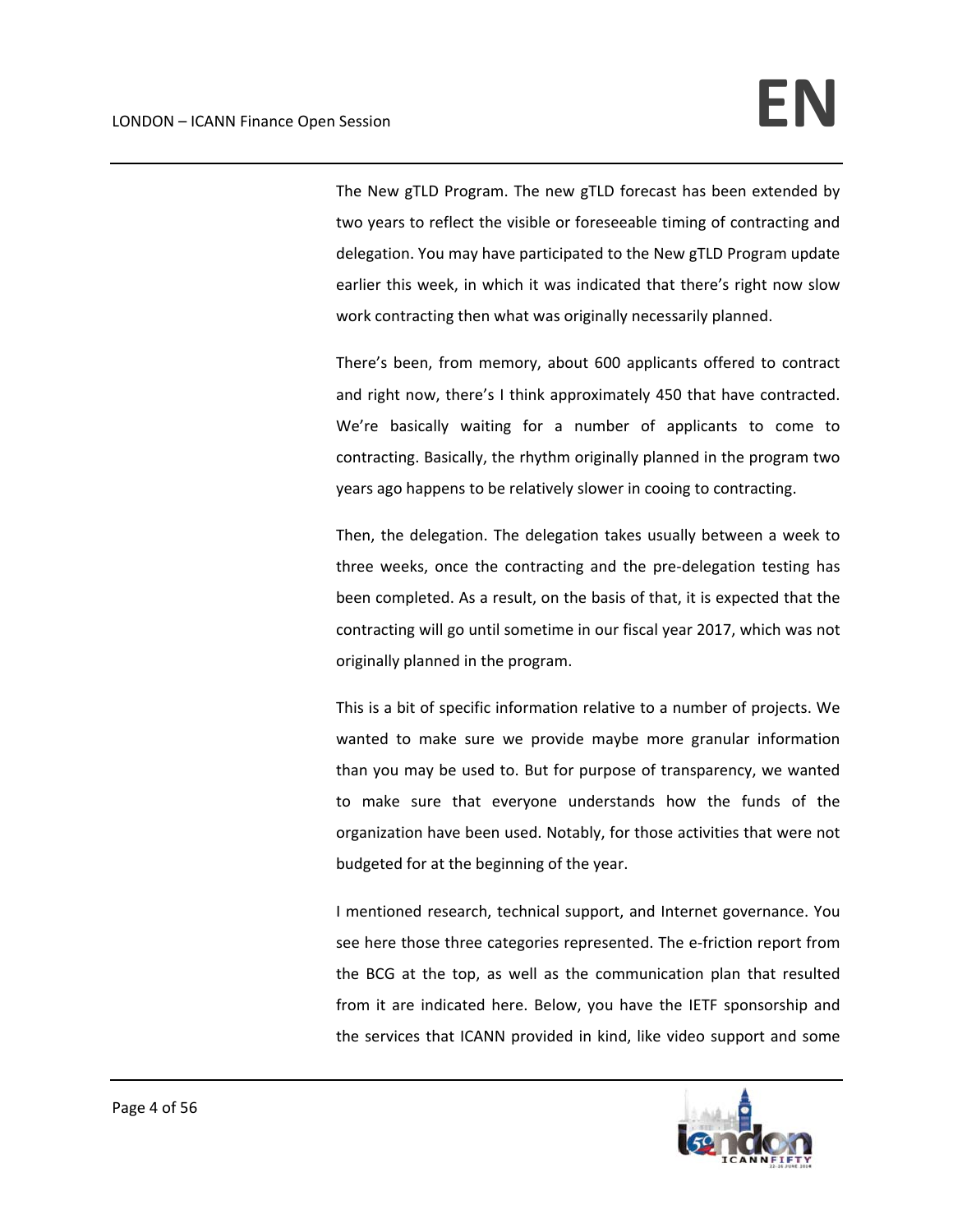translation during the IETF are also indicated here. That was the IETF in London. I can't remember the date but you guys may know better than me.

The Internet governance activities are of four types. We've tried to have a logical categorizations of those costs, but sometimes we had to make some estimates and some shortcuts. The U.S.G. transition support earlier in the year has triggered some legal fees. We've also categorized those in this bucket. But the main components are the one that activities. We've broken down the one that costs by the various types of services that were included in there.

The NETmundial's ICANN costs. As you know, along with the government of Brazil, ICANN has supported and helped with the organization of the meeting and contributed to a number of costs. Notably, the larger part of it is the support to the travelers, to a number of travelers. From memory, 180 travelers have been supported to go to the meeting in Brazil. ICANN has supported this. A number of meetings and caterings, costs that are shared with the government of Brazil. The Board and the staff, traveling costs, interpretation, and a number of consulting and contribution costs, as well.

The Bali IGF sponsorship appears here, as well. The 1Net costs as well. A lot of communications costs, as well as a number of meetings that some of you either know or may have participated, too, in London and in Paris, sometimes in coordination with the high‐level panel earlier in this year, from memory, in December, there was a meeting.

These costs aggregated that we had intended, when they appeared, to be covered through the unallocated resources in the budget through

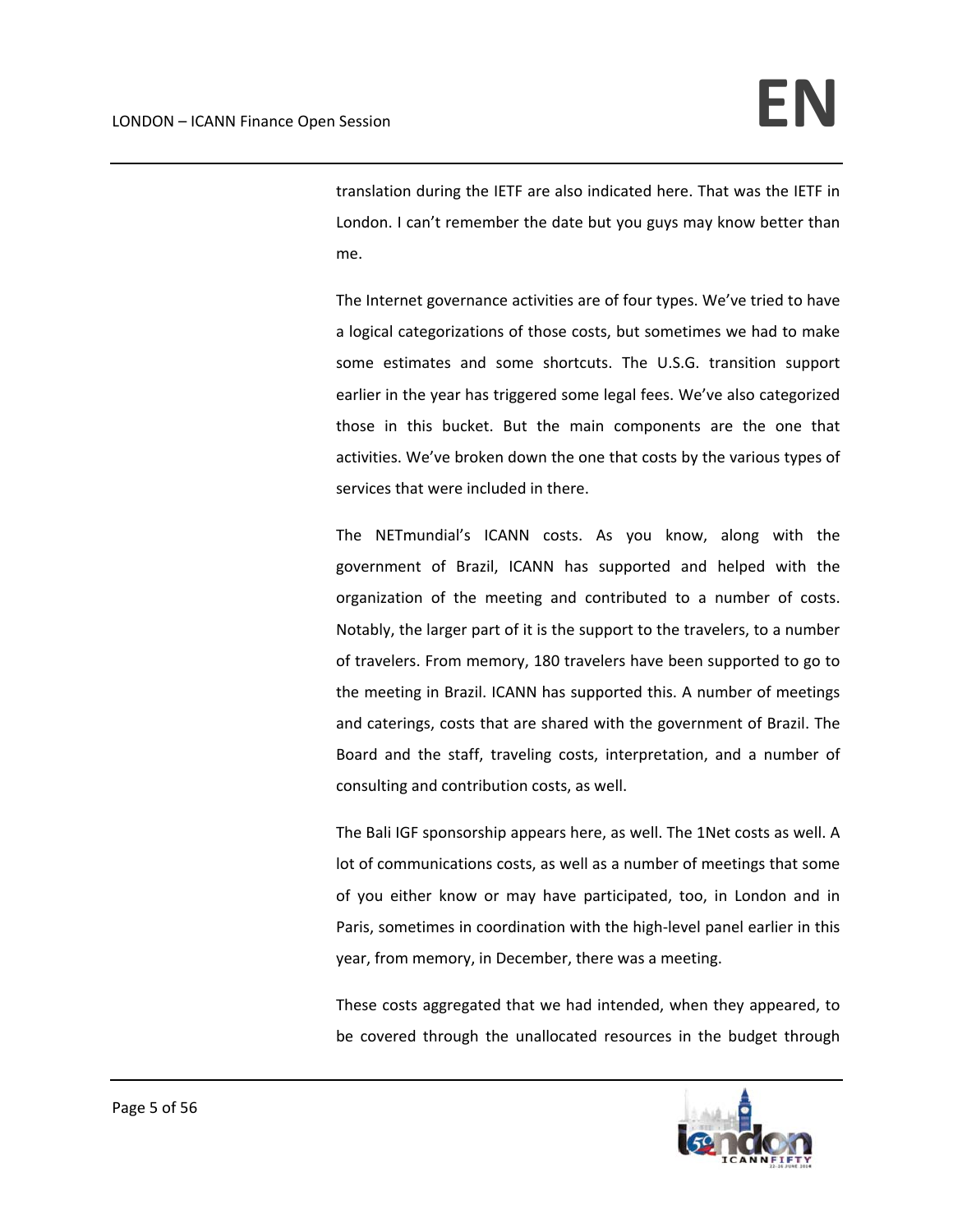the contingency add up to \$5 million. The contingency was designed to be \$3.7 million, and therefore, if we compare those costs against the contingency, they exceed it by \$1.3 million.

As I indicated earlier, because we knew that the Internet governance‐ related activities would be – sorry, we're both moving slides. I'm going. Because we knew the extent – well, we knew. We had an idea of the extent of the Internet governance‐related activities and research and so on. The decision had been made early on to reduce the scope of the strategy panel to be able to reallocate resources from the strategy panel to the unplanned activities.

Let me back up one second. This is giving you a new view of the exceptional items. In the budget for FY14, there were two exceptional items that had been identified. One, the strategy panels. Two, the ATLAS II meeting and the ATLAS II meeting that has been happening in London. Why exceptional? Because the ATLAS II meeting has happened the last time five years ago. It's a relatively large and significant meeting, of course, and very important one for the At‐Large Organization, with a relatively significant cost, as well. It had been identified as an exceptional item, as well as the strategy panels.

The budget for those two items was, in our FY14 budget, \$3.9 million. The expenses resulting from those two items effectively are going to be approximately \$2.2 million. By design, ATLAS has basically cost what was budgeted for, so the team has done a good job at organizing it at the cost that was budgeted for. But the strategy panel's budget was \$3.2 million originally and \$1.5 million has been spent, leaving resources

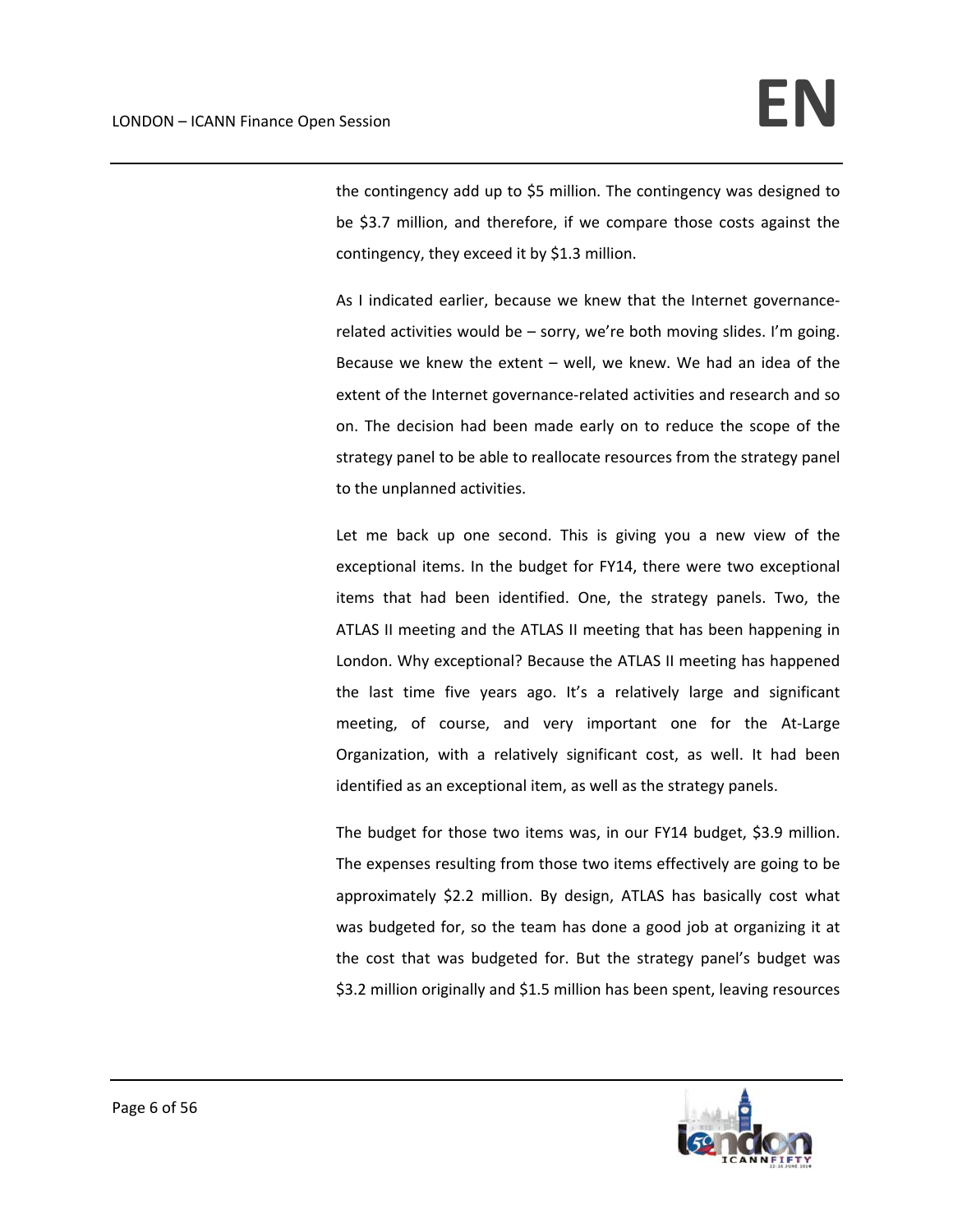to more than offset, really, at the end of the day, the excess that we saw on the previous slide of usage of the contingency.

Basically, we're more or less balanced between the unplanned activities and those planned activities that we were able to reallocate the resources of.

Moving on, this is an overview of the personnel costs. We thought it was useful to provide numbers and facts as there's been a lot of thoughts or talks about the fact that the headcount of the organization has increased a lot. This is true. Just for the sake of transparency, we wanted to make sure that everyone understands where we're at. We are expecting to be, by the end of June, on the basis of the forecast, at 267 people in the organization for the operations, which is 10 people below the budget at the end of June. We're slightly below plan on that. Not above. The New gTLD Program itself is also slightly below budget at 24 people versus the 29 that were planned then, and a correlatively lower spend.

UNIDENTIFIED MALE: Sorry, Xavier. Are the 24 included in the 267?

XAVIER CALVEZ: No. They're additive. Thank you for that comment. What we are calling here and we've shortened it, what we're calling here OPS stands for operations, of course. We're distinguishing the operations from the New gTLD Program.

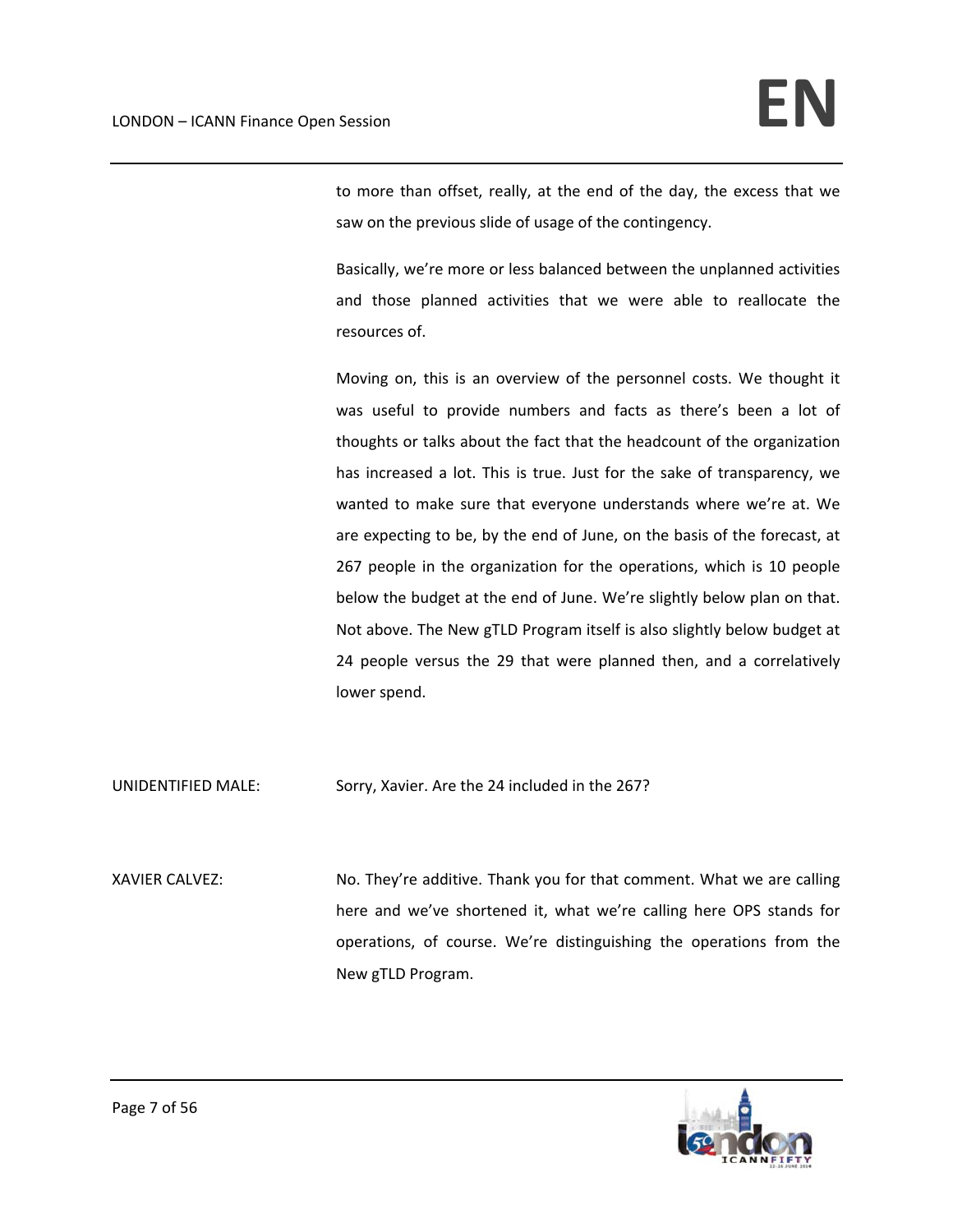New gTLD Program in the way we're showing this corresponds to the evaluation program. The resources that contribute to the evaluation program. Once an applicant who has signed the contract and has received the string delegation, that becomes a contracted party and becomes and OPS subject.

As you may remember, we have consistently, since the beginning of the program, kept very separate the funds, the accounting, the reporting of that information, for those of you who are interested and have not yet seen it, our audited financial statements provided in their note three a breakdown of the financials of ICANN, both from a statement of operation, meaning P&L, for those who know that word better. Or a statement of position, otherwise known as balance sheet in other places.

Both types of statements, as well as our cash flow, are broken down between what we call operations versus the New gTLD Program. As you know, the financial impacts of the New gTLD Program are so significant and so different than the operations that we felt it was one, for transparency and understanding better. Of course, it helps also keeping very separate the two, because we're just the custodians of the applicants' fees, on their behalf, really.

That's headcount. A bit below budget for FY14.

The expenses of ICANN in aggregate. If you look back at our budget for FY14, there were budgeted to be \$92 million. We are expecting to be basically around that level at the end of June. Showing, basically, a variance of zero. But, of course, there are puts and takes. There are some things that came above and some things that came below.

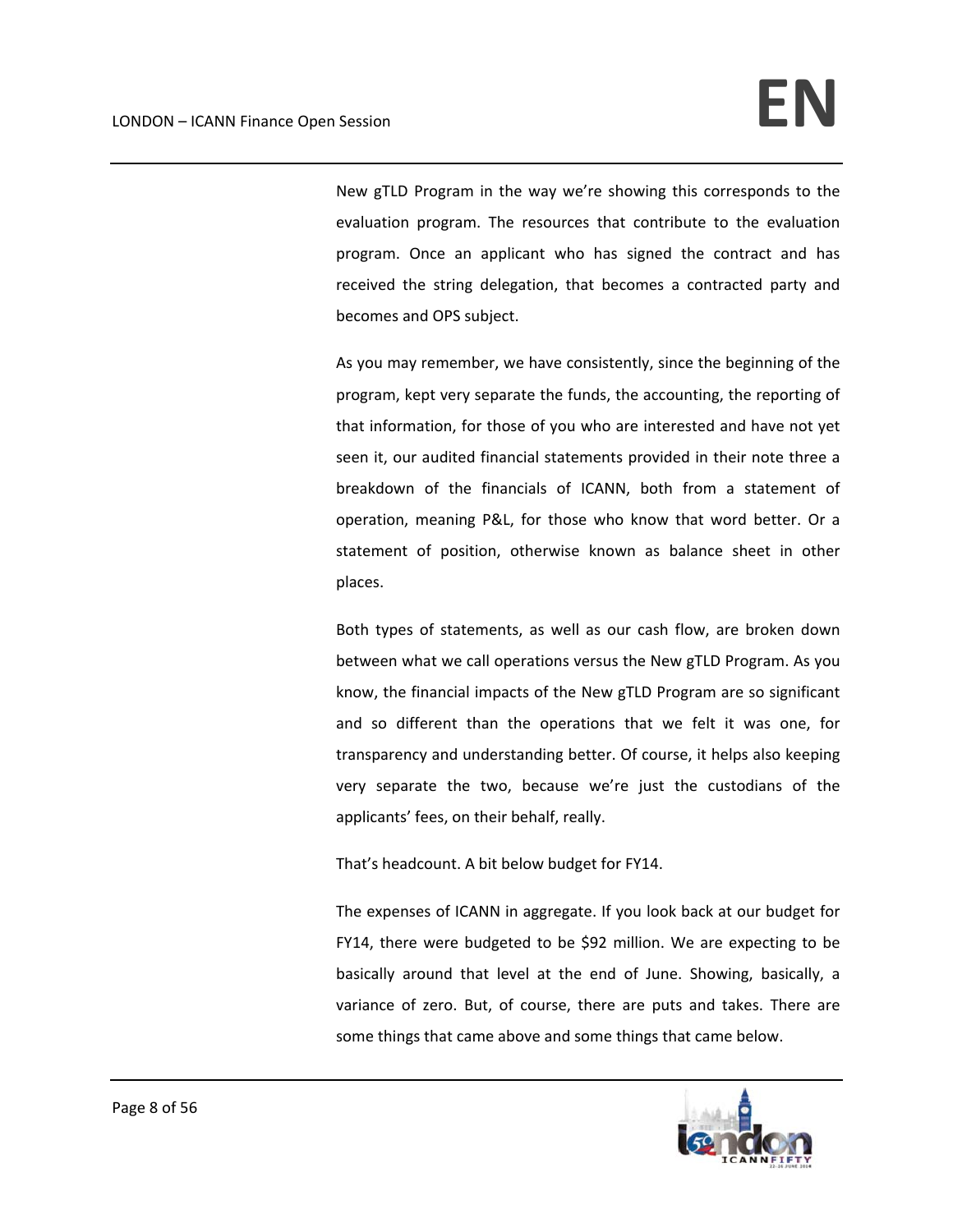This is a list of the largest variances between budget. You will see that at the bottom of this slide, if you can – really at the bottom –there's those remainder areas that we've aggregated together than have relatively little variances and that net out to a insignificant amount. The variances, the lines in this slide show you the forecasted amount of spend, the budgeted amount of spend, and therefore the variance between actual and budget for those areas. Providing a little bit of comments as to what has driven those variances.

The Global Domains Division (GDD), this is the area of the organization where once an applicant has contracted and delegated becomes a contracted party. This is the area of the organization that specifically supports it. It's Cyrus Namazi's team, the DNS Services. It's Christine Willett's team for the portion that corresponds to the operation, not the portion of Christine's team that deals with the New gTLD Program. It is also the online community services that Chris Gift manages and so on.

That group lower spend also because, as we have just talked about, the delegation has been slower. This organization has been slower at a ramping up, as well. Honestly both by design and by consequence, because there was not yet as much volume of work due to the slowest ramp‐up of the number of registries.

The GSC group is a bit below budget, as well. Slower hiring or lower hiring. There's just a certain number of timing of hirings, as well as less travel of this group than originally planned.

Constituent Travel is relatively significantly above budget, largely for a bit more travelers than originally planned, as well an average cost per

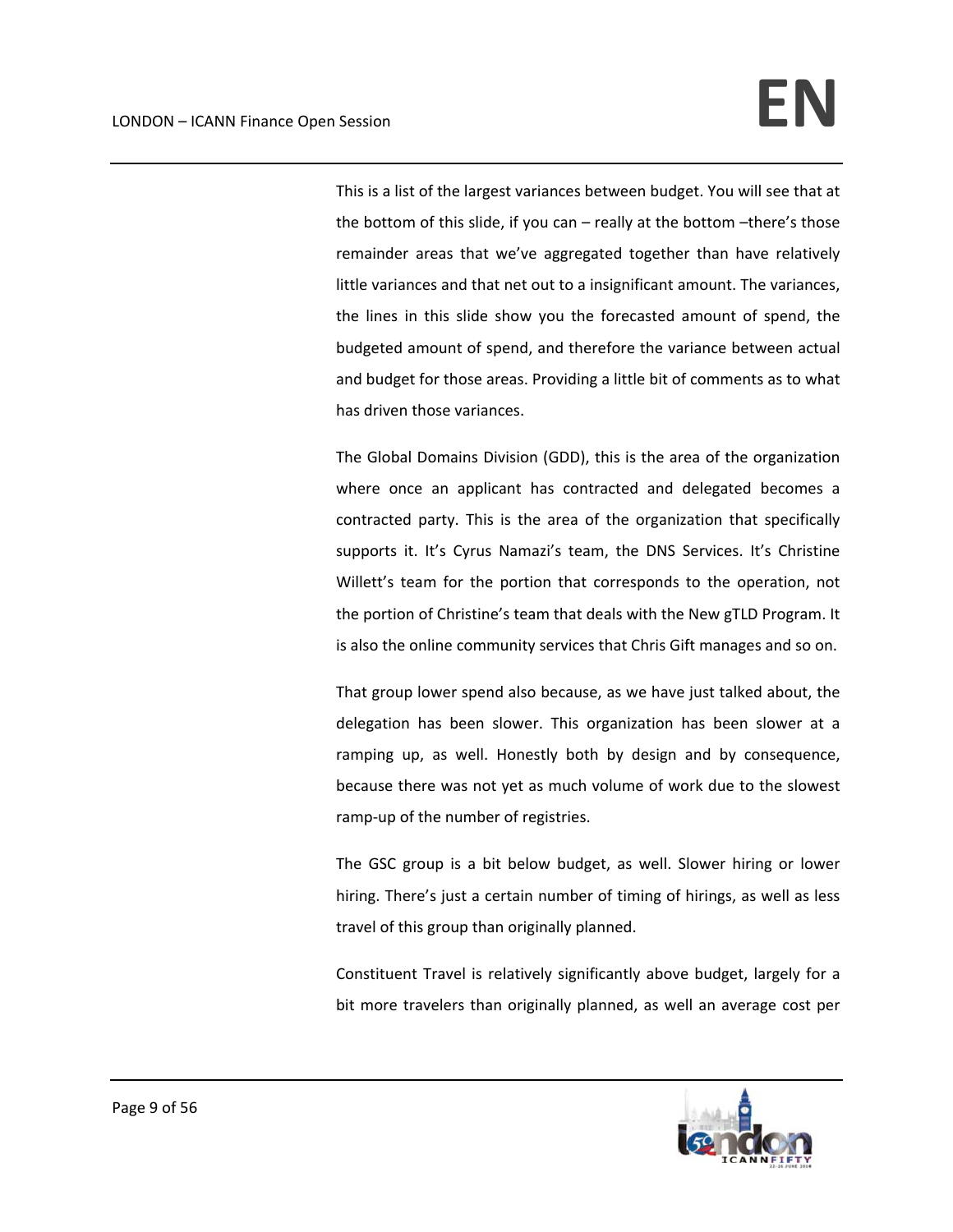travel that exceeded our budget estimates. This is an area, from a financial planning standpoint, that's a bit challenging to predict.

Even though we have a certain amount of understanding of the destinations, the price of traveling fluctuates, of course, with the source or with the origin of the travel and the timing of that travel. Basically, we think we have underestimated the averages that we have used when we budgeted for FY14. We have corrected that for FY15. Hopefully, our estimates will be more accurate.

UNIDENTIFIED MALE: Sorry. Are you saying that you had more travelers from more expensive locations than budget, effectively?

XAVIER CALVEZ: Yes. We had more travelers on one hand, and the average cost was higher than what we had budgeted for. The [appreciation], which is the cost of amortizing assets, has been higher than we had planned. This is a bit of timing issue, as well, because this corresponds to aged assets that have been written off. Notably, in the offices that we have closed, being Australia, being Palo Alto, as well as the old office in Los Angeles that was moved from, as well.

> The operations. Operations basically corresponds to the area responsible to Susanna Bennett, our COO, which include Finance, HR, Admin, ERM, Project Management – ERM being Enterprise Risk Management. This area was overspent, as well. Primarily as a result of some headcount that was not planned for. For example, Susanna herself was not budged for at the time we finalized the draft budget, as well as

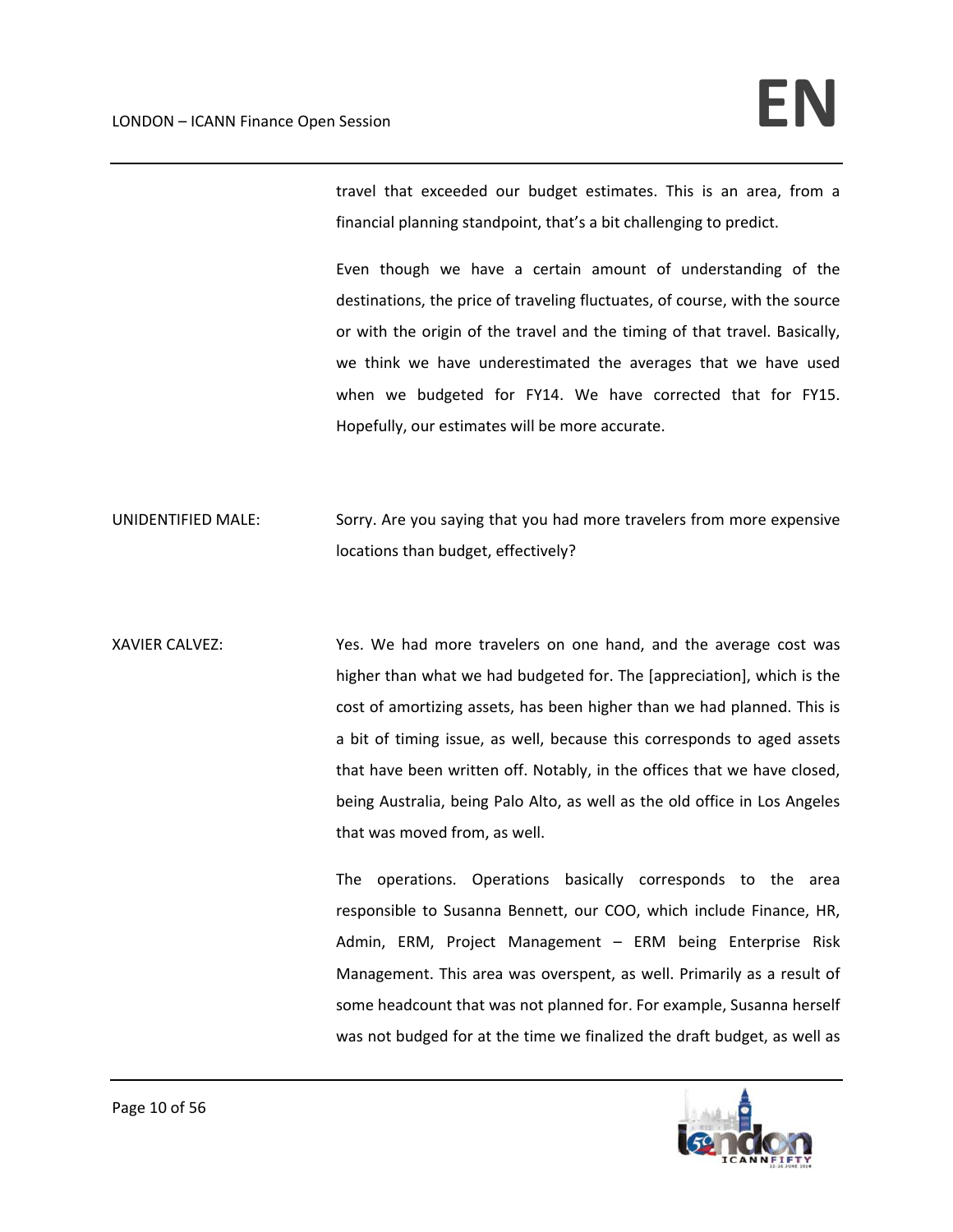an assortment of facilities costs, notably in Los Angeles and D.C., which were budgeted for lower amounts.

Our [CEO] has traveled more than he had planned. The pockets under his eyes can attest to it. Notably, as a result of the Internet governance activities that have been carried out.

The Language Services spent has also been higher, as a result of one more language to translate in the meetings than we originally intended to. When I say "intended," budgeted for. We had I think two or three meetings in which we had not planned to, but to translate the six UN languages plus Portuguese. We have done that in the four meetings that we had in this year, one.

Second, we also had more meetings happening outside of ICANN meetings that required translations and interpretation. To be clear, this is an area of spend that definitely expect a continue to grow as we translate more generally speaking, whether it is during meeting or whether it is materials used and produced and published.

All the other expenses, which represent about half of the spend that we're not necessarily disclosing there have more minor variances between actual and budget. When I say "actual," I should say "forecast." Again, this is a forecast of ten months of actual data, plus two months of estimated data. [inaudible]

UNIDENTIFIED MALE: Yeah. Is there any way we could access the all other expenses? Is there any way we could access it?

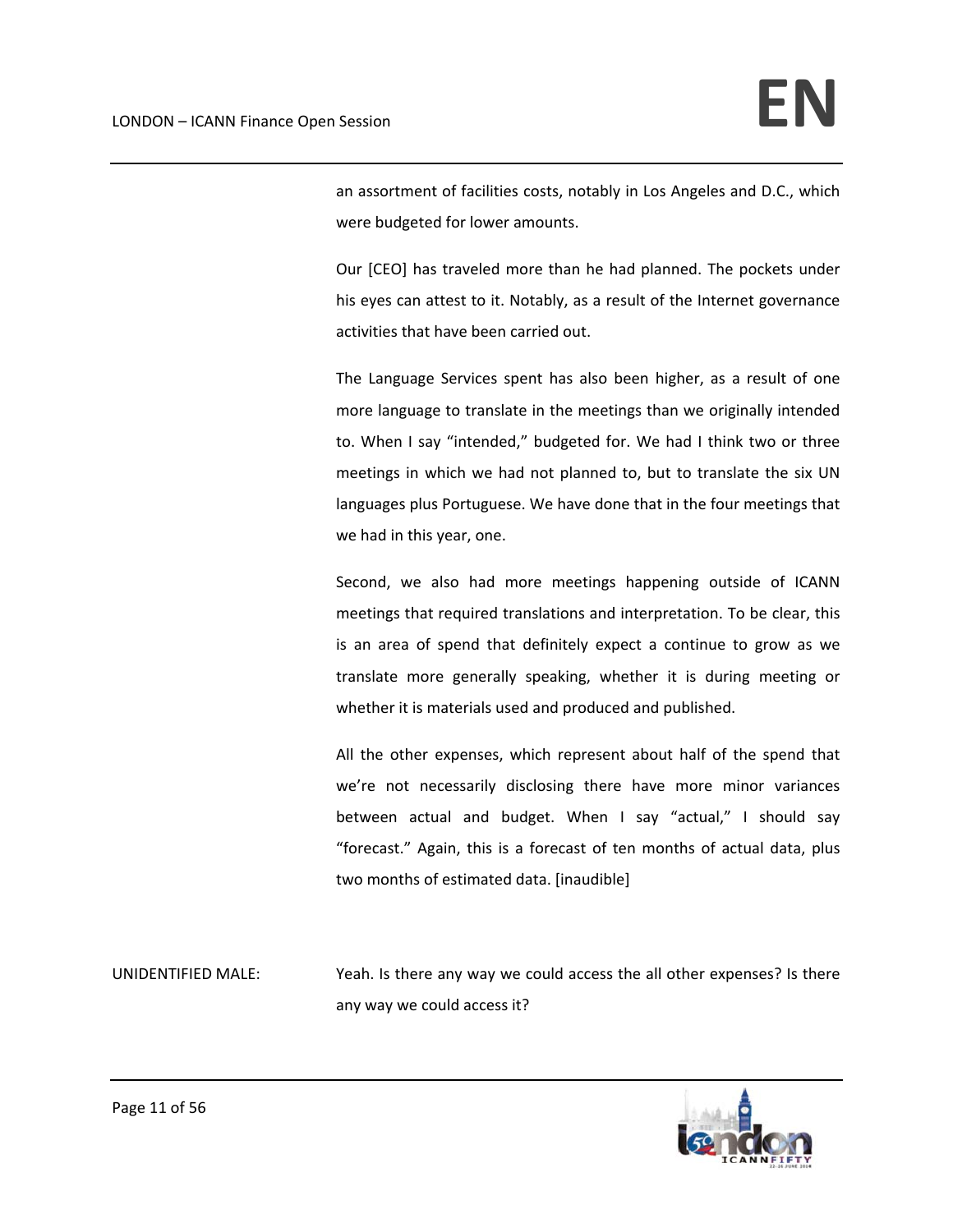XAVIER CALVEZ: We can provide a breakdown of that by function. We have isolated there a certain amount of the larger buckets. [But] we can break out the other functions for the budget in the forecast.

> Thank you. We're missing a title on this. Taryn, you and I have missed to say that this is the New gTLD Program.

> This is an overview of the New gTLD Program financials for FY14, in regards of the full program costs. It's always a bit confusing to show for the program only one year, because a lot of variances within the year are actually timing variances. You see, on the right of this schedule, the full program costs. The full program costs means the now six years of it, from FY12 to FY17. This is only the portion of, on the left, only the portion relative to the fiscal year '14 that we were just talking about.

> We want to show both at the same time because you can see, as an example, that for the fiscal year '14, we had budgeted a revenue of \$112 million. We have recognized a revenue of \$43 million, which is very much a timing matter, because the revenue for the full program has not been affected. It's just timing, really, at the end of the day. That variance in revenue, of course, driven by the variance of costs that have been lower than planned as a result of the timing of progress of the program.

> Lower cost trigger lower revenues. Just want to take an opportunity to remind those of you who don't necessarily know or remember or those of you who don't know that we have collected the application fees upfront in 2012 from the applicants. However, this is cash held. We

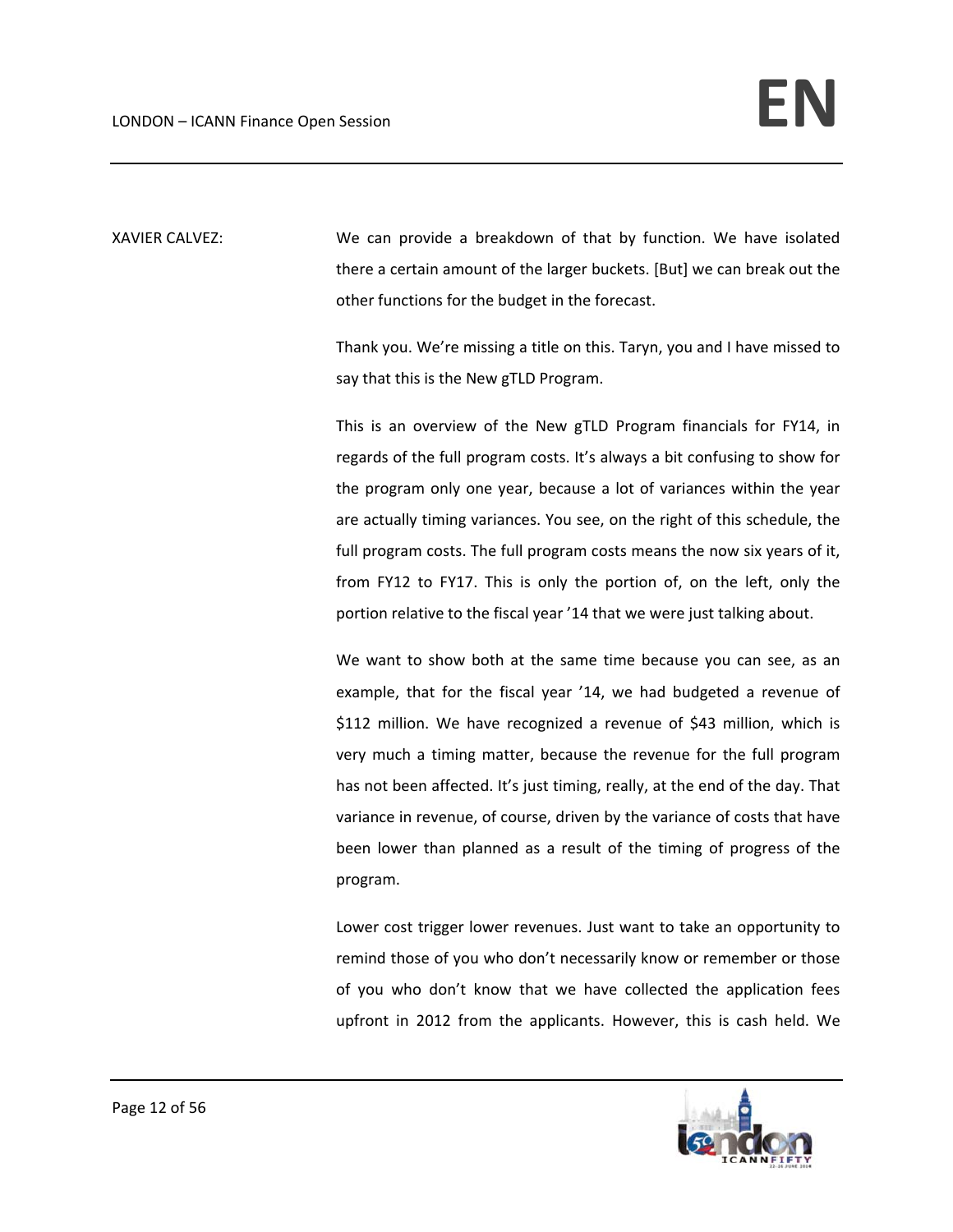recognize in revenues those fees as we progress in the program, as the work is being performed. The main driver for that is that until we have performed the work of evaluation, the fees are refundable. The fees are just a deposit from the applicants. As the work has been completed phase by phase, then the fees come to cover the costs. That's why we're recognizing revenues the fees as the work gets done in proportion.

Yes, Wolfgang?

- WOLF-ULRICH KNOBEN: Just for my understanding. If I remember well from the history, so the costs or the fees cover already as well so-called historical costs. So the question is how these [inaudible] costs are here mirrored in that plan. Are they on the expenses side here or the cost side? Is that included here or?
- XAVIER CALVEZ: Yeah. You can see and apologies for the acronyms, but we thought we would provide our own share of acronyms to the rest of the ICANN community. HDC, on this last line of the operating expenses that you see here is historical development cost. It is included in here, to your point. This is an expense for the program, the historical development cost. It's the reimbursement, if you wish, of the expenses incurred by ICANN in the past from the application fees back to the operations.

Moving on. The new gTLD expenses that we just saw being lower than budget by \$25 million are largely due to the pre‐delegation budget that was including larger contracting costs than was originally planned. The contracting was expected to be more concentrated in time. I said earlier

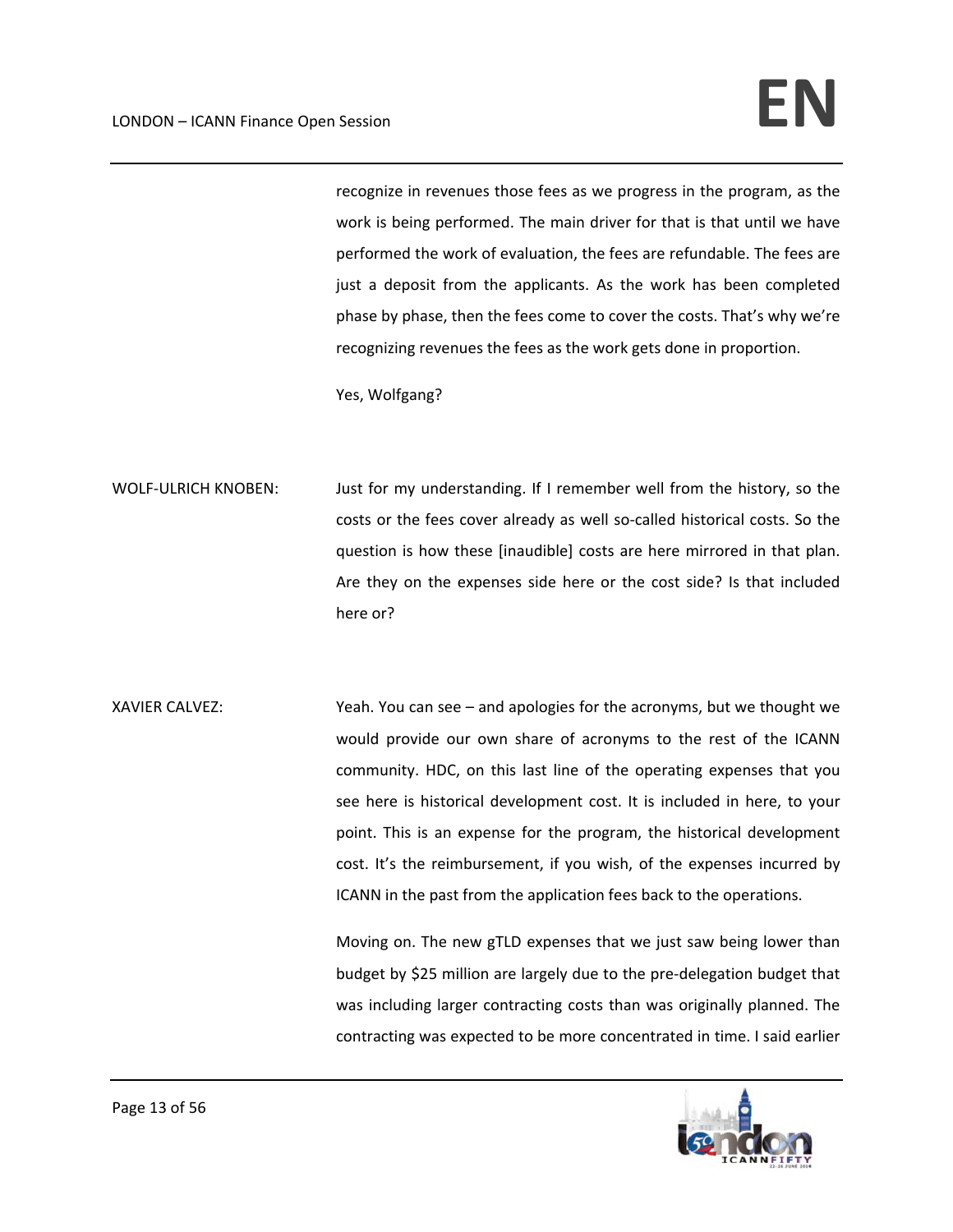that it was taking longer. Because it takes longer, it's less concentrated in time. Therefore, it takes less resources at one time to be able to handle it. We've been actually able to handle internally most of the contracting of the registry agreements with the applicants.

We are also dealing currently or have so far dealt with relatively low number of specific cases that represent a lot of time in contracting. The contracting that's happened so far is a little bit more standard as per the registry agreement, with little amount of customization, which requires low amount of resources.

The RSTEP is also in the extended evaluations phase. The RSTEP has been happening a lot less. We'll start with that. The extended evaluation have lower costs.

The quality control costs are happening, but with a different timing, though we are also hoping that they will ultimately be lower.

The initial evaluation costs that were remaining from FY13, because you may remember, most of the initial evaluation happened in FY13, but not all of it. That's the remainder of the initial evaluation cost. It happened at the lower cost than we anticipated. I think there's a little bit of timing, as well, in there, in the sense that I think some of the costs that we originally had budgeted for 2014 fiscal year, some of that has also happened in 2013 this time. Not later, but before.

Objections. The objections have cost us less during this fiscal and expected to cost less overall for the program. Less objections than we had originally planned in the program and at a lower cost, as well. If you remember, planning for objections, how many objections, what

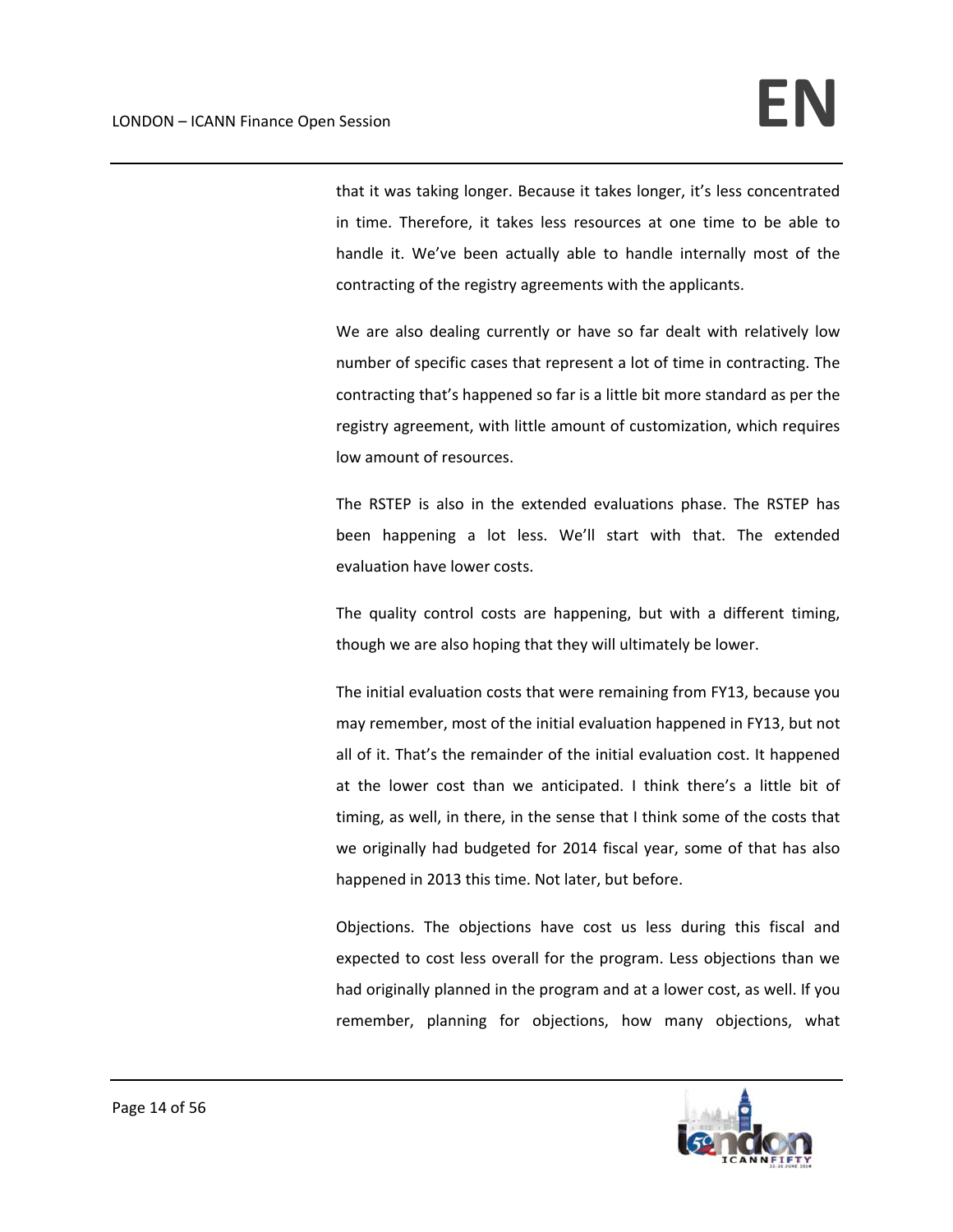objections, what would they be, how complex would they be? Notably, the independent objections, as well, was really a finger up in the air. That's turned out to be significantly lower spend.

The timing of the hiring of the New gTLD Team has also been delayed. You've seen that there were less headcount in the New gTLD Program than was planned for. It also happened later in the year, in addition, than what was originally planned.

The program administration is the costs are slightly higher, mainly as a result of the systems processing infrastructure that has been put in place that has been higher than what we had originally budgeted for for this fiscal year in the program.

Sorry. This is the end of the section, relative to FY14. We'll take more questions, of course, at the end. Sorry, yes.

TARYN PRESLEY: There's one question in the chat room related to the forecast from – I'm sorry if I mispronounce your name. The question is "NETmundial said the event cost was funded by CGI.br. Is the cost incurred by ICANN related to participant sponsorship? Secondly, can you briefly explain the process involved in receiving and approving ICANN audited account report?"

XAVIER CALVEZ: Okay. NETmundial, the costs of the NETmundial have been shared between CGI and ICANN. ICANN has paid for a number of costs, including those that I put back on the slide, here. The support, the travel

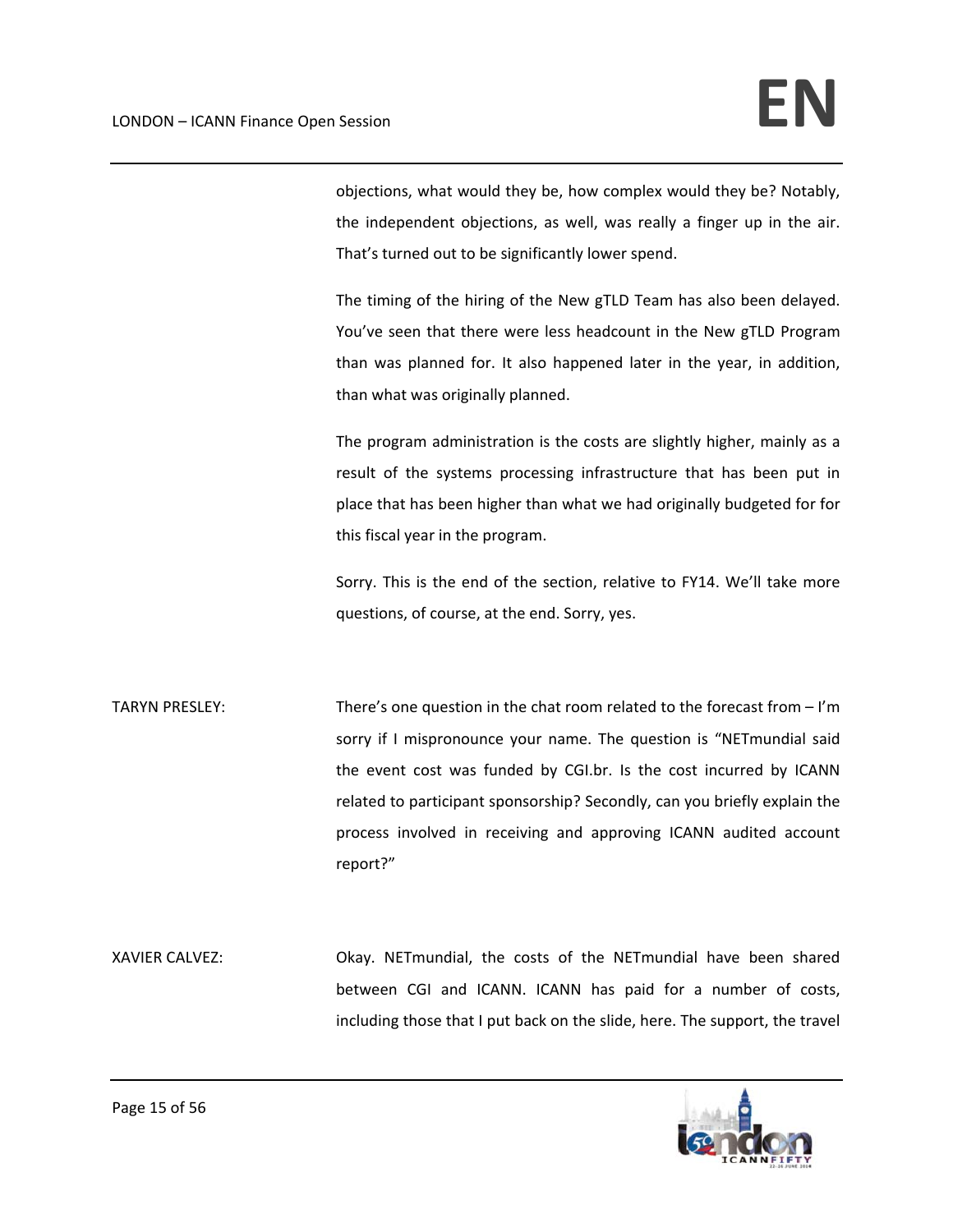funding support to the community who attended has been provided by ICANN. The logistical costs have been shared with CGI and ICANN. Hopefully, that answers your question on that. When I say "shared," it's shared 50/50. That's what ICANN contributed for NETmundial.

As it relates to the audited financial statements, can I ask you, Taryn, to repeat the question, please?

TARYN PRESLEY: Sure. "Can you briefly explain the process involved in receiving and approving ICANN audited account report?"

XAVIER CALVEZ: In the are referring to the audited financial statements, this is a process that happens annually. The financial statements of ICANN are being audited by an independent auditor. That, in the past, has been Moss Adams. The independent auditor reviews the financial statements and does a number of controls on them and produces a report that provides an opinion on the financial statements. They do that annually. This report is finalized prior to October  $31<sup>st</sup>$  every year, because our bylaws require that it is produced no later than 120 days after the end of our fiscal year, which is June  $30<sup>th</sup>$ . Our audited financial statements are produced then.

> Once our audited financial statements have been certified by the auditors, we publish the report on our website. If you go to the financial section of the website, if you are on the homepage, you scroll down and you click, at the very bottom of the page, on the financial section, you will access this financial section, which is organized by fiscal year. In

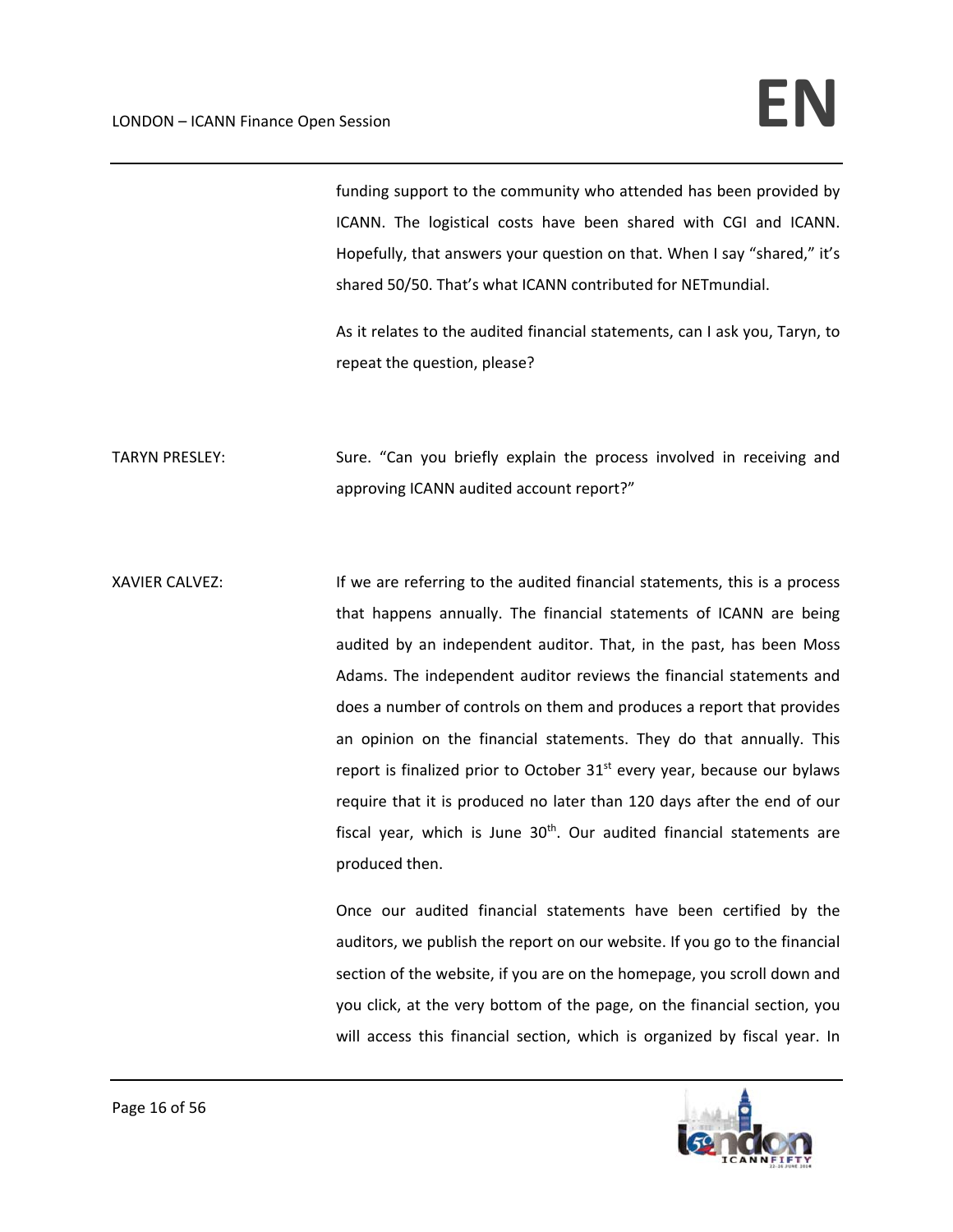## LONDON – ICANN Finance Open Session **EN**

each fiscal year, you will find the link to the audited financial statements. Those are published usually somewhere in the month of October. Again, I said no later than October  $31<sup>st</sup>$ , but we have usually published them I would say in the first part of October, as a history. Hopefully that answers the question.

TARYN PRESLEY: One last question from the chat room from Philip Du Bois, DNS Belgium. "Why is the net balance of the full gTLD Program on previous slide \$20 million lower than budgeted?"

XAVIER CALVEZ: Let me go back there. The \$20 million that Philip is recurring to is the number at the very bottom, right here, corresponding to the variance for the full program balance between the current estimate – or at least, as currently as we have it, which is end of April this year – versus the estimate from last August.

> The main driver of the variance, Philip  $-$  and everyone  $-$  is the fact that the program has been – we have forecasted that the program will last longer by two years than what the previous forecast in August 2013 was.

> In August 2013, we didn't try to take a position as to the timing of contracting of the program. It has now, through the past few months, become clear that the timing of the program – and when I say "timing," the conclusion of the program – would have to be much beyond FY15. As a result, the overall costs of the program have increased, also because there's a certain amount of fixed cost associated with the

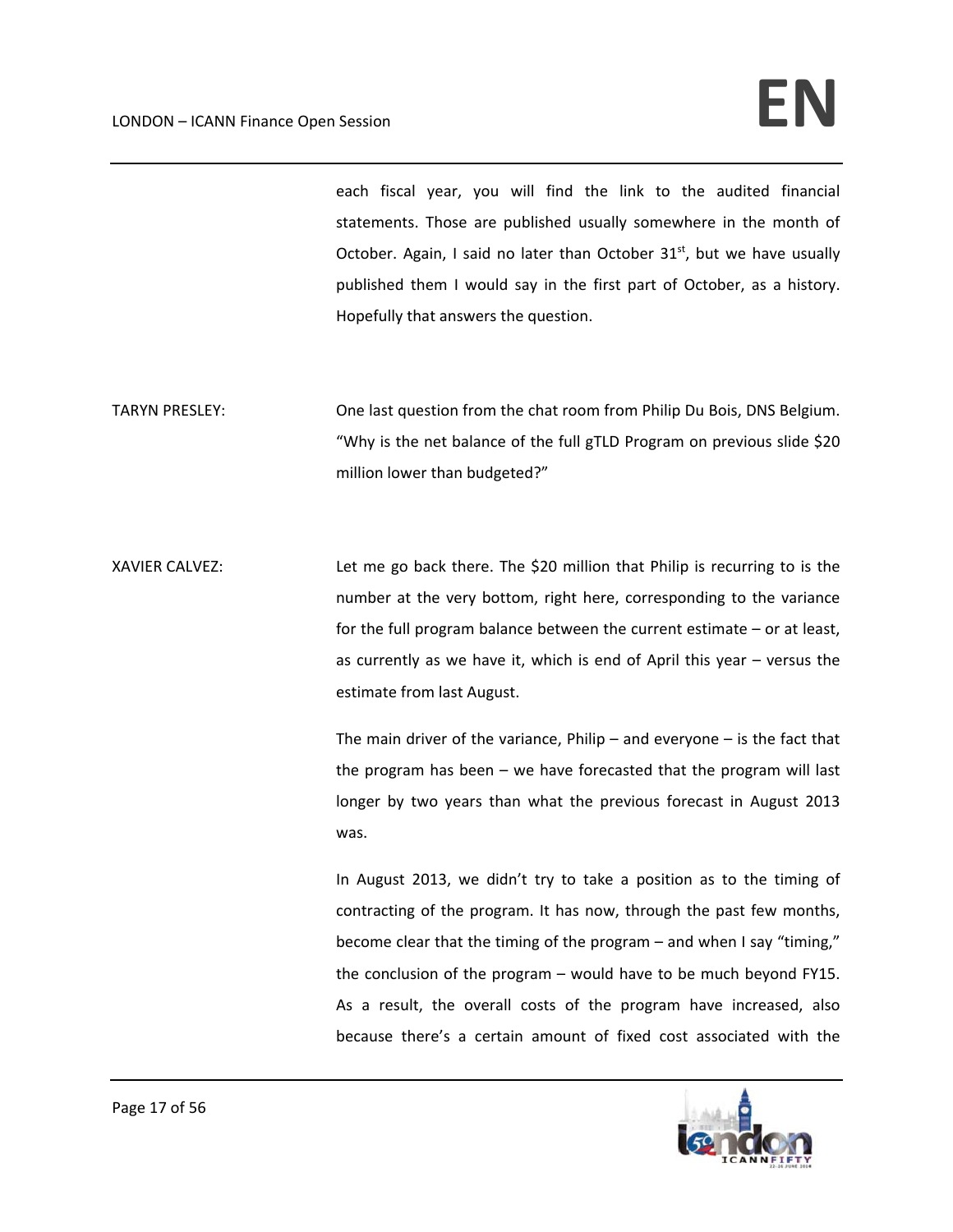programming existing, one. Second, because there were also a number of costs that had not originally been included in the estimates.

Economic studies, notably, had not been added. Those studies are relative to the competition studies that have been included in the applicant guidebook and are required as per the GNSO policy of the applicant guidebook to evaluate the impact of the new registries on the DNS. Those economic studies, the cost of those were not planned at the beginning of the project in the financial estimates. Honestly, they should have been.

That's the main drivers, Philip, for the variance. Sorry. Just to finish on that, there is more detailed information on the New gTLD Program financial impacts in the draft budget that's currently under public comment. Feel free in the section 3, starting, from memory, pages 62 or 63, there is the new gTLD financial statement section. There's a bit more detail – significantly more detail in that section than there is here. There's another question.

UNIDENTIFIED FEMALE: I have a question about the three contingency costs. Do you want me to ask now or later?

XAVIER CALVEZ: If you don't mind, can you hold onto it, please?

UNIDENTIFIED FEMALE: Sure, yeah.

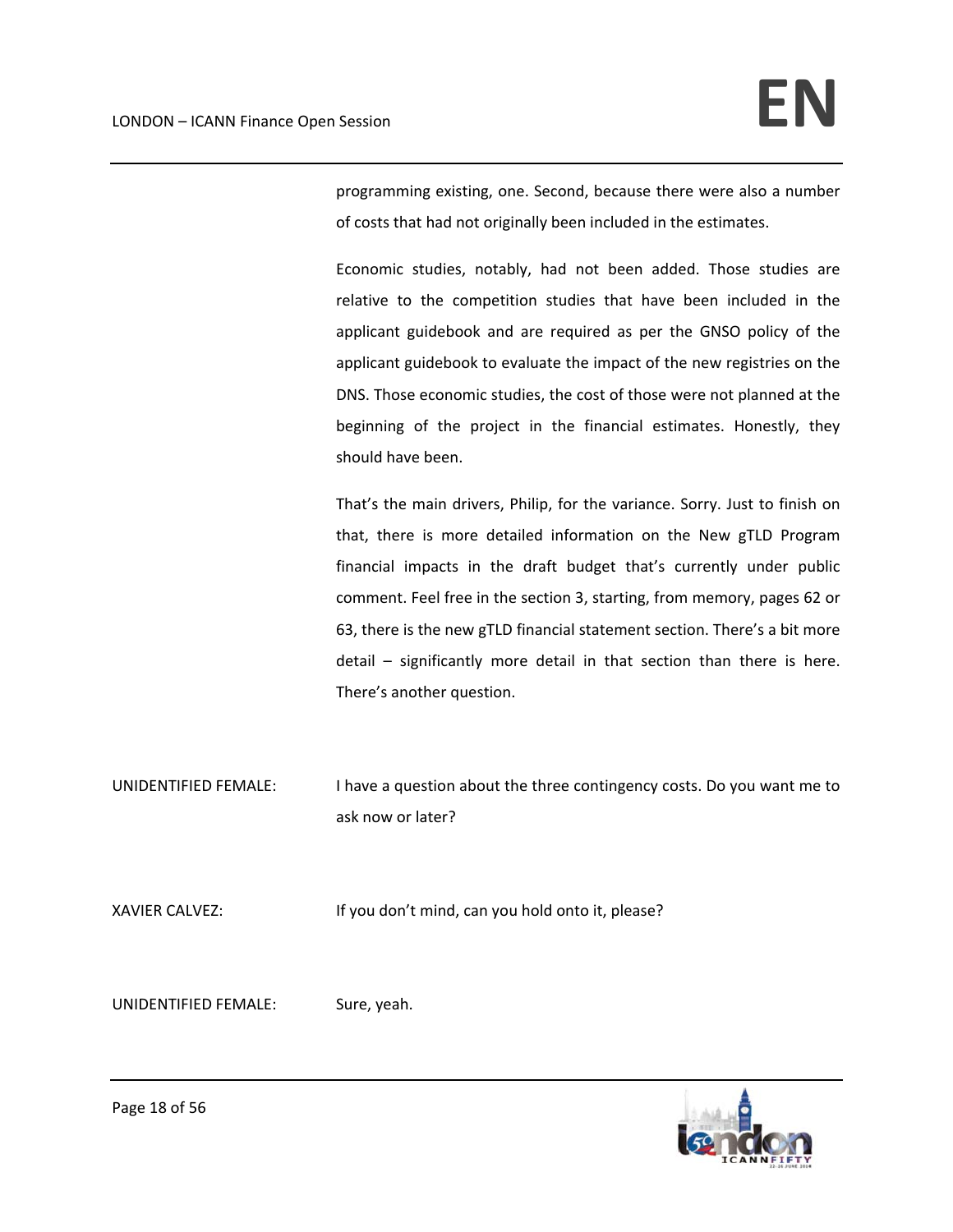XAVIER CALVEZ: Thank you. I want to make sure we get a chance to hit the next subjects that are important, as well. But I will come back to your question. Thank you.

> FY15 draft budget. As a reminder, we are still in during the public comment period, which finishes July  $1<sup>st</sup>$ . It has started May  $8<sup>th</sup>$ . This is a public comment period that's lasted approximately 50‐and‐something days, which has increased versus last year.

> As of the  $25<sup>th</sup>$ , we had received two sets of comments, a question from Ken Stubbs. It's not that I want to individualize Ken, other than it's on his own behalf that he has provided this question. On providing more detail on the U.S.G. transition costs that appear in the budget, the \$4.7 million. The ccNSO, through its Strategic and Operating Plan Working Group  $-$  the permanent working group that the ccNSO has  $-$  has provided their draft of their public comments, comprehensive response, I think. Roelof, you don't expect additions to what's been already submitted, unless I'm mistaken.

> I have just – you'll pardon my inaccuracies in what I'm saying, but I have extracted two sets of comments that I think are in the executive summary. Hopefully, it's a reasonable summary of the comments. Positive feedback on format and content, [inaudible], and regarding to substance at a high level, because there's a lot more comments in the ccNSO comments relative to each portfolio and objectives and goals. But at a high level, expenses are growing either too much or too fast or both. Revenues assumption appear optimistic. As a result, how do you

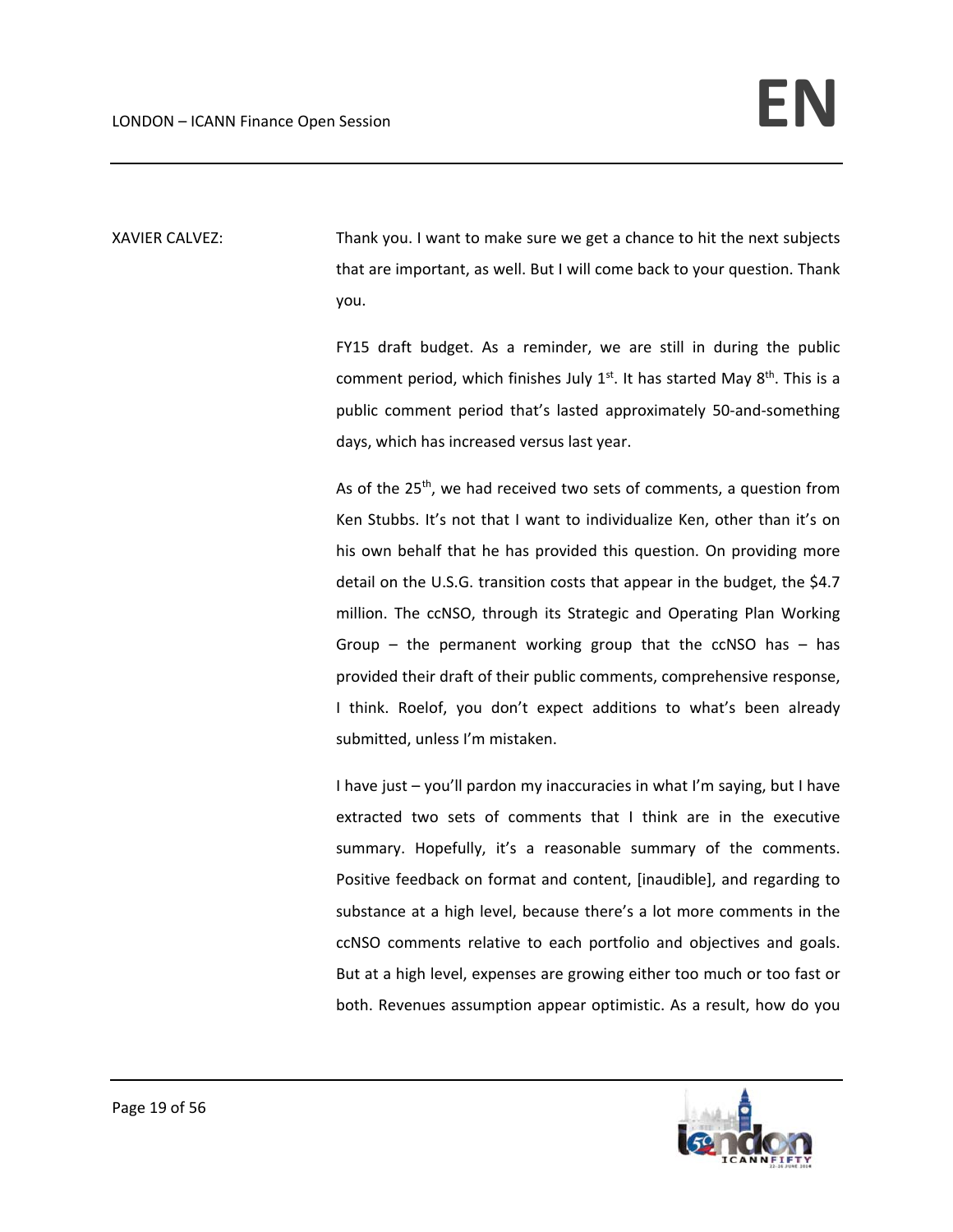monitor revenue growth, expense growth so that one doesn't exceed the other? There's a question from – yep, sure.

- CHERINE CHALABY: Just a clarification from Roelof. Was this all the revenues or just the gTLD revenues that were optimistic? I forgot. At our meeting, you mentioned the gTLD was also the other revenues?
- ROELOF MEIJER: It's mainly the new gTLDs, because there's I think something like an increase in the revenues from \$3.2 million FY14 to \$32 million FY15. But in general, we also commented that we think that a global domain name sales trends are not enough taken into account. Even on the regular revenues, I think there has to be prudence in increasing the growth line that we've been seeing over the last two years.
- CHERINE CHALABY: We going to discuss these comments a later stage?
- XAVIER CALVEZ: Yes. From a process standpoint—

CHERINE CHALABY: Here or at a BFC meeting—

XAVIER CALVEZ: I have the next steps. We'll address that, but yes, Cherine, we will discuss those comments with the BFC. Anything else, Roelof, since

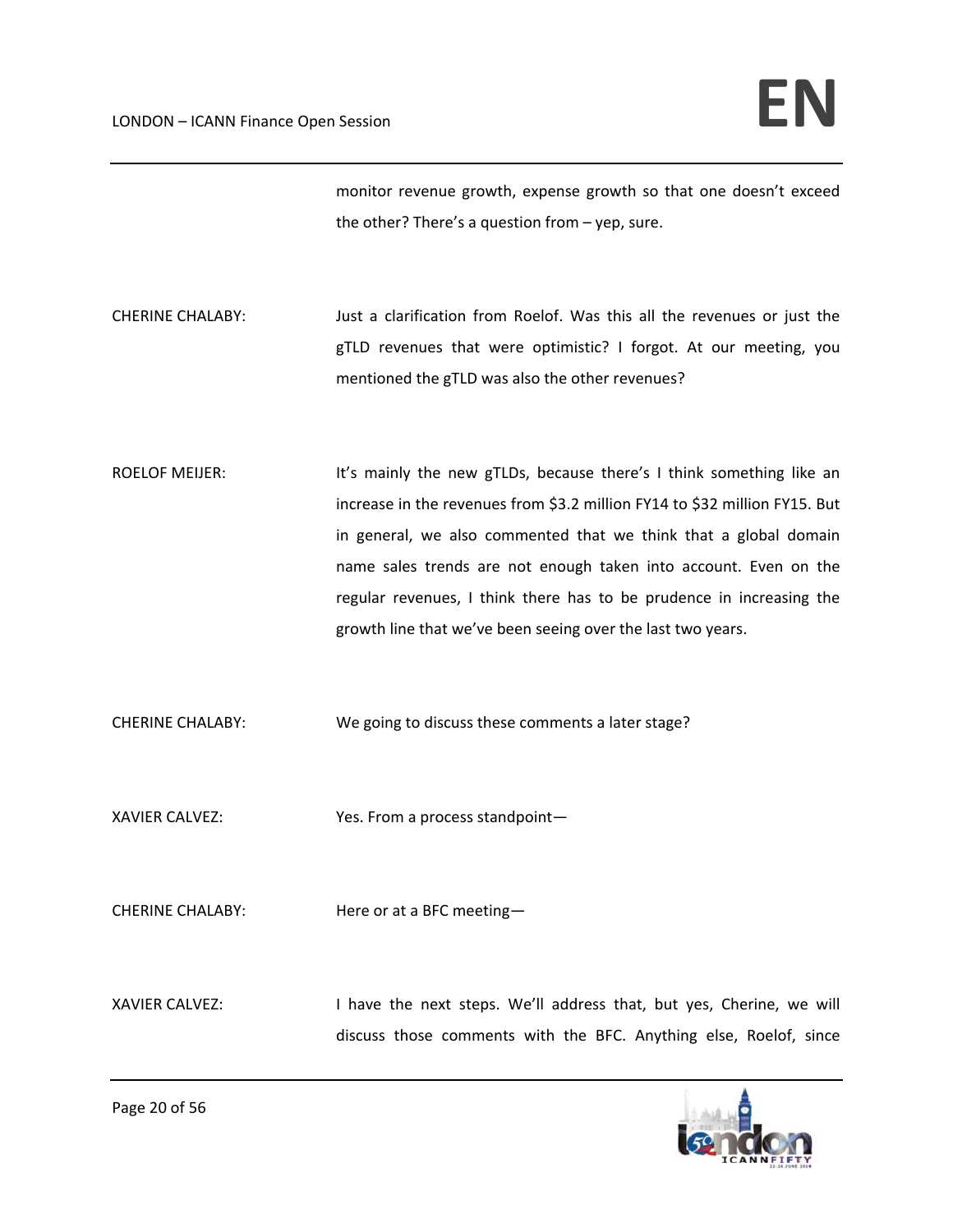you're here? Anything else you would want to highlight out of the comments of the ccNSO rather than me doing it?

ROELOF MEIJER: I think, well, you picked the two points, I think.

XAVIER CALVEZ: Okay.

ROELOF MEIJER: We were very positive about the improvements in the plan as compared to previous plans. Especially the combination of expenses growing with 27% for operational costs and the revenues being pretty optimistic at 33 million new gTLD registrations in FY15. We think that combination is…

XAVIER CALVEZ: A risk. Very clear. Thank you. That's the comments that we have received so far. Again, the period closes July  $1<sup>st</sup>$ . I have discussed with the At-Large Organization and I expect their comments by the deadline. I'm assuming other organizations will also put them through. [inaudible], do you know for the BC, it's in the pipe. Yes, thank you. That's the comments to‐date.

> Next steps to address Cherine's point. Public comment closes July 1st. We will, from that point, gather, analyze the comments and draft responses. We want to make sure, and this is partially the reason for the delay of the approval of the budget is to allow adequate time to respond to the comments received. We will review those comments,

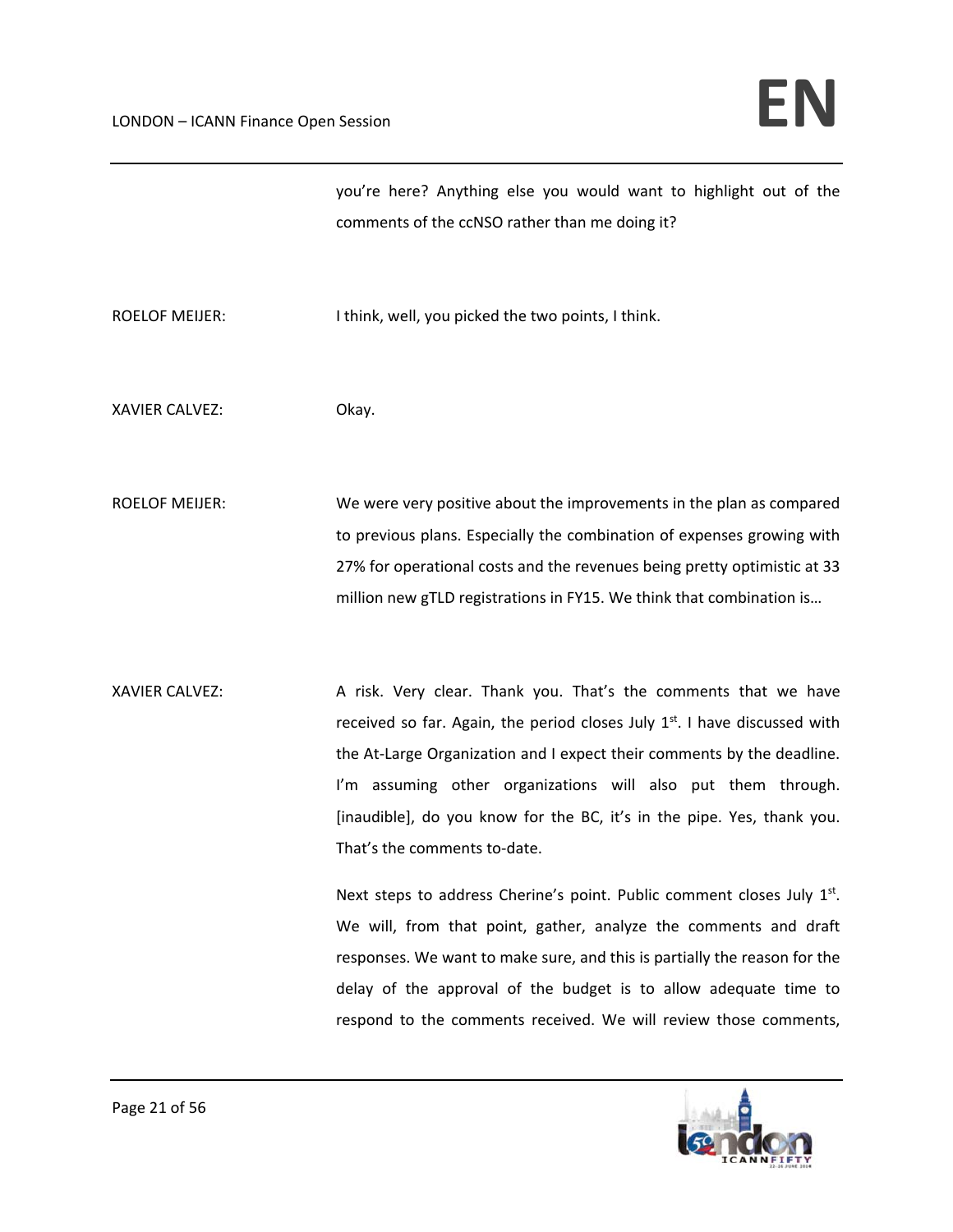draft responses, and submit those comment and responses to the BFC for review. Cherine was anxious to know when we would discuss those comments. This is where the staff will provide an analysis of those comments to the BFC and where they will be discussed.

Of course, the comments and the answers may include also potential suggested changes as a result of the public comment that will then be reviewed by the BFC early August. Decisions will be made then as to what the budget that should be submitted for Board approval will be. The Board approval is expected towards the end of August, maybe early September, dependent upon certain timing constraints. That's the next steps for the budget.

UNIDENTIFIED FEMALE: Just a quick question on this slide.

XAVIER CALVEZ: Yes. Yes. Yes, yes.

UNIDENTIFIED FEMALE: The answers that the staff draft for the comments, are they published as well?

XAVIER CALVEZ: Yes.

UNIDENTIFIED FEMALE: Okay.

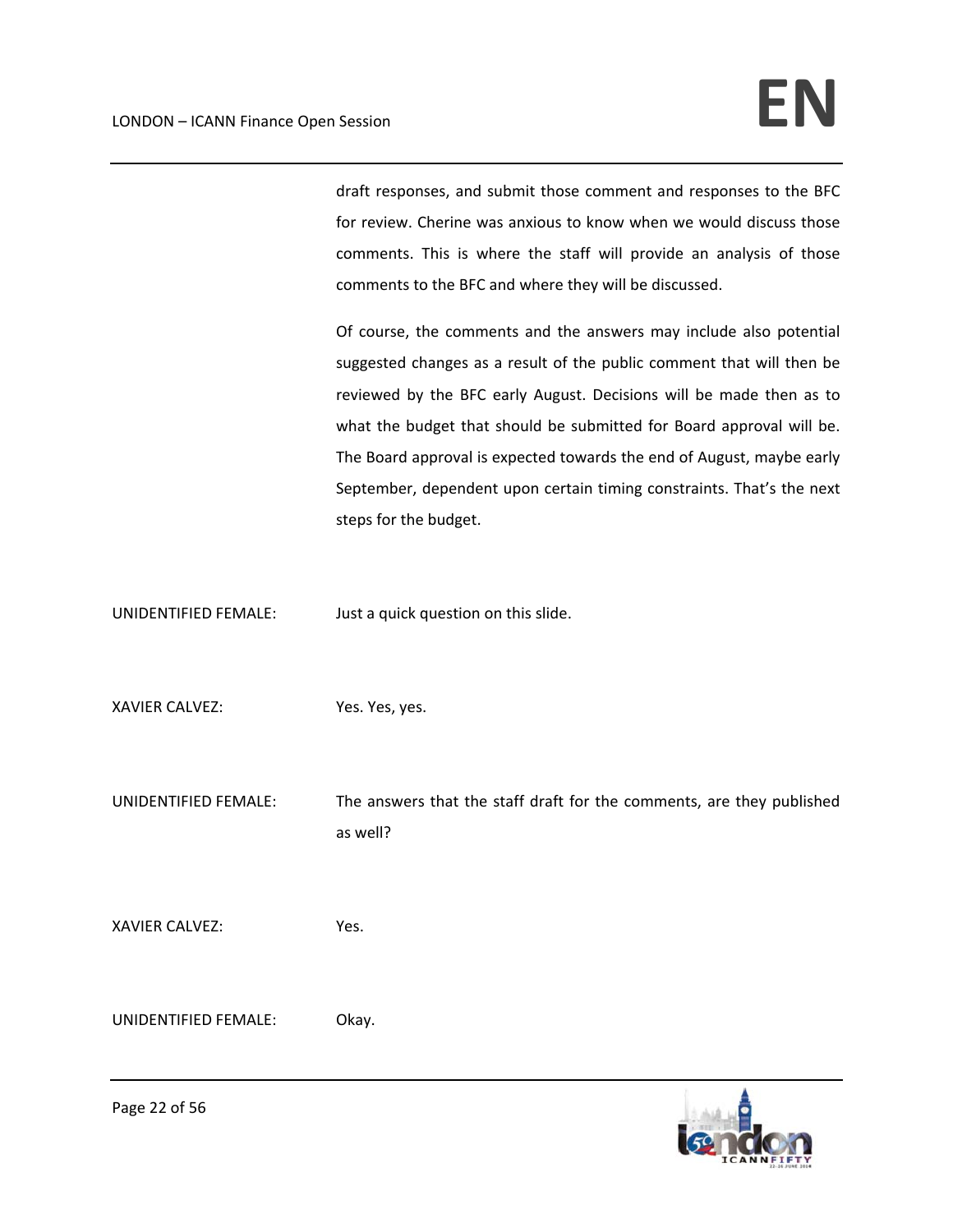XAVIER CALVEZ: Thank you for that question, because I should have put it there. Once the BFC will have reviewed and approved those draft answers and possible changes and along with the final budget, the responses to the comments will be provided. What we have done in the past, not systematically but at least once or twice, is have a call. We invite anyone interested to have a call to review the comments, as well, and the responses. But they will be, of course, published. Where? In the public comments section as part of the public comment process and the responses to the public comments is of course published in that section.

> Moving on. Let's look '16. FY16 process. What should we do in FY16? To do that, of course, looking a little bit at the past and accumulated experience that we have together on the budget process. What works well, what didn't work well. We've just highlighted here a couple thoughts. We've had extensive discussion with the BFC Board members during the past meetings on what we need to do and what works well or not. But your input, whether during this forum or separately on our website, through the public comment period, or at Controller@ICANN.org if you prefer. Whatever is easier for you.

> We welcome your comments on what is good in the FY15 budget process, what was good, and what didn't go well. I'm nearly more interested in the what didn't go well so that we can focus on that. But knowing what we do well is also useful so that we keep doing it.

> We talked about the format and structure of the content. We have received relatively positive feedback on that, and not just public comments, even though it's later than originally planned. It's also

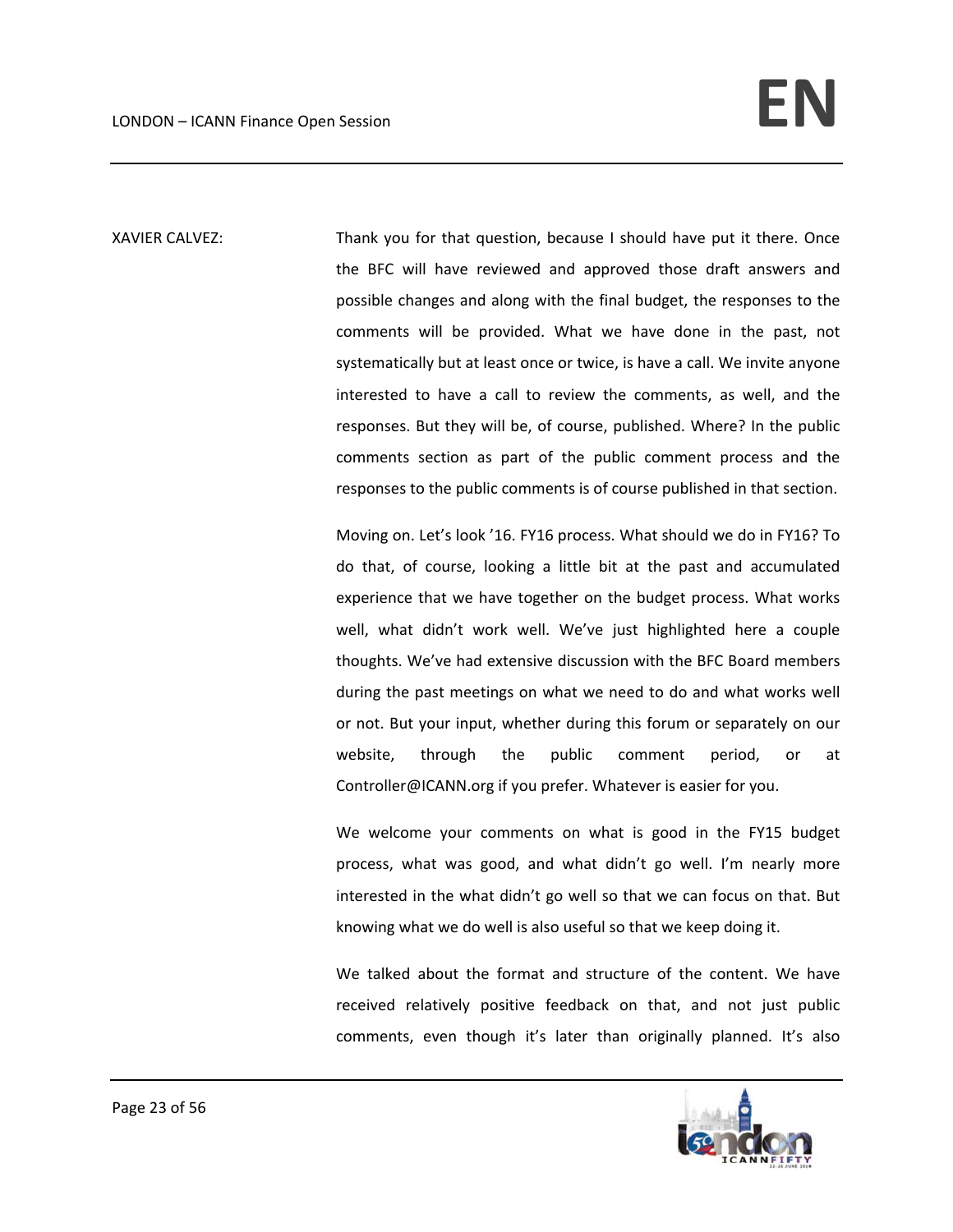longer. Hopefully that is also helpful. But if it's not, let us know. Other things that work well, your input, again, will be useful on that.

What did not work well? This year, we lacked a direct link in visible and explicit between the strategic plan and the operating plan. We knew it from the start, right? It was clear from the start, because the panels and the strategic planning process was under review, under full re‐haul. We knew that we would be carrying out the FY15 operating plan process in parallel of the redesign of the strategic plan. This was known. But nonetheless, this is something that is not present during the FY15 process.

We made some changes in the middle of the process. Never a pleasant thing to do and never an efficient thing to do, but we had to. That's something that we want to acknowledge here in that we need to be able to mitigate in the future. We delayed the publication of the draft versus the original plan. The target date was April 24<sup>th</sup>. We published it on the 8<sup>th</sup> of May. That two weeks delay is primarily driven by the late inclusion in the budget of the U.S.G. transition envelope that was [inaudible], because that information came very late in the development of the budget. We had to take into account. It took us a bit of time.

As well as the BFC review of the draft budget took us I think, from memory, [inaudible] three meetings. For the right reasons. Looking, the BFC had questions. We did more analysis. We met again. It was a good, efficient, and substantial iterative process. It took us a little bit more time, as well.

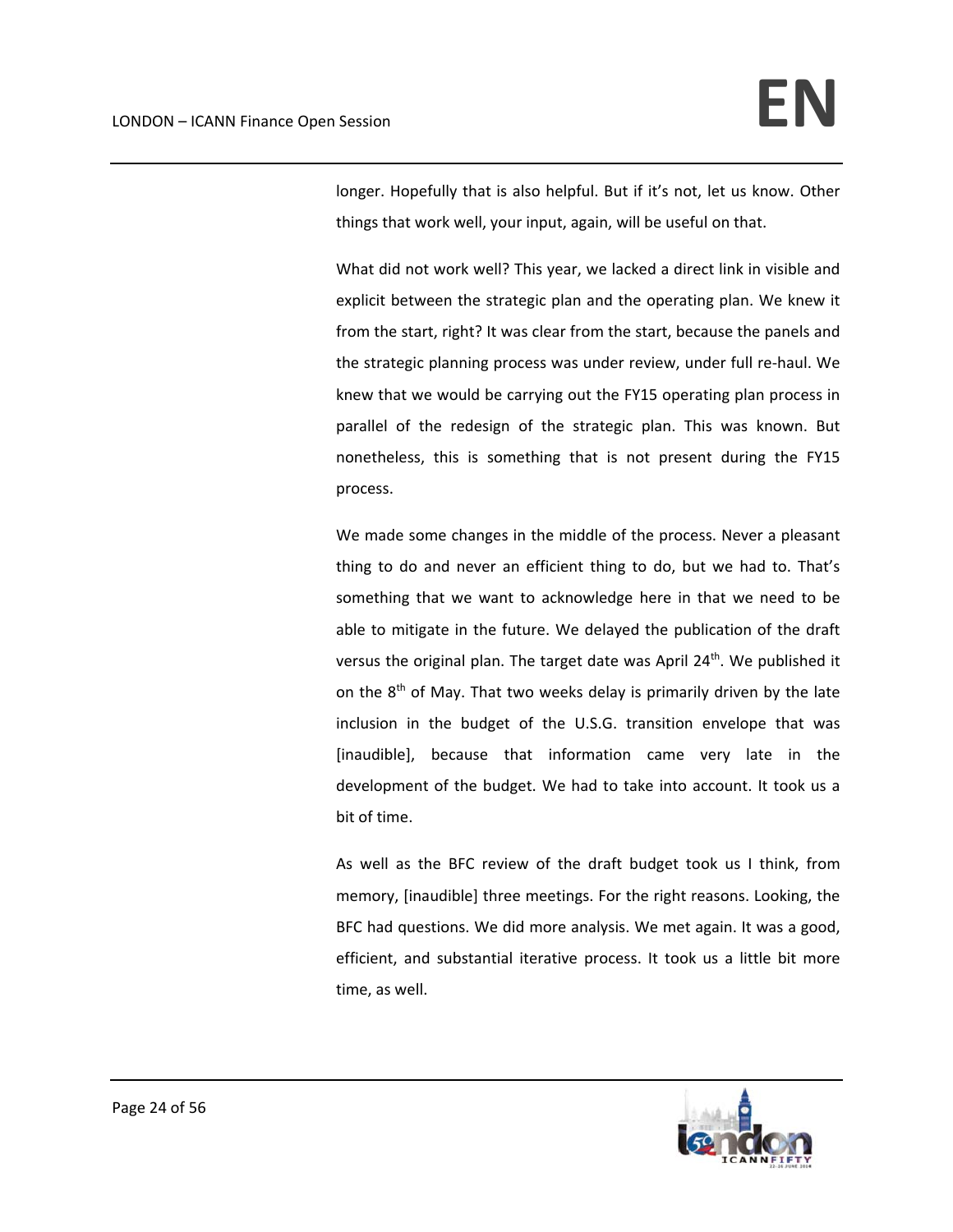The delay of the overall Board approval from June to end of August was driven partially by that and also to address the need, to make sure we provide sufficient time to response to the comments so that we do a better job at responding to the comments. This is front of us. We expect that we will be able to do a better job at responding to comments by taking a more deeper look at those comments and at the responses.

We also had less frequent interaction with the community during the development of the budget. This is something that we had done a bit better the previous year and that the changes in plans have not allowed us to do as well this year. This is something that we need to work on, as well.

This leads me into: Now what do we do? I should stop there for a second. Immediate reactions to what worked well or what didn't work well for our FY15 budgets from anyone here or on the remote participation?

UNIDENTIFIED FEMALE: I have a question about the what did not section. Where did you get these comments from that, for instance –

XAVIER CALVEZ: So far, from Taryn and I and Carole, who were –

UNIDENTIFIED FEMALE: Internally.

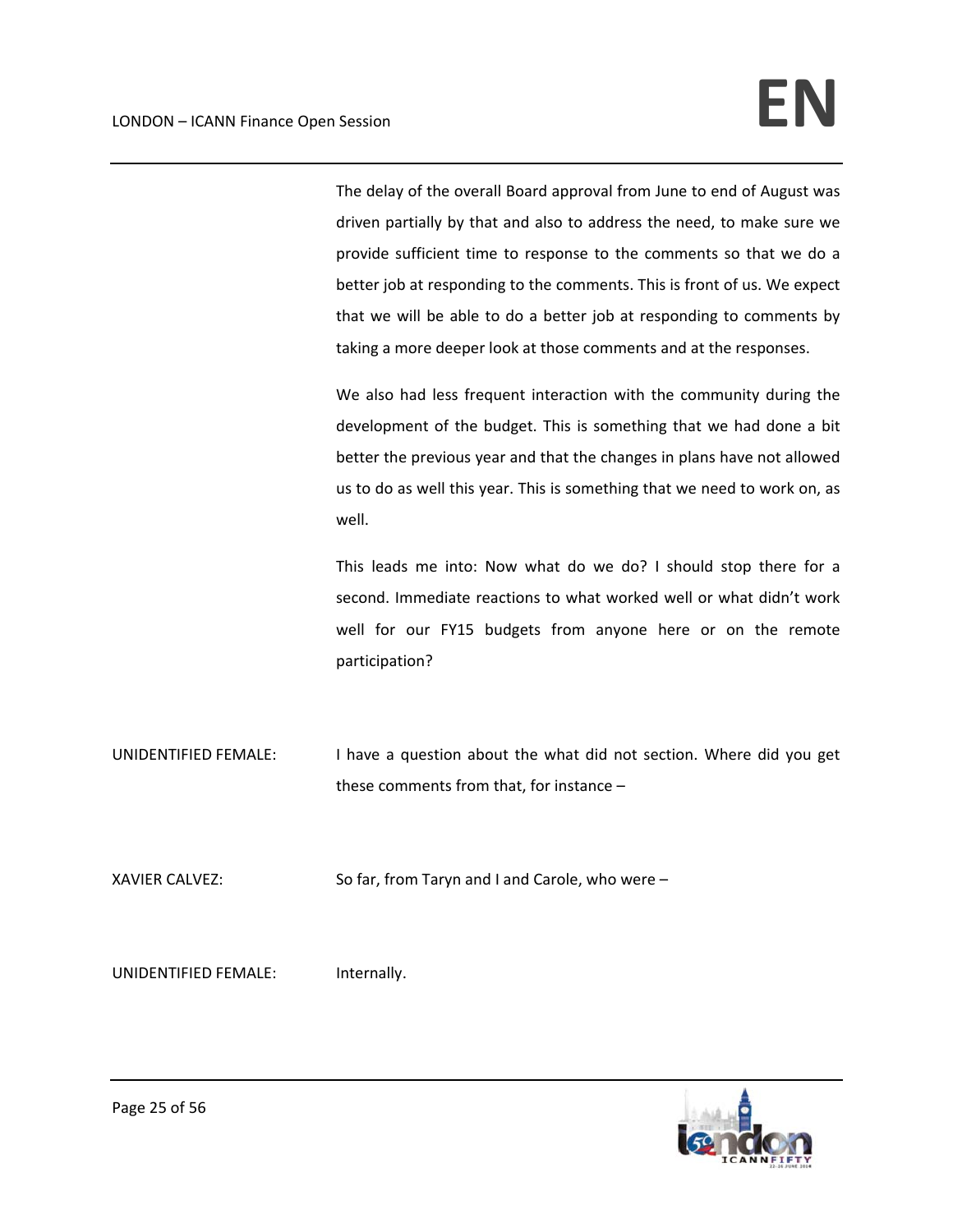| <b>XAVIER CALVEZ:</b> | It's been internal for now. That's why I'm asking for your input here.                                                                                                                                                                                                                                     |
|-----------------------|------------------------------------------------------------------------------------------------------------------------------------------------------------------------------------------------------------------------------------------------------------------------------------------------------------|
| UNIDENTIFIED FEMALE:  | Okay.                                                                                                                                                                                                                                                                                                      |
| <b>XAVIER CALVEZ:</b> | We're not even finished yet with the FY15 process. But I thought it was<br>a good point to look back at what's been happening so far and what we<br>think didn't work well.                                                                                                                                |
| UNIDENTIFIED FEMALE:  | Okay. Okay. For example, for the no link with strategic plan, I guess it's a<br>bit too late now to do-                                                                                                                                                                                                    |
| <b>XAVIER CALVEZ:</b> | Oh, it's far too late.                                                                                                                                                                                                                                                                                     |
| UNIDENTIFIED FEMALE:  | Right, okay.                                                                                                                                                                                                                                                                                               |
| <b>XAVIER CALVEZ:</b> | It was too late already in November. That's why I'm saying we knew<br>about it. We knew entering the process that we would not have a<br>strategic plan to go by. There's nothing we can do about it anymore.<br>This is why it's looking back. We knew entering the process that we<br>would not have it. |

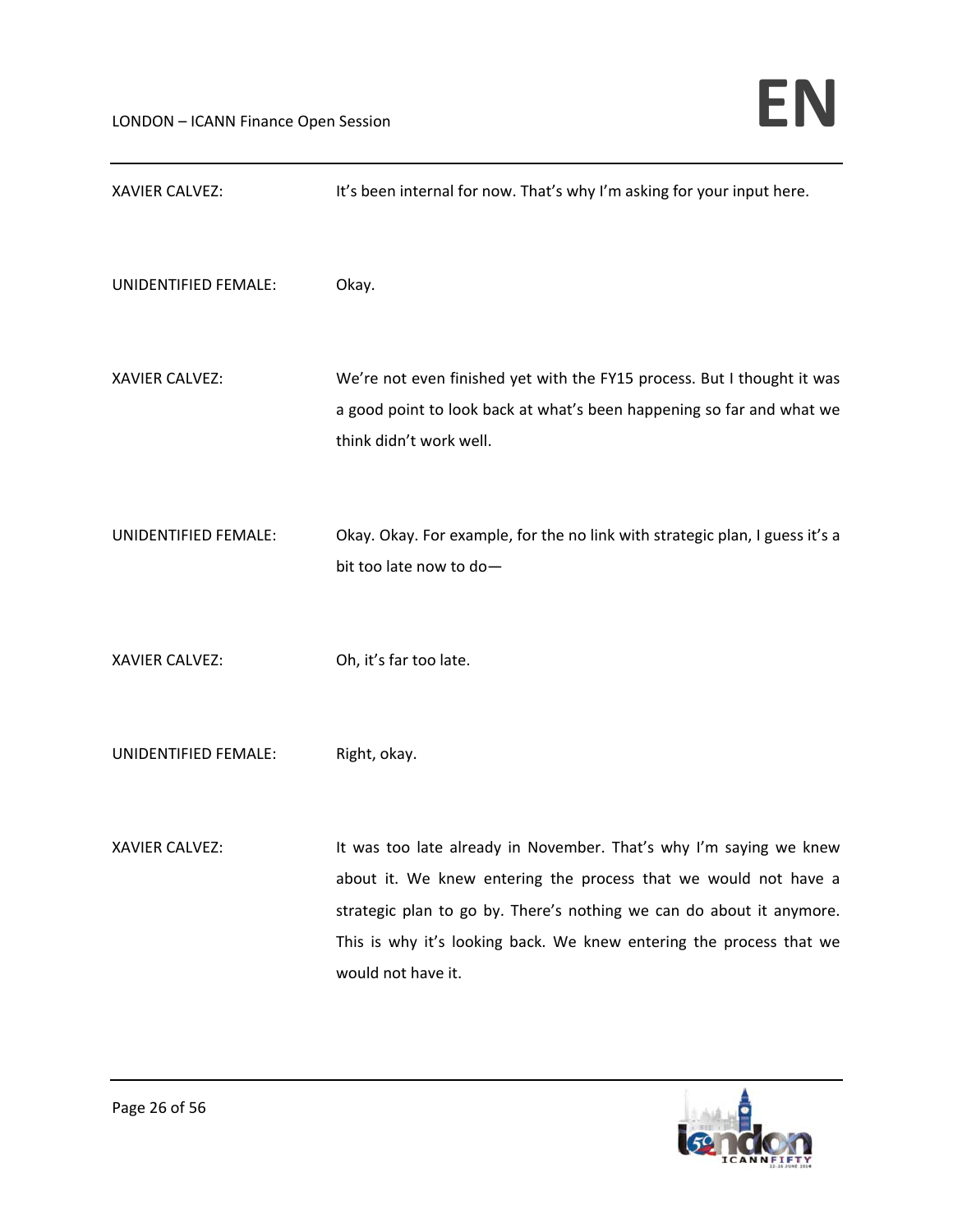But I think it's an important point, because I think this is a significant shortfall of our processes, not just in FY15 but in the past, to not have had a clear, explicit link between the strategic plan and the operating plan. The operating plan should just be the translation of the next year's action from the strategic plan that gets us closer to our objectives, right? That's what it should be. The budget should just be the financial quantification of that action plan of that operating plan. We haven't had that this year.

UNIDENTIFIED FEMALE: I guess my question really is now that you are aware of this shortcoming, are there any specific plans or ideas about how to ensure that for FY16, there is a link? Is that a next slide?

XAVIER CALVEZ: Yes.

UNIDENTIFIED FEMALE: Okay.

XAVIER CALVEZ: We all want to change for the better. More interaction, better predictability of the process, stability of the process would also be useful. To hell with predictability. Better information. I think there's been, over the past couple years, a lot of improvements. Notably this year on the amount and structure of the information. It's acknowledged, but we can always do better.

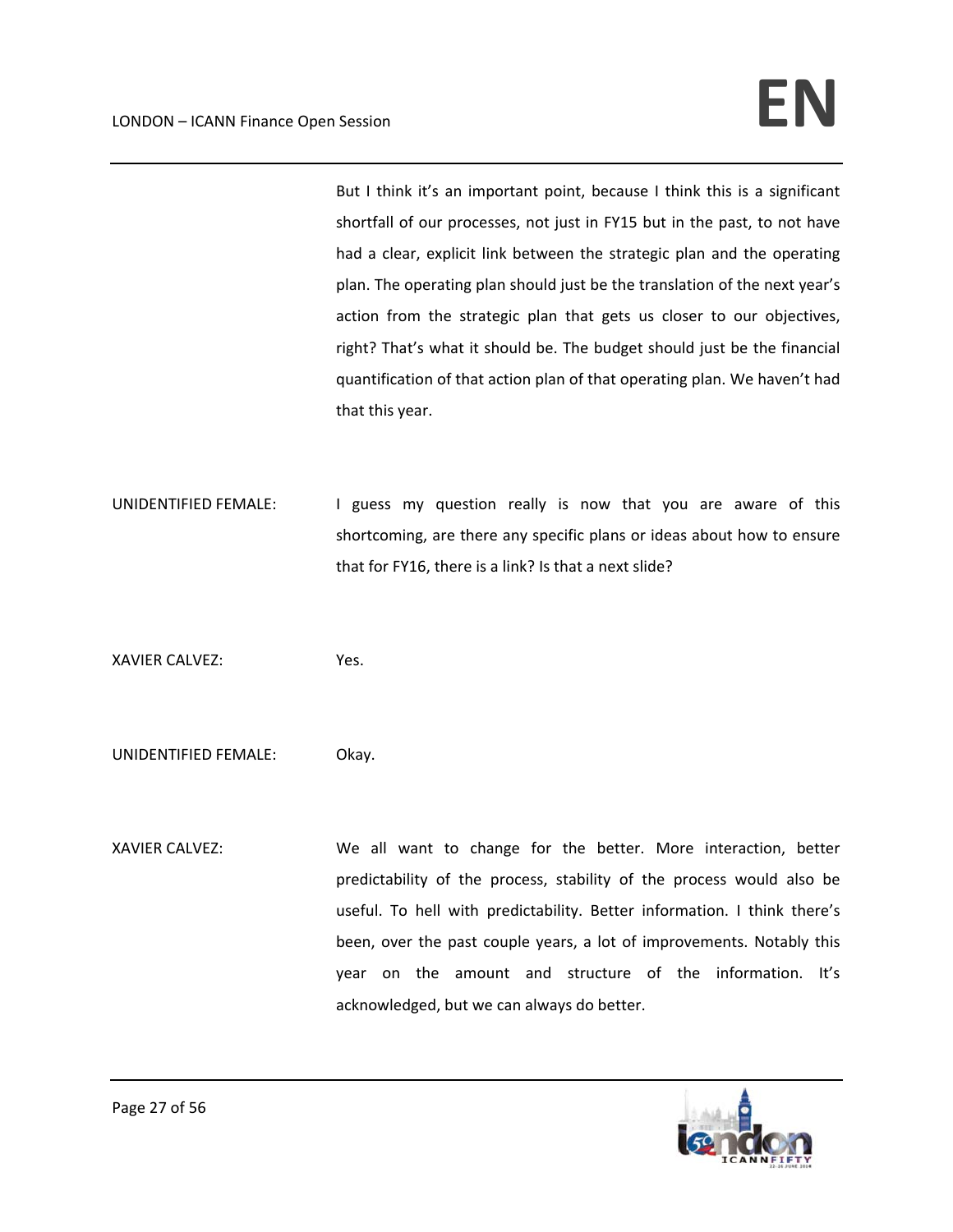We've had a number of discussions with the Finance Committee and the Board generally on this subject. Consistently with discussions with the staff, consistently and in parallel with ATRT‐2 recommendations that are coming to a close now. The Board has made a point of wanting that staff can develop a process that enables broader community input. Broader is yet to be defined, but this is something that we will work on more. More frequent, different than what we have been able to do so far.

Also, that allows to have a longer horizon ahead than just one fiscal year, which is definitely something that goes along very well with the current strategic plan that's being finalized now, which is a five‐year plan. Then, we can associate financial statements to that five‐year plan. Again, those financials would be really the quantification of the resources required to carry out the five-year plan, basically, and to achieve the objectives of the five‐year plan. That's the logic behind it. There's a resolution that was passed by the Board, formally requesting this from staff and materializing the strong will from the Board that the organization goes in that direction.

Cherine, anything you want to add on this?

CHERINE CHALABY: No, you've said it quite rightly. I mean, there are two things I think which is important. One is that everybody can look forward and not just have a narrow view on one year, so that particularly, things with the New gTLD Program, you need to see how it pans out over a number of years. That is important.

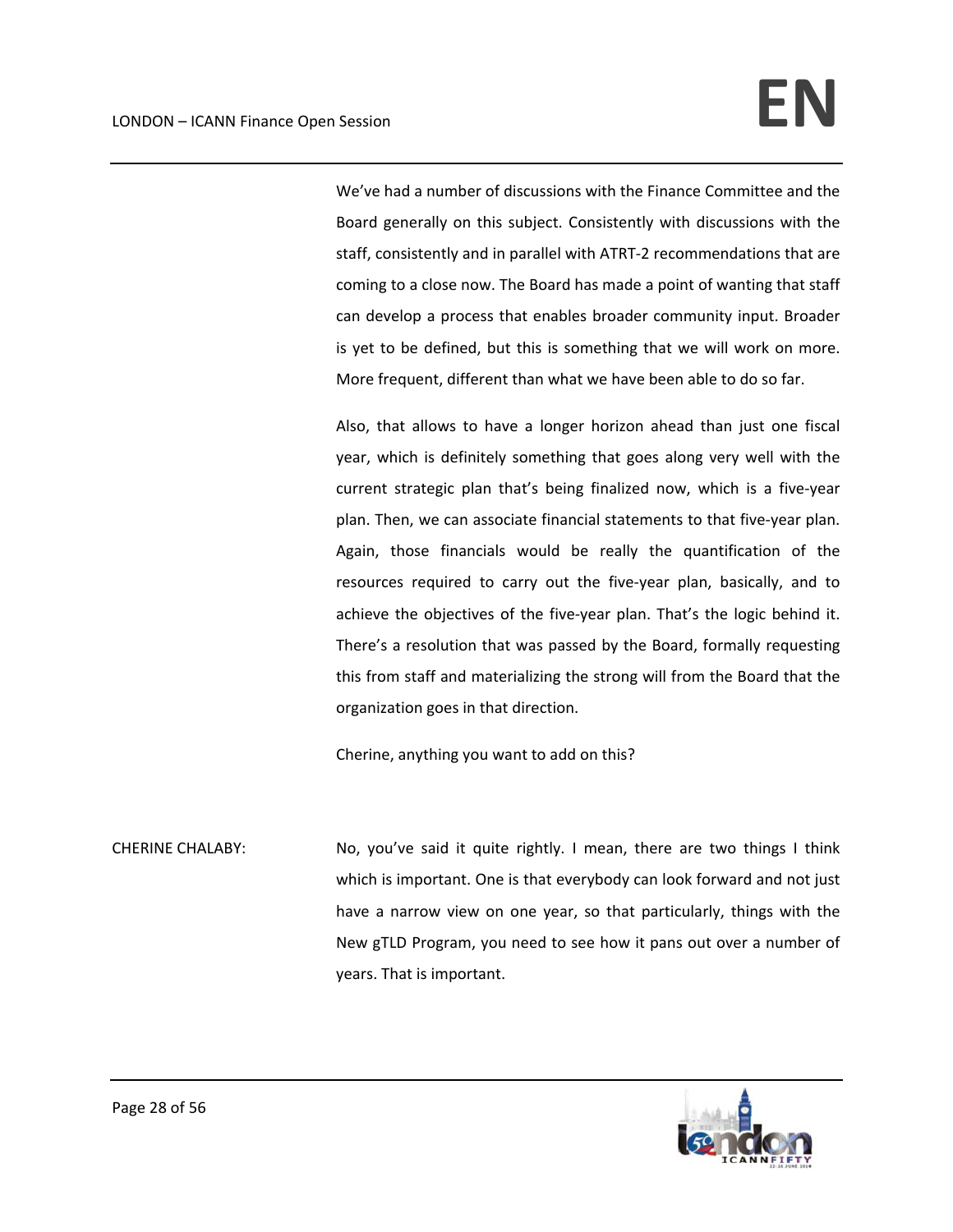The second thing is we have never, never reach, until now, the right balance between participation of the community and its input in the preparation of the draft budget. Then, allowing sufficient time after the draft budget for a lot of comments and input and interaction to make adjustment.

I just sincerely hope we reach that. We find a way of actually getting the community to participate, plenty, plenty, plenty before the posting of the draft budget, and allowing sufficient time for the comments to be made afterwards and responses to these comment.

That's the objective. I sincerely hope we find that smooth process that allows us to do so.

XAVIER CALVEZ: Thank you.

UNIDENTIFIED MALE: Yeah. Just to support that statement in the spirit of bottom‐up approach.

XAVIER CALVEZ: Thank you. Stuart?

UNIDENTIFIED MALE: I think the other difficult thing has been with the forward forecast is anybody who has tried to forecast gTLD income has been misguided. But now, we're entering a period where we understand what the timings are. Perhaps this longer‐term [inaudible] more [possible].

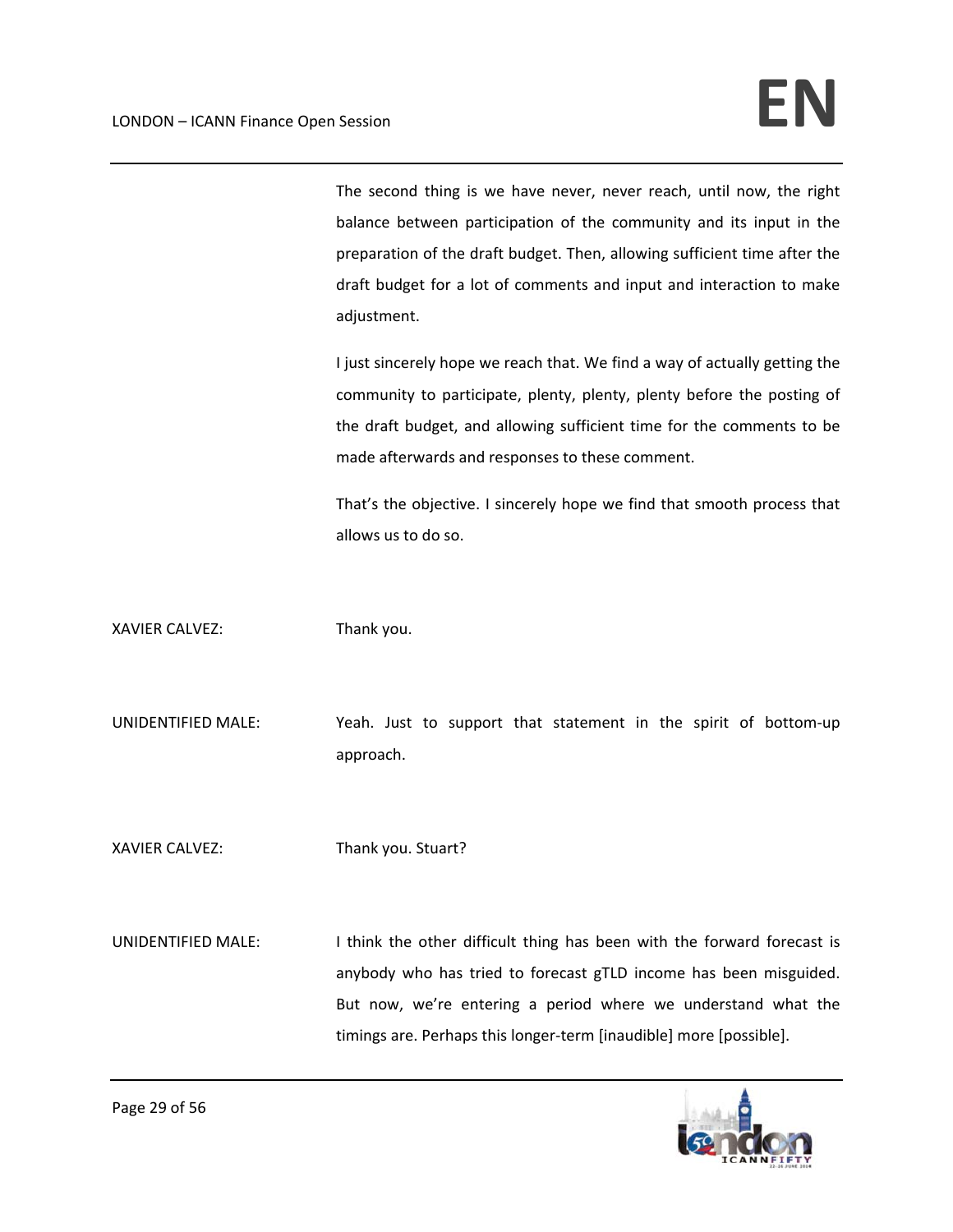CHERINE CHALABY: You're probably right. We have a better handle on forecasting cost, so you might be able to at least to see one side of the equation, which is a little bit more certain than the revenue side. The revenue is – there's two element of the revenue. One is revenue recognition, which is a factor of cost. The other one is really the fees that we get, which is separately from that.

> But at least from a New gTLD Program, in terms of the cost and the revenue recognition and what's the remaining balance, all of that. At least we can project it forward. That will be, in my view, very helpful for everybody to see it all. I think we've done it so far. It's not like we haven't. But I think the more we do it in more detail and project it forward, the better it is for everybody.

> The bottom‐up, like [inaudible] mentioned, it is a bottom‐up process. I mean, we have to live by it. We have to make it happen. Everybody wants to make it happen, it's just there's so much happening and the time is always squeezed and not enough time to do it right. Let's do it and fix it, once and for all.

XAVIER CALVEZ: Two quick comments on my end relative to the predictability of revenues. It's nearly a new market. Assessing the performance of the developments of a new market is always challenging, especially on a multi‐year basis. But I think that we can always forecast, right? It's just a matter of assumptions. I think that, the Cherine's point, the predictability or the ability to predict expenses or to forecast expenses

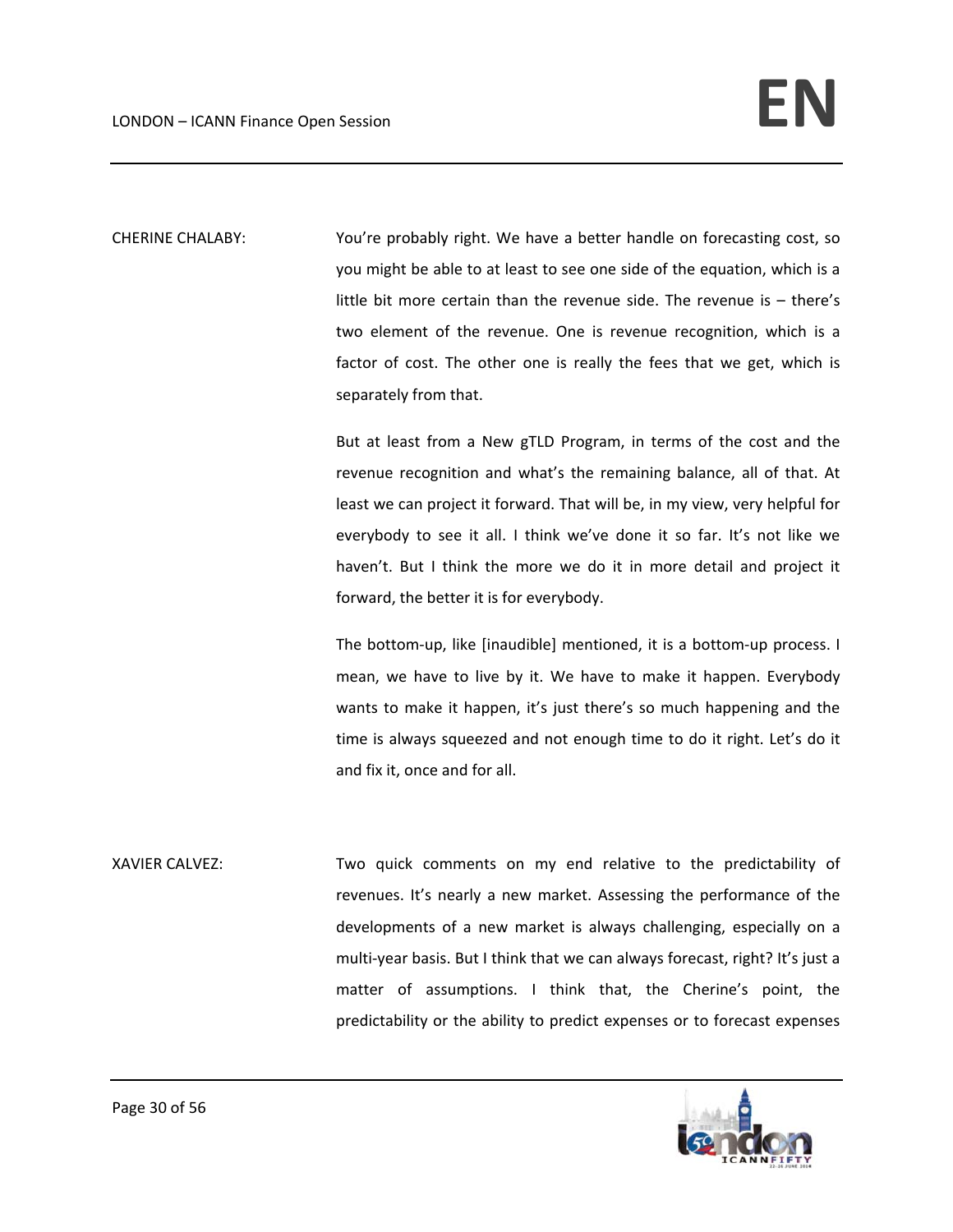is a little bit easier because it's a little bit more ingrained into the reality of people, costs, infrastructure, and so on. This is real.

Revenues is largely a matter of assumptions. I think the transparency on those assumptions is what needs to come along with those assumptions. Because then, at least, everyone can have an opportunity to see for themselves whether they agree with the assumptions or not. Whether, yes, they read the market to be like that or not. It's about our ability to use market data as much as is available, which is not a lot, but nonetheless use the market data. Then, be transparent on the assumptions that we're retaining to calculate the revenues.

What has enabled Roelof and the ccNSO SOP Working Group to make the comment that they made on the assumptions because they think the assumptions are optimistic. Well, at least, I think we know in the budget what the assumptions are. We've said 33 million of registrations. I think as part of the comments, we will provide the averages that we have used to come up with the 33 million, because it's relatively simply a number of basically how many registrations above 50,000 transactions per 4 consecutive quarters, because that's the trigger for ICANN to charge fees. How many registries under 50,000? What is the ramp up and so on. We can provide that and will provide that as part of the responses to the public comment process to help understand further those assumptions. Then, those assumptions can then be further challenged or reviewed and commented upon.

The [fix] fee of  $-$  yes, please.

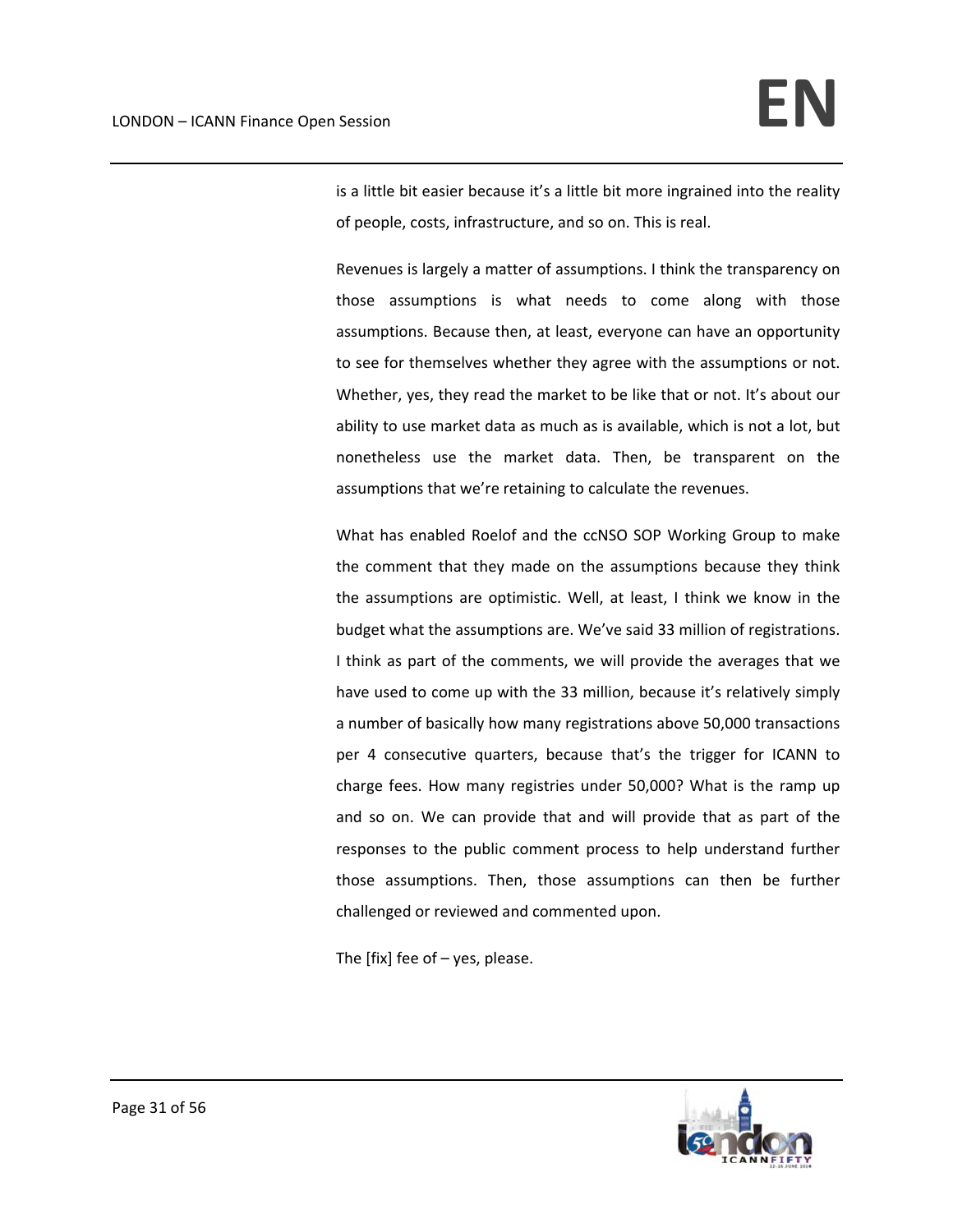| UNIDENTIFIED MALE:    | Xavier, just make sure that you don't only provide us with the<br>calculations, the arithmetic behind your prognosis, but also with the,<br>let's say the vision in relation to global market domain name sales<br>developments.                                                                                                                                                                                               |
|-----------------------|--------------------------------------------------------------------------------------------------------------------------------------------------------------------------------------------------------------------------------------------------------------------------------------------------------------------------------------------------------------------------------------------------------------------------------|
| <b>XAVIER CALVEZ:</b> | As much as possible, yes, we will do. Sorry, Taryn, go ahead.                                                                                                                                                                                                                                                                                                                                                                  |
| <b>TARYN PRESLEY:</b> | A quick time check. We have about 12 minutes left in the session. We<br>also have a question in the chat room from John [Shoemaker].                                                                                                                                                                                                                                                                                           |
| XAVIER CALVEZ:        | Yes, go ahead.                                                                                                                                                                                                                                                                                                                                                                                                                 |
| <b>TARYN PRESLEY:</b> | "Can you discuss projected revenue generation in regards to the new<br>TLDs in the next two fiscal years?"                                                                                                                                                                                                                                                                                                                     |
| <b>XAVIER CALVEZ:</b> | Not right here. That's part of the challenge that we have is to be able to<br>gather sufficient data on that information. I think there's a lot of<br>speculations in the market on what the success of the new gTLDs will be<br>or not. We don't have a lot of data now. Therefore, I'm not qualified or<br>equipped right now to be able to have this discussion, even though<br>that's all something we would like to know. |

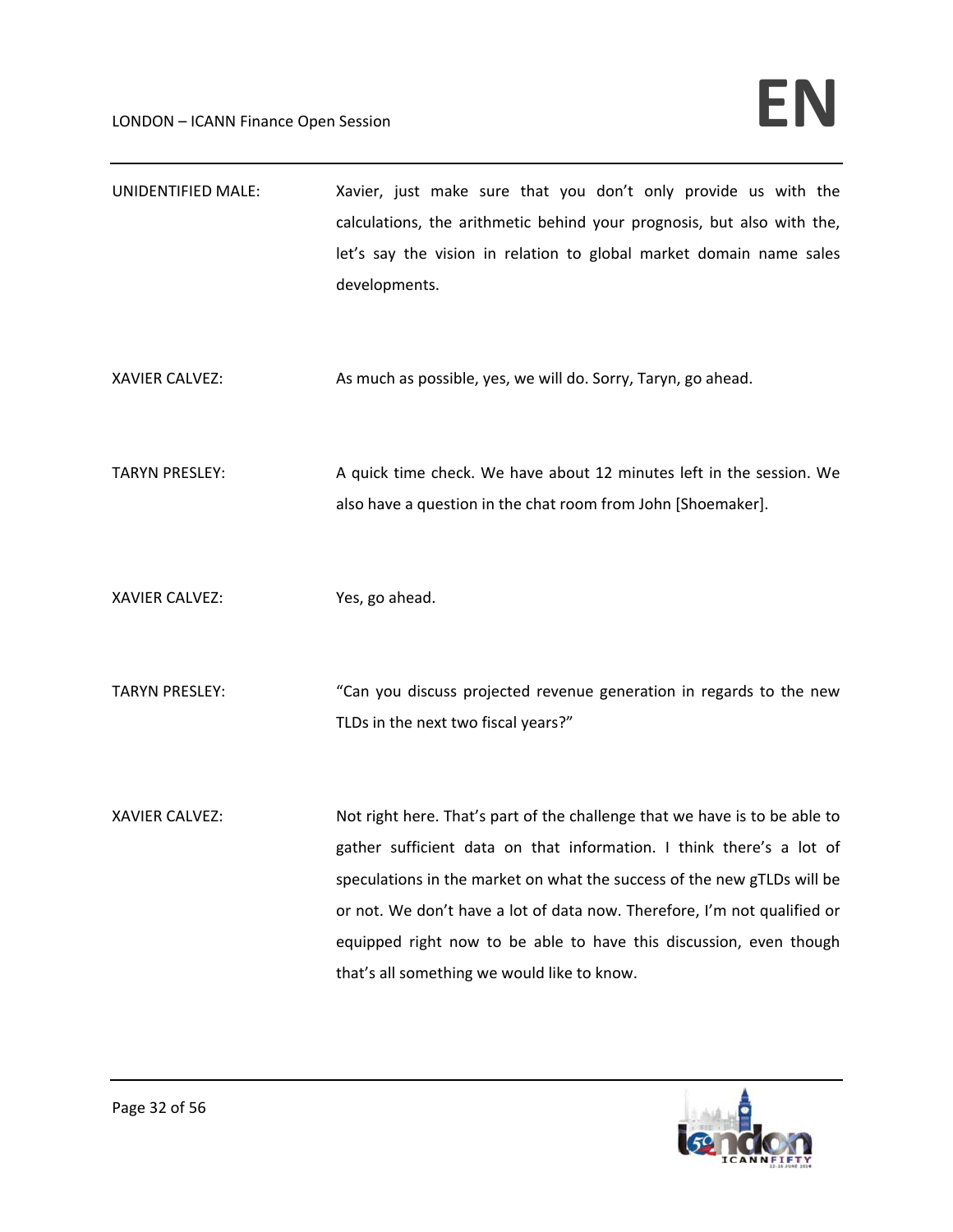This is something that we haven't had internally in ICANN and the staff is capabilities to analyze markets, which we are working on. We need to find the right skills and resources to be able to help analyze the market. It's possible. It's not like – every other company who enters the market or tries to create one is doing that. But it takes a fair bit of effort and expertise, which we didn't have so far internally and we still don't.

This is something we're going to need to develop to be able to base more, as we try to look further ahead in the future, we need to have more capabilities to analyze the data that is available and extrapolate. You don't want to leave that just to me, because I'm not an expert in the Domain Name System. Wof‐Ulrich?

WOLF-ULRICH KNOBEN: One question about revenue project is one project revenue is one side. Benchmarking costs the other side. My question is what is about that? Every time you said, "Well, this market is so unique and ICANN is so unique," where can we benchmark and how can we benchmark?

XAVIER CALVEZ: This is a good question. This is recommendation 12.3 of the ATRT-2 Team that has formulated recommendations various aspects of finance. Benchmarking of the organization has been recommended every three years as part of this recommendation.

> Staff is taking those recommendations into account. I will mention in parallel, because this is the way we are thinking to address that specific recommendation of ATRT‐2 is to use the current plans of the executive dashboard. I don't remember, Wolfgang, if you were in the session

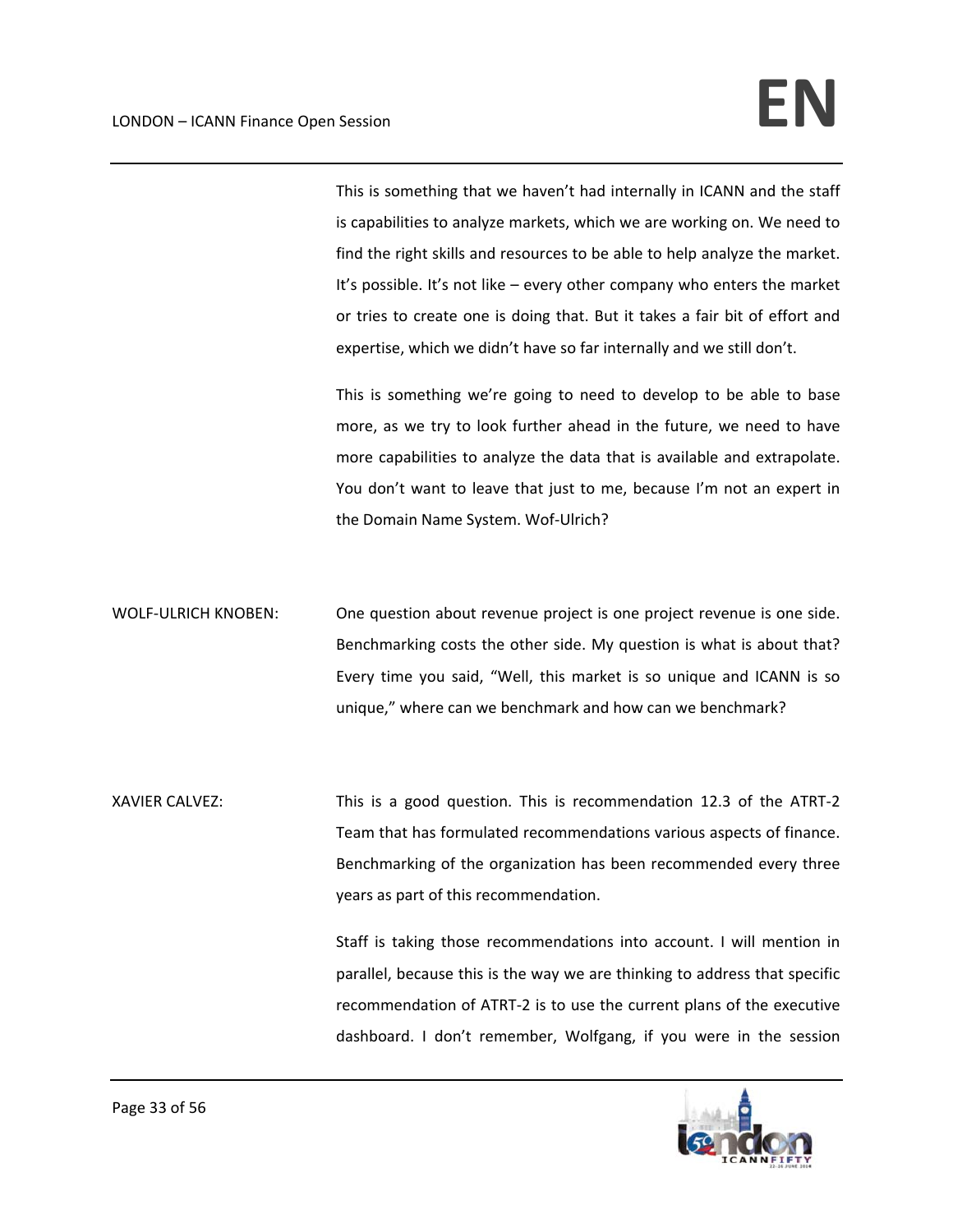yesterday, but the executive dashboard that Carole Cornell has led that this is initiative that's been started over the past few months to produce an executive dashboard. There are KPIs and metrics at the staff level, at the management level, at the Board and the community level. Those metrics will be used to then, once you add an external reference, so benchmark to it, then you can monitor those benchmarks – sorry, those KPIs against external benchmarks.

That's the way we're intending to handle that. We're trying to fully implement the KPIs and metrics within the organization. Once we have stabilized that set of KPIs to then compare them to external benchmarks.

Because it has a certain amount of granularity, the obstacle that everyone sees when we say, "How do we benchmark? Who are we going to benchmark ourselves against?" when you look at sufficient granularity, you don't have to find the exact organization that is the exact same thing that ICANN. Which there isn't. But ICANN benchmark the finance cost of the organization to other organizations' finance costs, even if they don't do the same thing. That's fine. It can do that. What I will draw is differences and explain those difference. That's the benefit of a benchmark exercise. This is the way we're intending to address that need. It will be extremely helpful. [inaudible] Sorry.

UNIDENTIFIED MALE: Xavier, what you said is absolutely right and I support that. The more difficult one is benchmarking revenues. How are you going to do that? If you people have idea of which organization should benchmark against, please submit those ideas. Because we ask the ATRT‐2 Team about

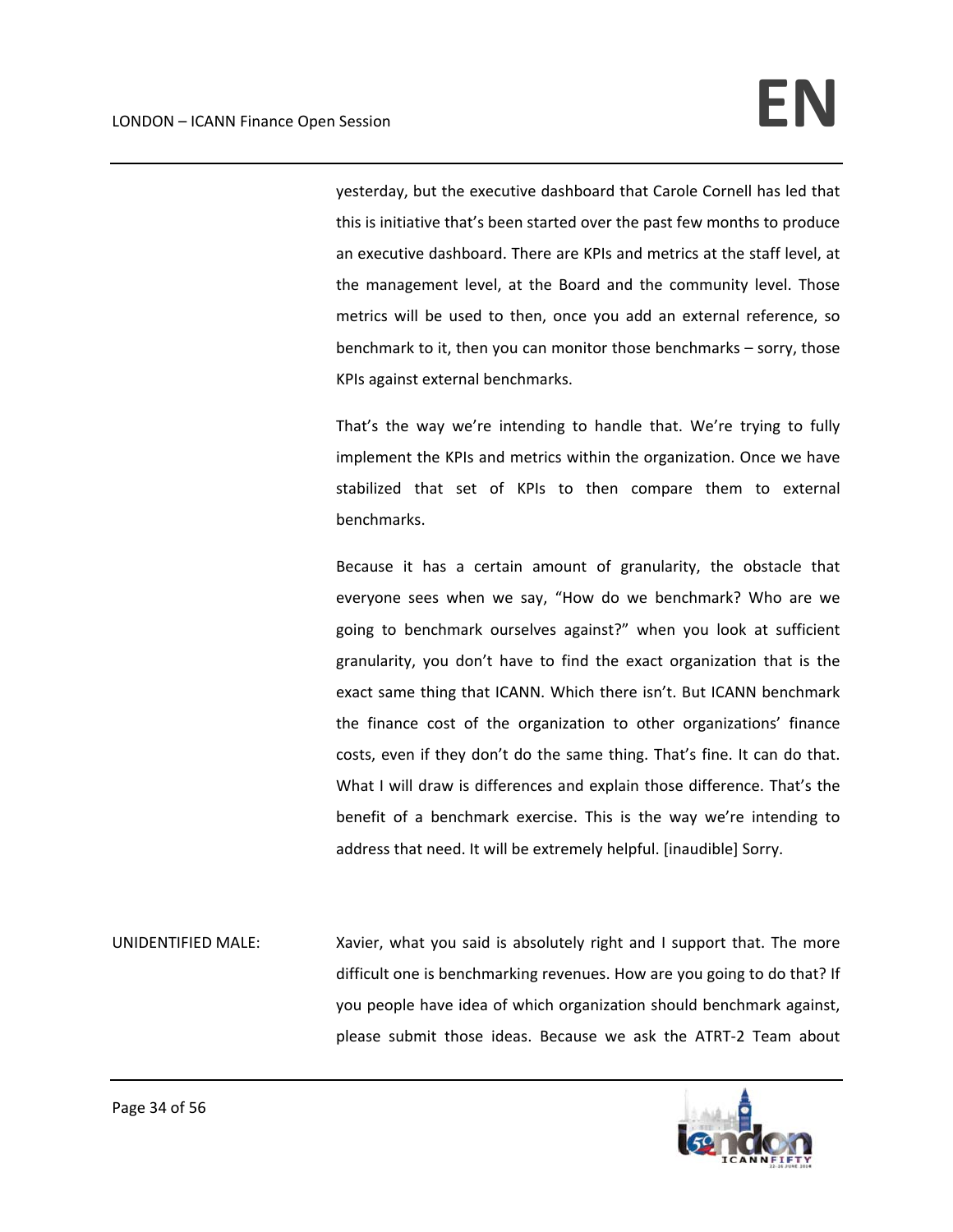which organization to benchmark against, they said ISO. Okay. That gives us certain benchmarks. Maybe cost, maybe things. But the revenue side, which Roelof – the thing we have to remember, this is our budget. It's not ICANN staff's budget, this is our collective budget. The assumption will be our collective assumptions.

I'm not sure we're going to get 1,000,000% right. We have to be reasonable and conservative and have prediction for revenues that matches the cost increase, which I like very much your point on that.

Again, we're going to make assumptions together. We will put one set. You will comment. Collectively, we'll make a joint assumption. We live by it. We're going to be very frugal and try and lift those assumption. But you never know how the market takes place. Thank you.

XAVIER CALVEZ: Thank you. What I didn't want to do is say, "Well, this is what didn't work, so this is what we're going to do next." What I think we need to do is work together to define a plan. Define a plan that works. I've had a number of conversations with a number of you about how to do that. My strong belief is that we will not manage to improve our process unless we do two things. One, that we develop it together. It is important for me for the community to be able to understand the constraints and the needs of the organization. It's important for the ICANN staff to understand the constraints and the needs of the community. That we together look at those constraints and needs and say, "So, how are we going to address [them]?"

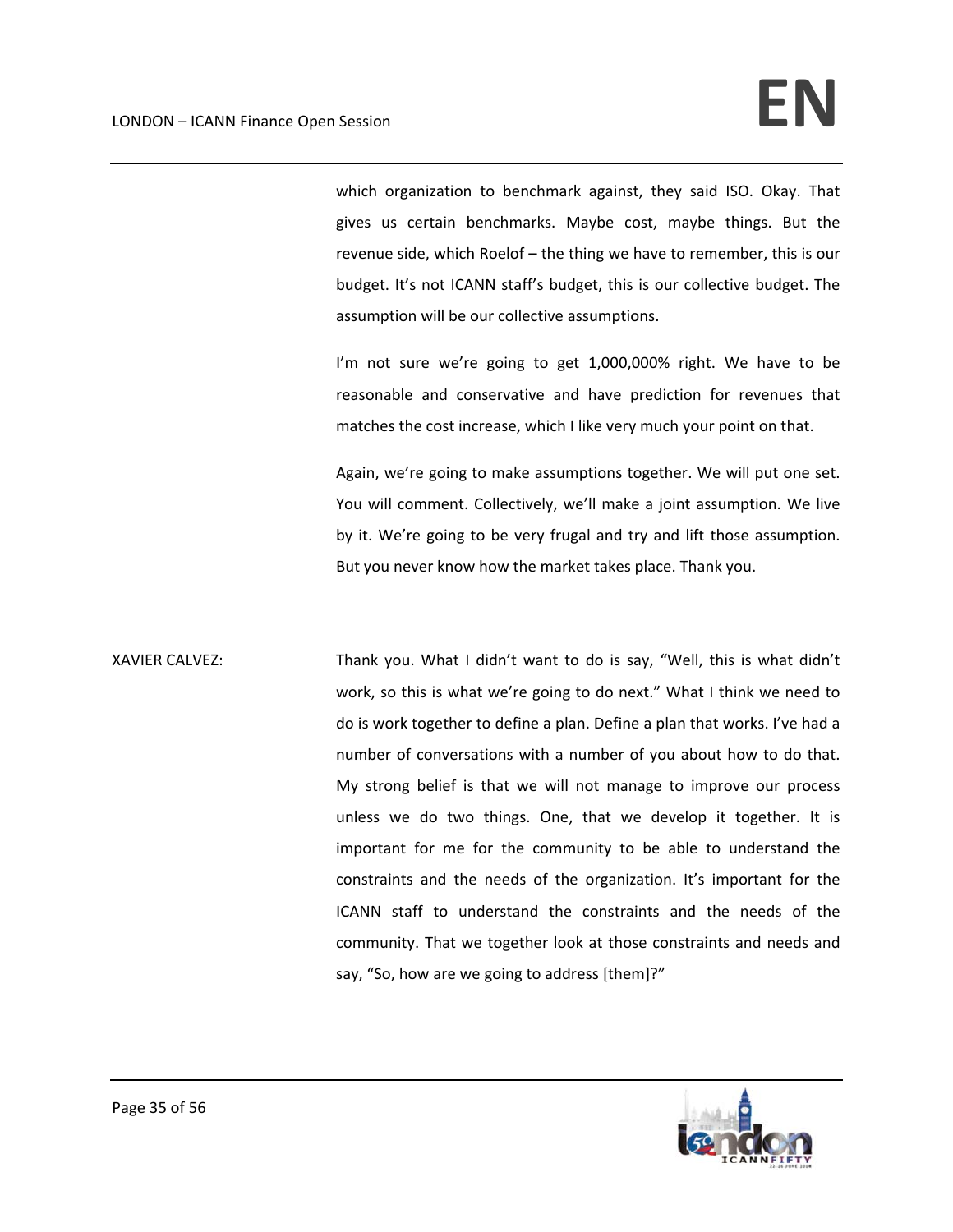We have a certain amount of accumulated experience over the past few years that we have on-hand to be able to know what doesn't work well. We have probably a bit more data on what doesn't work well and a bit less on what works well. But I also think that we have some ideas as to what we want to do.

More interaction. How to have this interaction happen. How to have the broader possible community participation while dealing with the subject that's relatively technical, relatively specific, and that does ideally require experience to participate to. These are the challenges and the constraints. We want to have a more participative process while fitting within a timeline that's imposed on us. There's only 12 months in the year. That won't change.

How do handle that? What we've been discussing and are suggesting to do is to create a small task force. Task force as opposed to working group. Task force because we would like to try to basically achieve the following objectives.

Submit a draft annual planning process to the BFC during its September Board workshop in Istanbul, second week of September, from memory. We have two-and-something month to work to do that.

Deliverables, and that's one of the things I wanted to emphasize. A draft plan and budget process that includes roles and responsibilities. Who needs to do what? We have various parties here. We have the Board that approves. The BFC that reviews and recommends to the Board.

We have the staff, but within the staff, there's three main groups. There is the management that ultimately validates the draft to be submitted

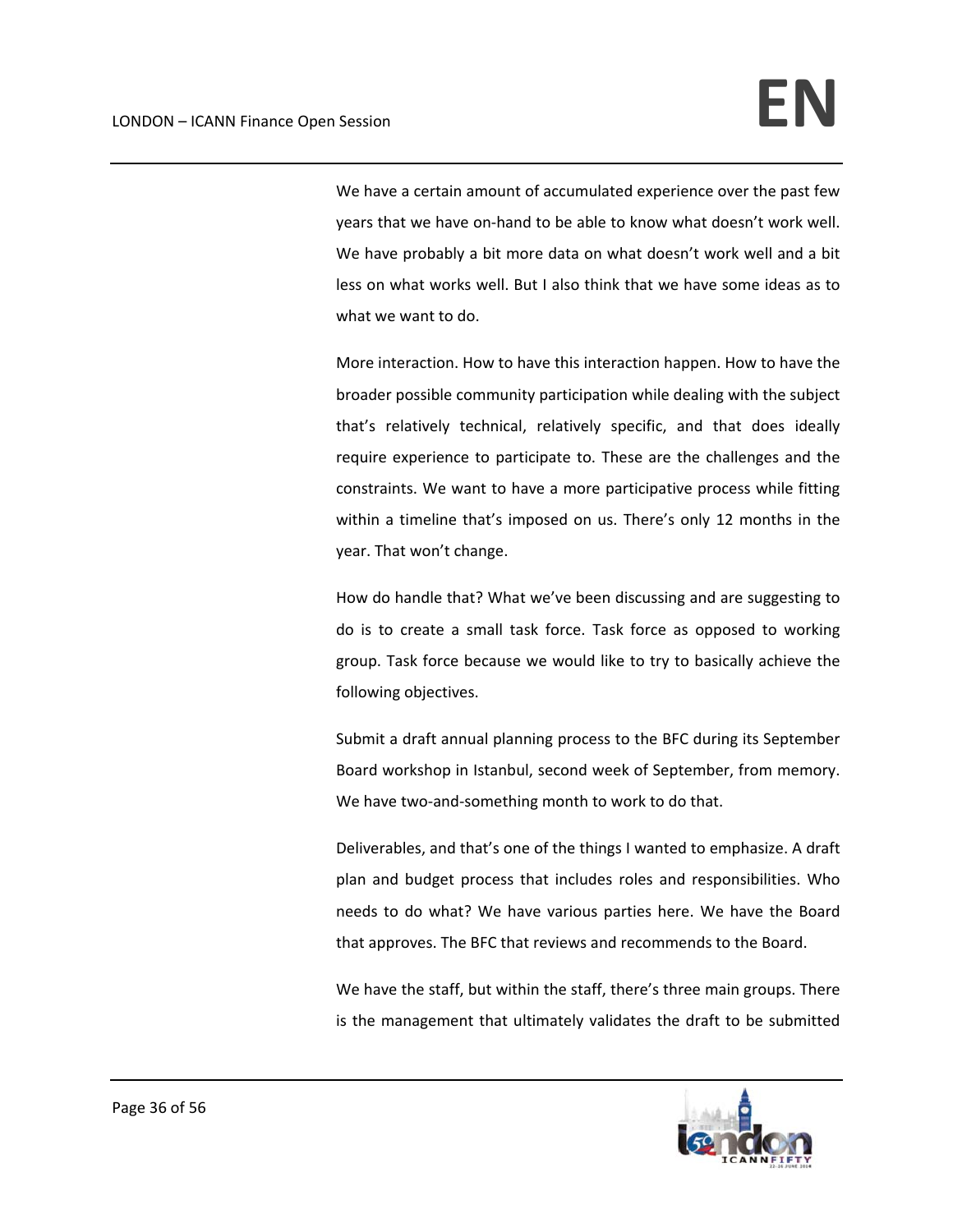to the BFC. There's the finance staff that works on helping putting things together. There are the budget owners. Budget owners participate strongly to the budget process, and we need to  $-$  to the development of it. This is what we need to be able to look at, as well.

The roles and responsibilities of each. What should the community look at? What does that community want to look at? Details? Aggregates? Everything? That's what we need to define, because unless we've defined that, which we have never done in the past. Never done that. Unless we define the roles and responsibilities, we will not know what we need to do and when and how, by definition. We have never done that exercise. I think we definitely need to.

The formats, the structure of the data. What we produce and the roadmap with basically the plan, the sequence of steps and their timing. That needs to include adequate communication between staff and community, between community and staff, between staff and the Board and the BFC, and so on.

The initial discussions on how to do that has been to create – and this is suggested thoughts. Your thoughts on that are very welcome. What I have discussed with a number of you, notably in Singapore and a little bit since, is to have a relatively small team working together. I suggested no more than 12 people so that it remains manageable. That includes both community members and staff that basically sit down together. We lock ourselves in the room. What I'm expecting a hopefully face-toface two-day meeting. We come out with a process. Roles, responsibilities, planning, process. This is so that we can submit it to the BFC in early September.

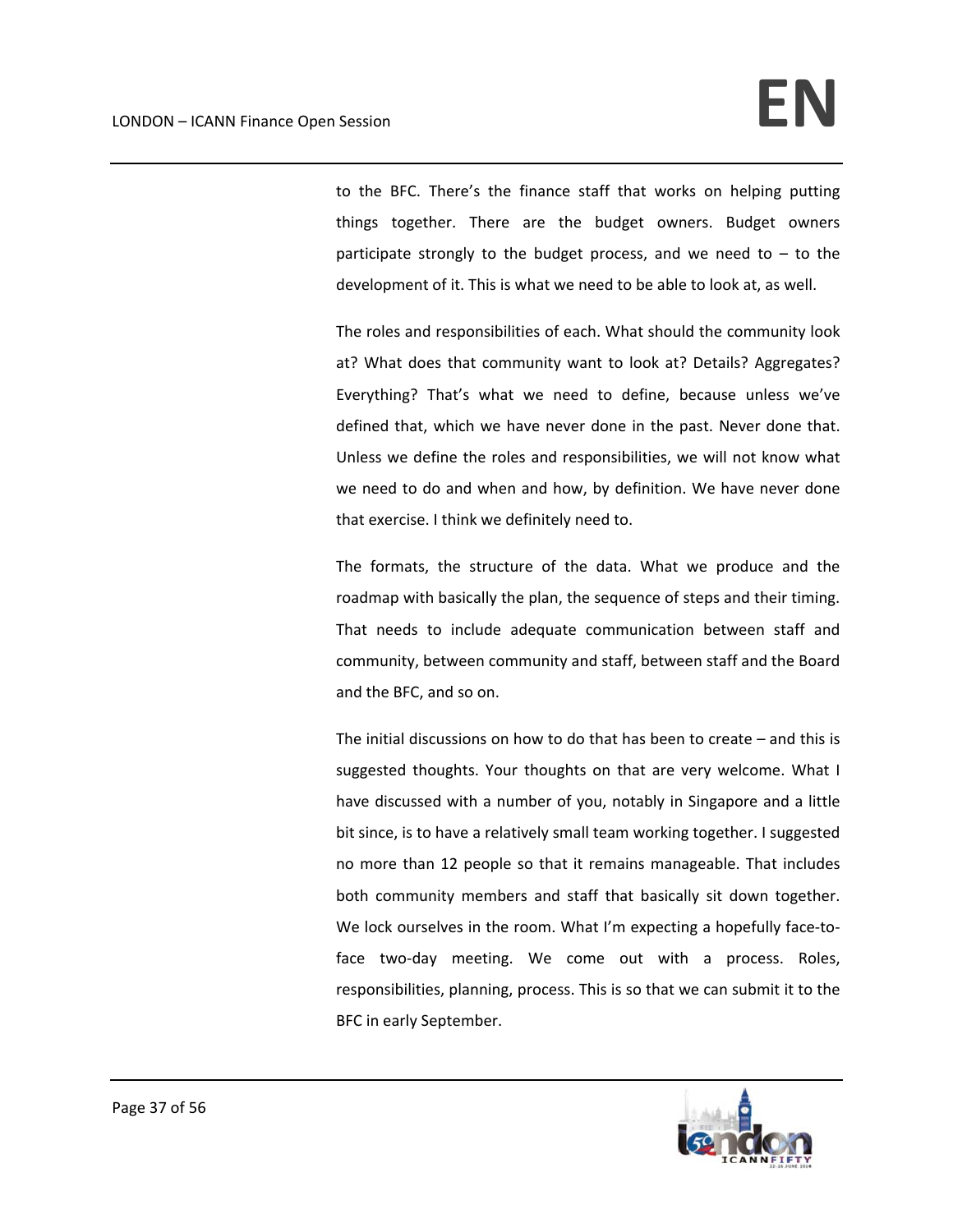## LONDON – ICANN Finance Open Session **EN**

If we manage to do that, we then need to submit it for review by the broader community. We'll need to also think about how to do that. The task force would terminate itself once the FY16 process is finalized and approved in October, basically in the L.A. meeting. We don't have a choice. It's very tight. Yes, Cherine.

- CHERINE CHALABY: Just a point here that there are four quarters in the year, right? In FY next year, for the FY16, we're using the first quarter [literally] to agree on the process of preparing, all right? That's going to put pressure on the other three quarters, yeah? You have to recognize this. Ideally that, once you get it right, you ain't going to get it 100% right next year. Because you've wasted a quarter thinking about it. Ideally, the following year, you start earlier and that quarter is not wasted. Just a point of caution, that's all.
- XAVIER CALVEZ: I definitely expect that's one of the many things that the task force would look at.
- CHERINE CHALABY: You agree? I don't think we have an option, here. We have to do it. We have to really do it once and for all. That's going to take time.
- UNIDENTIFIED FEMALE: I'm sorry. Especially since you said this has never been done before, which I found a bit surprising. But if that's the case, then it has to be done. You have to take the plaster off and…

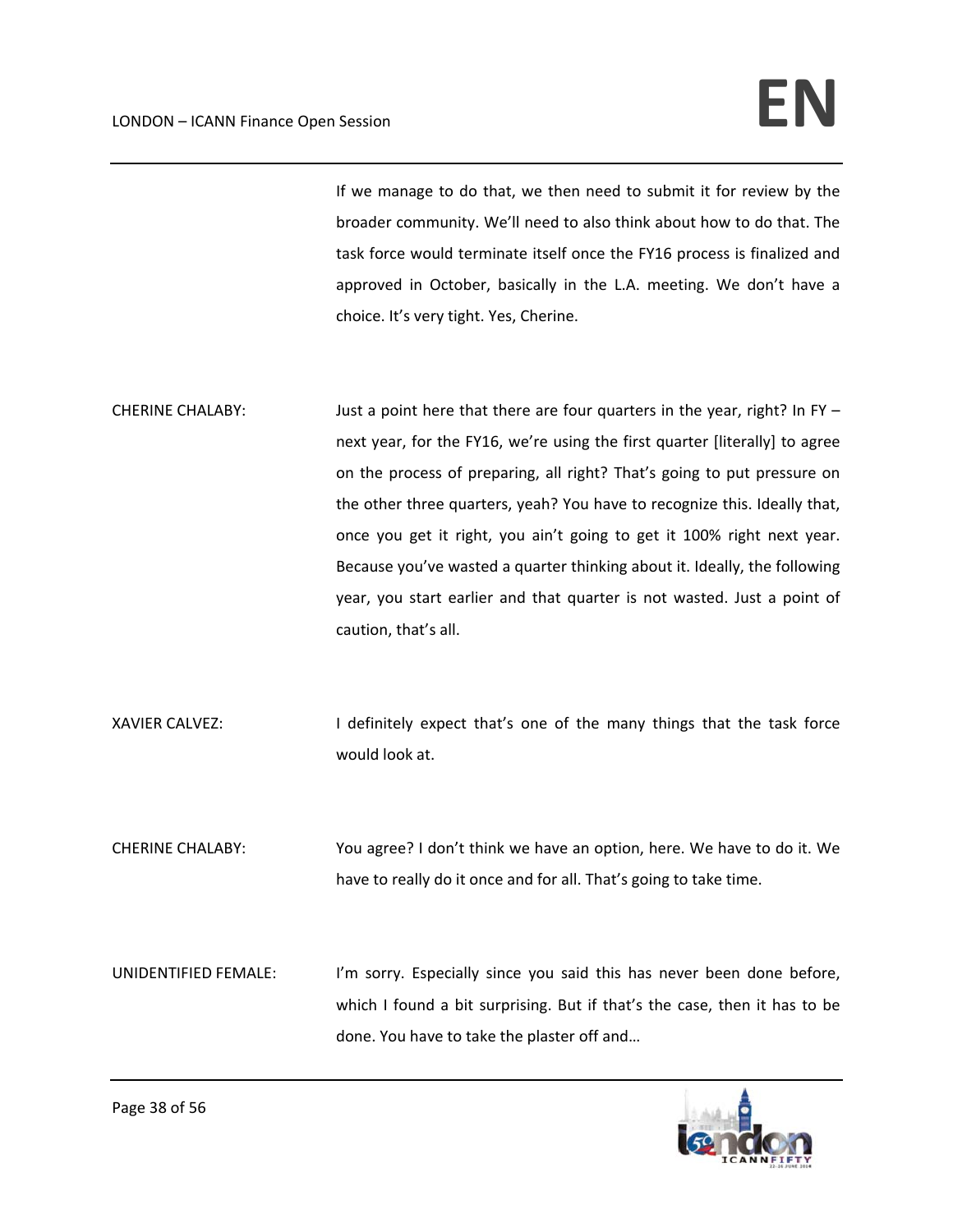XAVIER CALVEZ: Exactly. I completely agree. I think that we will have a nine-month process for FY16, which is why I indicated earlier that I think we need to submit two things to the BFC. An annual planning process and the FY16 planning process. Because at the end of the day, there may be some differences, right? Because in FY16, we may have to do some shortcuts about things that we would want to do differently on a normal, annual basis.

> Sorry, just one last comment quickly. What I'm expecting would take the earlier part, the first quarter, would be located within the first quarter of the 12 months period is the strategic planning link between strategic plan and ops plan, which should be at the upstream part of the developing the budget. Because you need to know what objectives you need to achieve, what is the action plan so that then you can develop the operating plan and the budget. This is the first thing that needs to happen. Planning. Yes, sorry, Roelof.

ROELOF MEIJER: Yeah. I'm sure you see this coming, but a word of caution. This time, you or we really have to make sure that we actually deliver on this. Because over the last many years, we've been working on processes, working on plans, and it's always been a reason why in this particular year, we will be too late or it will not be complete or it will a first attempt.

> Like my working group has concluded, there's now a phase in where we are really seeing progress. I think it's a very good moment. Now we make sure that we do this and we do it well.

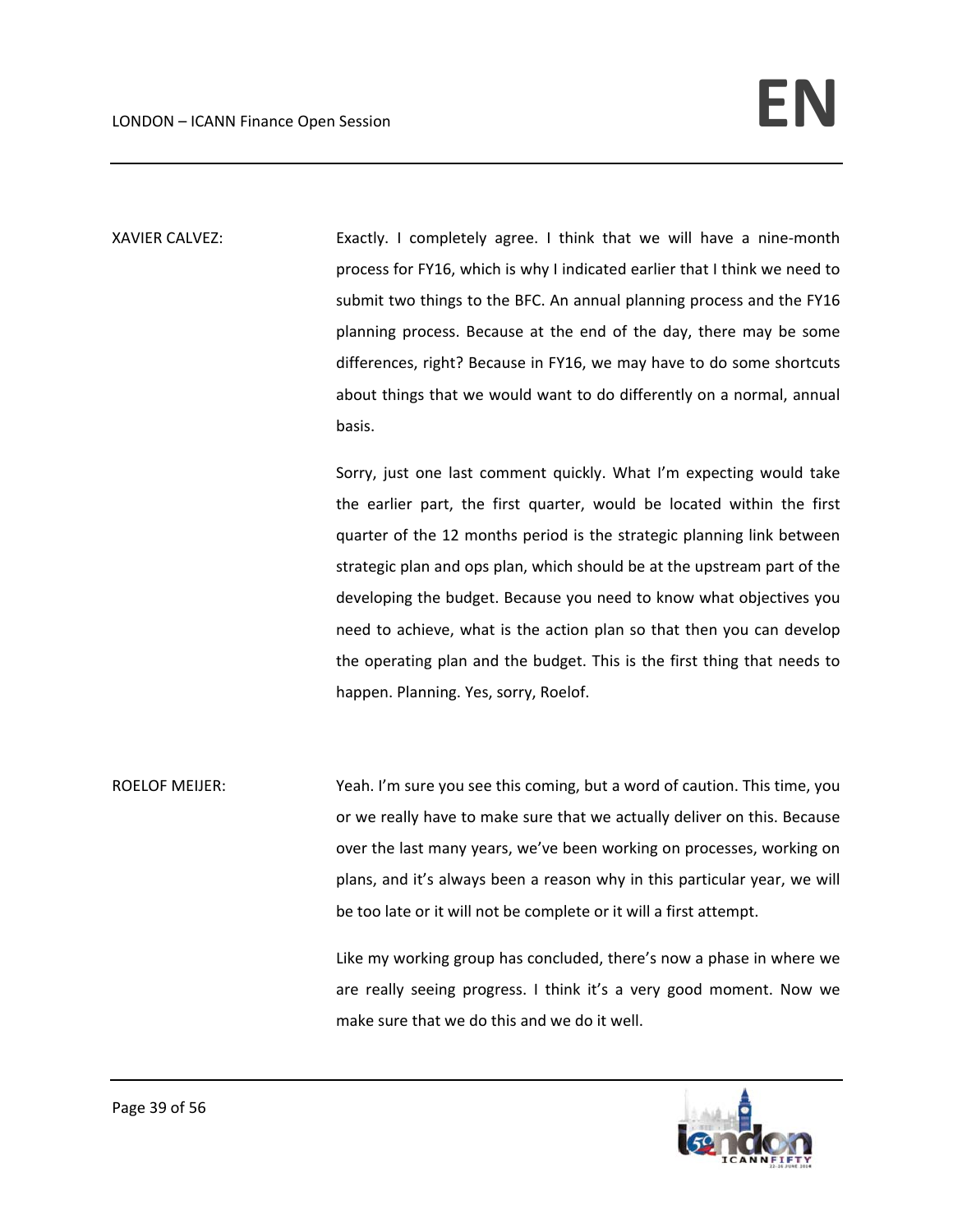XAVIER CALVEZ: Believe me, I think we all want that. I mean, the BFC has had numerous discussions of this subject.

UNIDENTIFIED MALE: We've said exactly the same thing, yeah. Every year we said – no, I tell you who is the person suffering from this more is him. Xavier want that process, because we're all then pile up on him and say, "It's your fault, it's your fault."

XAVIER CALVEZ: And then I say it's Taryn's fault.

It's well understood. But I think it's less about the people than what we've done or not done before. Again, to your point earlier – sorry, I didn't catch your name earlier, but to your point earlier, we have never defined the roles and responsibilities. We have never defined who does what and information we produce.

We've done it and then said, "Oh, it doesn't work. Let's do something else." Then, we've iterated and bumped into the wall, went into another direction, and so on. Now we need to define a process that we can stick to, that we have taken and developed as a result of taking into consideration what we want to do collectively and that we stick to that timeline.

By the way, what we develop needs to take into account the fact that there will be things that we don't know. Always. Hopefully not a U.S.G.

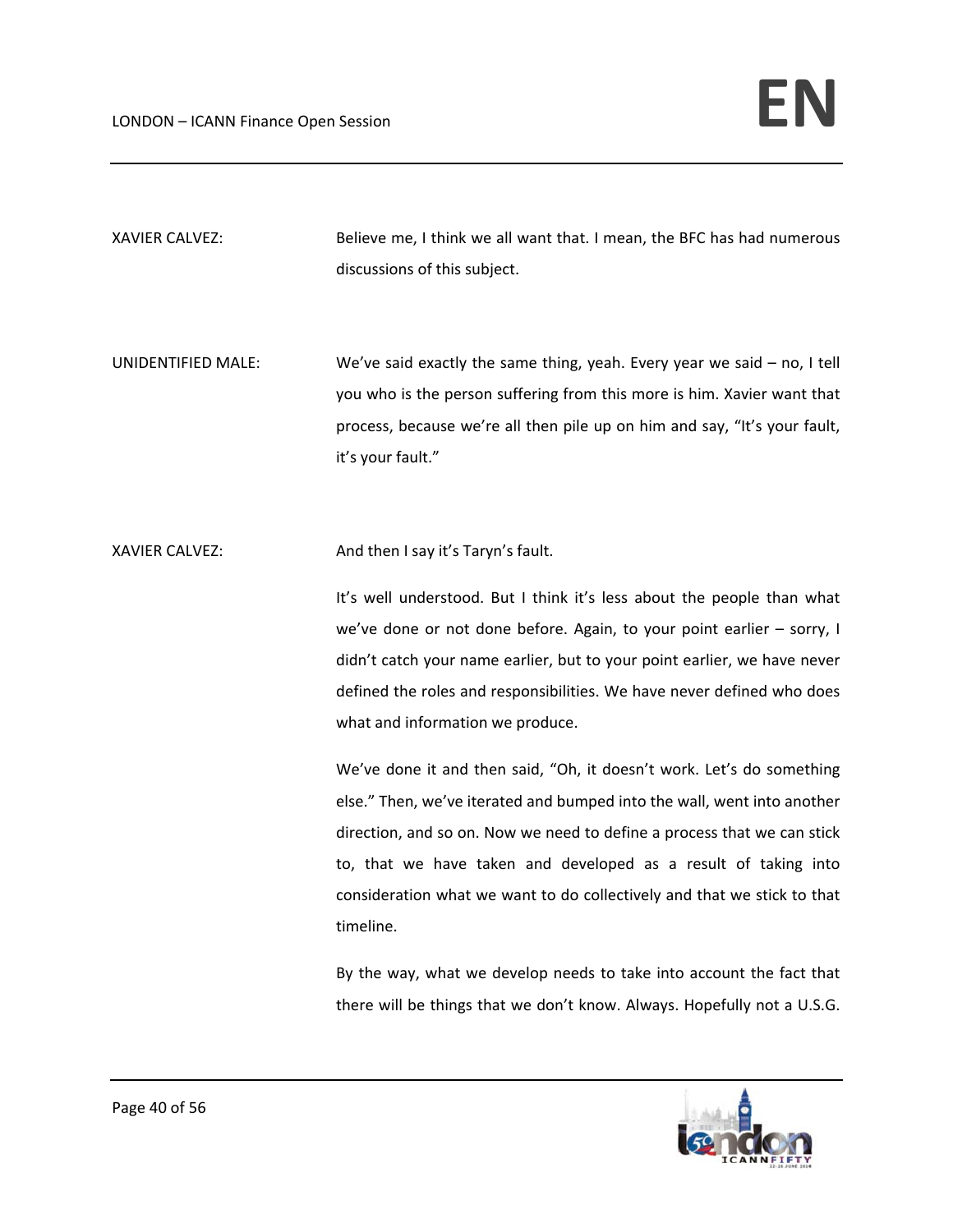transition every year, but there will be things that we don't know. In that, we need to develop something that allows for it.

ROELOF MEIJER: Is there time to just raise one more point on the process or are we done?

XAVIER CALVEZ: This is our last subject. We're slightly over time. But I think we can take a little bit of time.

ROELOF MEIJER: Okay, [inaudible]. This year, given that everything was squashed, we decided to postpone the approval of the budget by I think two months to allow for comments and sufficient time for this interaction.

> I wonder, this is just for input, if this is a good thing that we always do, i.e., approve the budget after the last Board meeting of the year. Because here are some comments we heard. We heard that we submit comments and then you have your June Board meeting, before the end of [inaudible], and then suddenly, the Board approves the budget.

> Community has, in the past, felt uncomfortable in that the Board approves the budget during the meeting, not allowing for interaction during the meeting and for more feedback.

> Maybe that's the nature of the multi‐stakeholder model, that you may want to approve it at least a month after the final Board meeting, something. It'd be interesting when you discuss the processes where

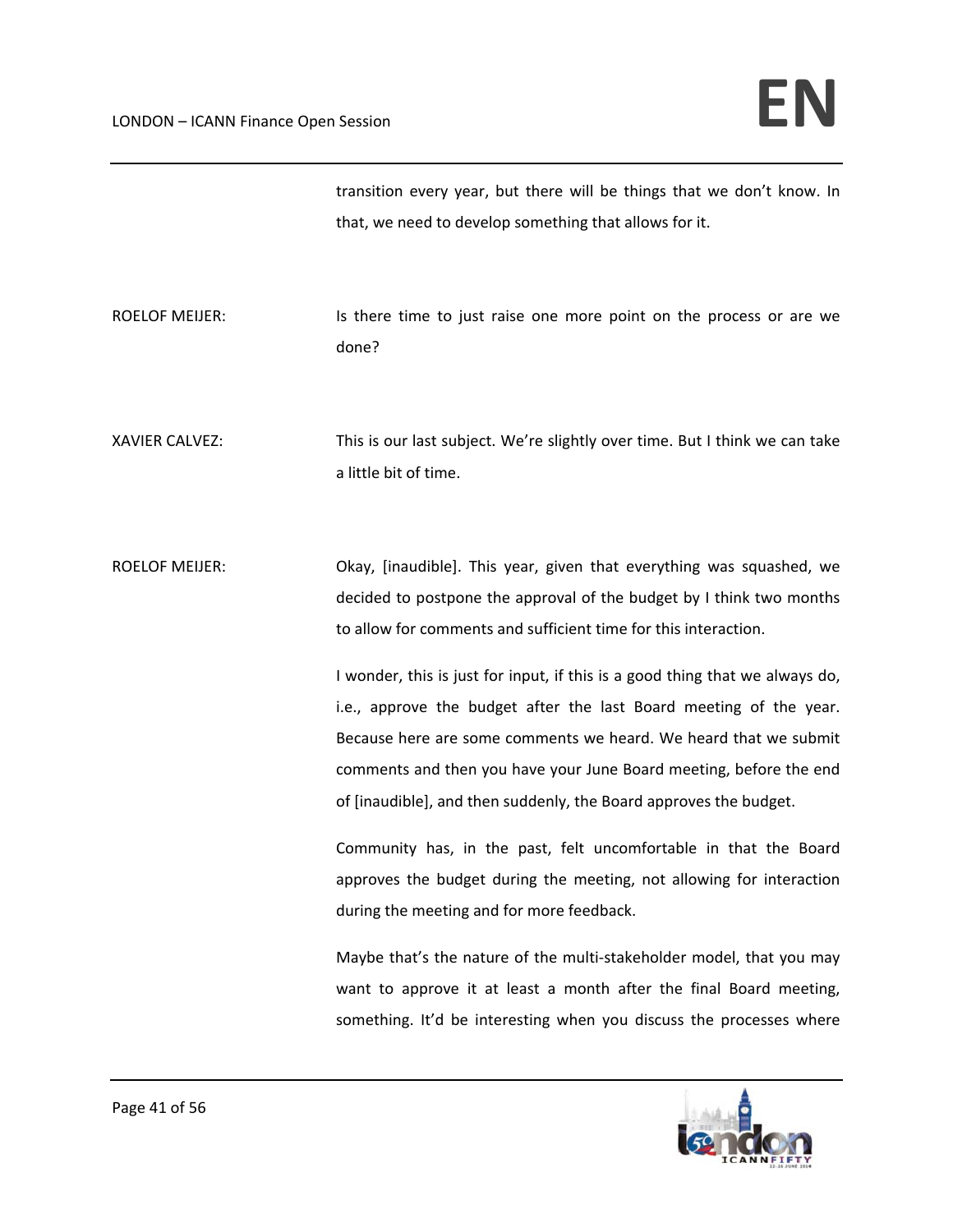this is something we ought to do as a matter of fact, rather than press it very hard and always having the target [inaudible] last, yeah?

It's a thought, because then people feel – have more time to make comments while they're here at the last Board meeting for any final adjustment if needed be. Thank you.

XAVIER CALVEZ: Definitely something to consider. Please.

- UNIDENTIFIED FEMALE: If I may go back to my question I wanted to ask earlier. You had mentioned, I think on page two or three of the slides, the three contingency costs against budget. There was the NETmundial, the e‐ friction report, the IETF sponsorship if you remember, right?
- XAVIER CALVEZ: Right. Well, there was a bit more than NETmundial and Internet governance, but yes.

UNIDENTIFIED FEMALE: Yeah. NETmundial/Internet governance.

XAVIER CALVEZ: Yes. Yes. 1Net, Bali.

UNIDENTIFIED FEMALE: E-friction. 1Net, as well. Where was the 1Net [inaudible]?

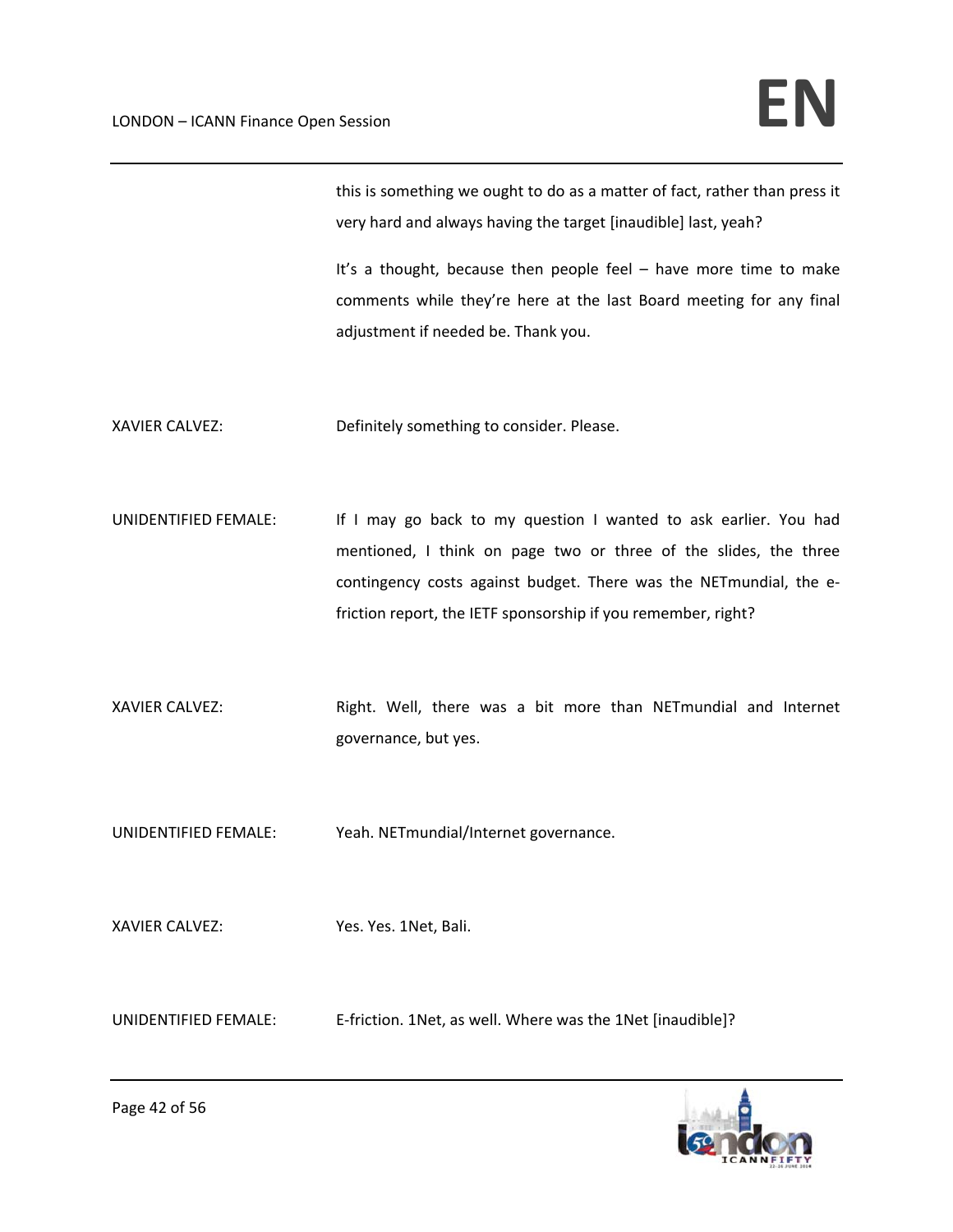XAVIER CALVEZ: Yes.

UNIDENTIFIED FEMALE: Okay. Irrespective of – my question really is about the – two parts to my question. How do these requests come in for contingency money? Then, secondly, when I say, "How do they come in?" what's the specific channel? More importantly, how are these requests evaluated? If somebody says, "I want \$10 for this," another person says, "I want \$20 for this," what means are used to evaluate these requests for extra money? Is there, for instance, a business case done? Who looks at this business case? Is a business case required? Who looks at the business case and then who does the approval? Just a little bit on the process, if you don't mind. Thanks.

XAVIER CALVEZ: Before I get into the process, let me re-clarify what the contingency is. The contingency is basically an amount of expenses included in the budget. But not allocated to anything, as opposed to the rest of the budget, where [inaudible] personnel, it's going to be professional services, it's going to be rent, it's going to be for finance, it's going to be for GSC. Budget defined by the organizations. Then, on top, we always add a contingency budget, just recognizing the reality of life which is, again, as I said before, the budget is obsolete the day after it's been approved. [inaudible] nearly say produced, just because things always happen differently. That's life.

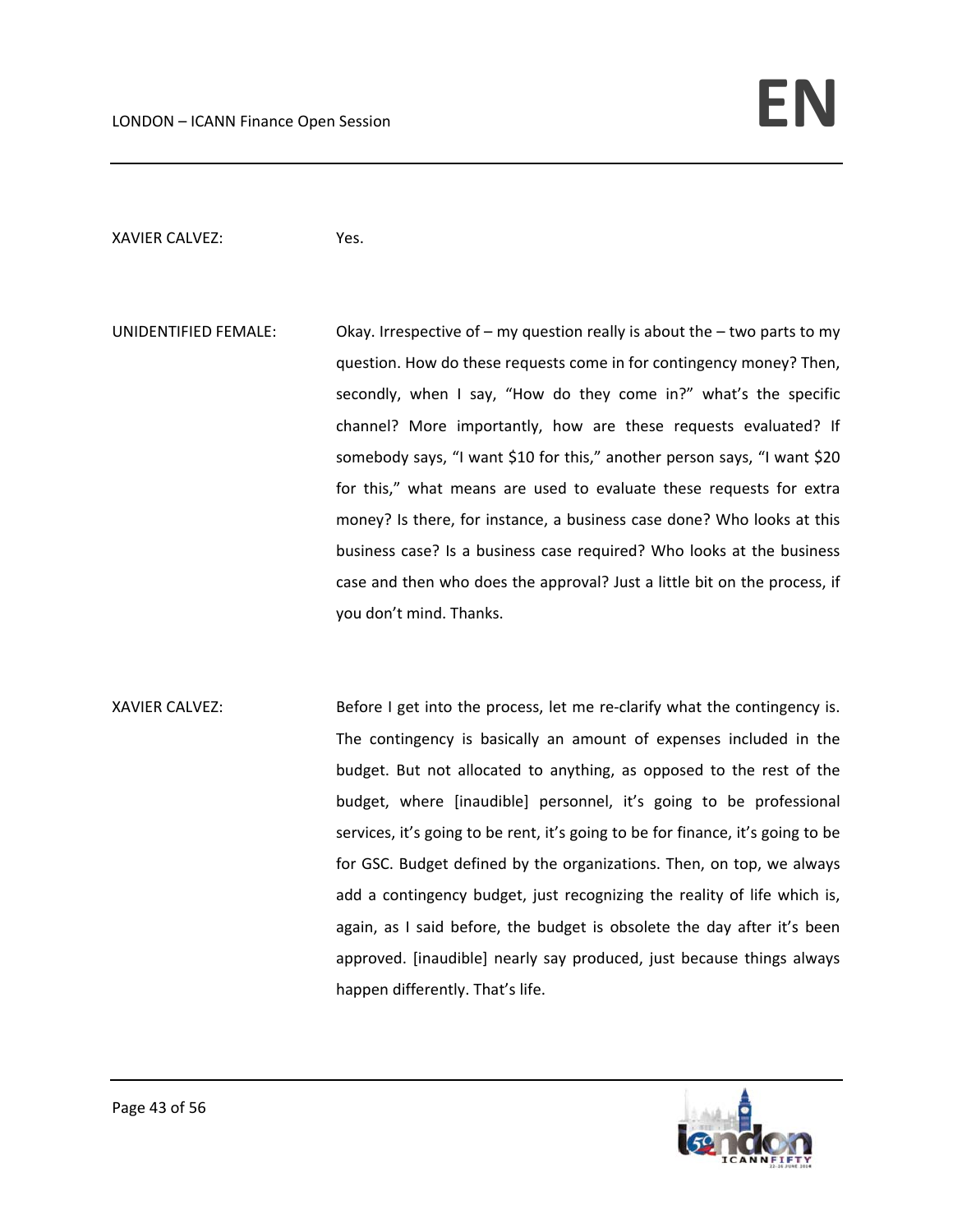The contingency is there to basically allow for things that happen differently. It's not a bucket of money that we just pull out of to do whatever you want. It's really there to allow for differences in things that happen.

We haven't had, and that's a subject that Cherine can attest with disgust as well, we haven't had a governance mechanism for contingency [funds]. To conclude on what the contingency is, the contingency is part of the approved budget. It's approved spend. It's unallocated. There's no further approval to be provided for those funds to be utilized other than the general contracting and [dispersion] policy that ICANN goes by, which is that any contracting or single disbursement, in excess of \$500,000 needs to be approved by the Board and is recommended usually to be approved by the Board through the BFC (Board Finance Committee). But that's not specific to the contingency. It's not specific to budgeted or not budged expenses. It's anything above \$500K [inaudible] needs to be approved by the  $-$  any single expense above \$500K, \$500,000 needs to be approved by the Board.

UNIDENTIFIED MALE: Sorry. That is outside of the existing budget.

XAVIER CALVEZ: No.

UNIDENTIFIED MALE: Full stop?



Page 44 of 56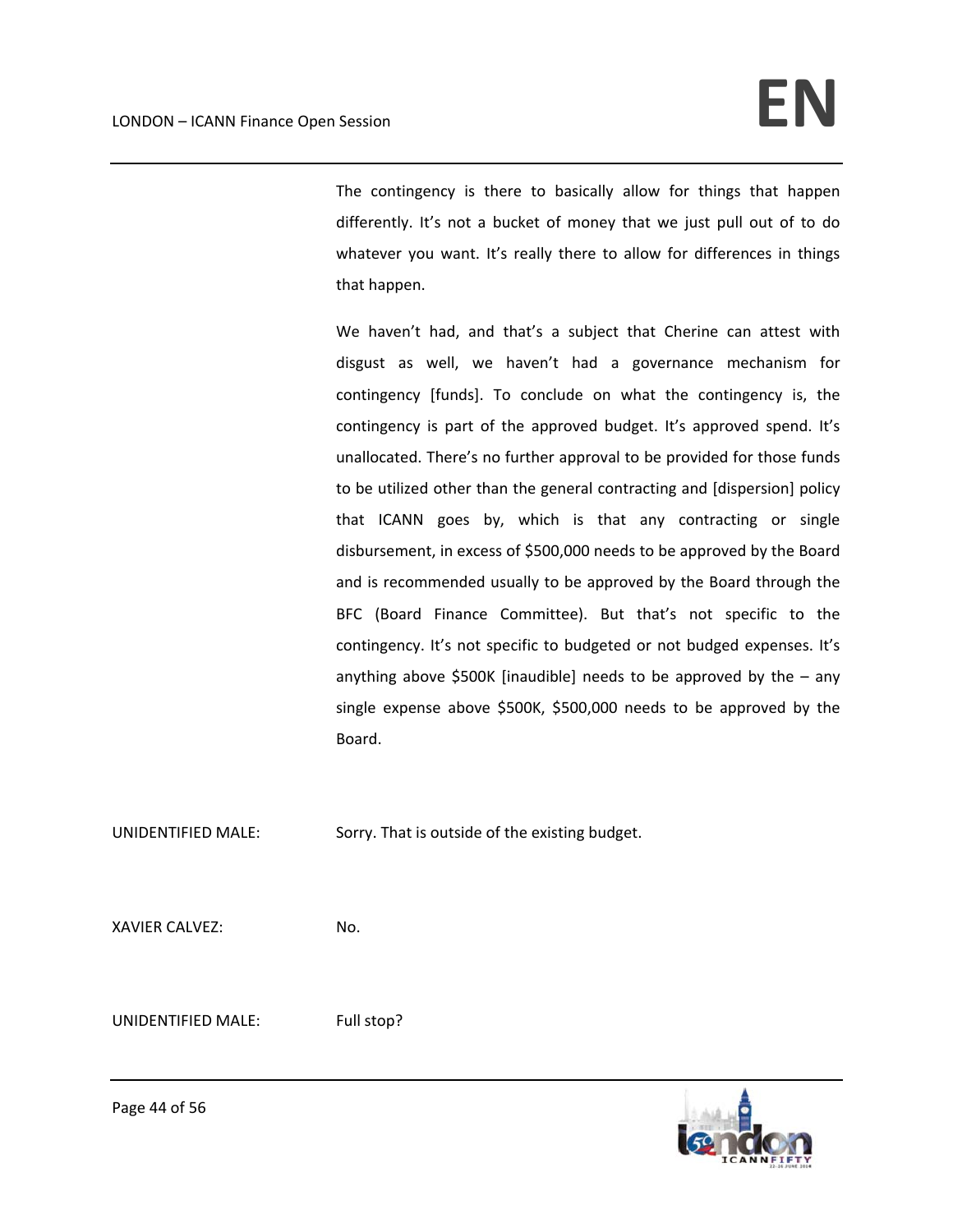XAVIER CALVEZ: It's not that outside of the [inaudible] – it's any expense above \$500K. Single expense. It needs to be approved by the Board. Sorry, to just make it clear on that, the Board approves the budget. In the budget, there's the ICANN meetings. But, the venue costs usually exceeds \$500K. One contract with a venue usually exceeds \$500K. We go to the BFC and then to the Board for approval of contracting with a venue for that purpose. It was budgeted. It's all planned. But it's still is required [inaudible] contracting disbursement policy. I just wanted to mention that because that's in the picture of your question, relative to contingency.

> Now, we do not have a specific process for contingency spend other than internally in the organization. Each organization has a budget. We monitor the spend against budget, as per the plan for each organization. What has happened is if you see these items, they're relatively specific, isolated. It's not like a new department's been created or it's not spend across several departments. It's relatively specific events, right? As it relates to this, it's basically been the management of ICANN and discussing with the Board in various occasions, this is what presents itself. This is what we think we should be doing. Even though that's not been a formalized and formal process, there's been a number of discussions with the management and the Board.

> Let me take an example. The Bali IGF sponsorship. A few weeks before the IGF in Bali, the organization that manages has indicated that they had funding issues. A member of the management team of ICANN, who of course is in constant coordination with ISOC and the Internet Society

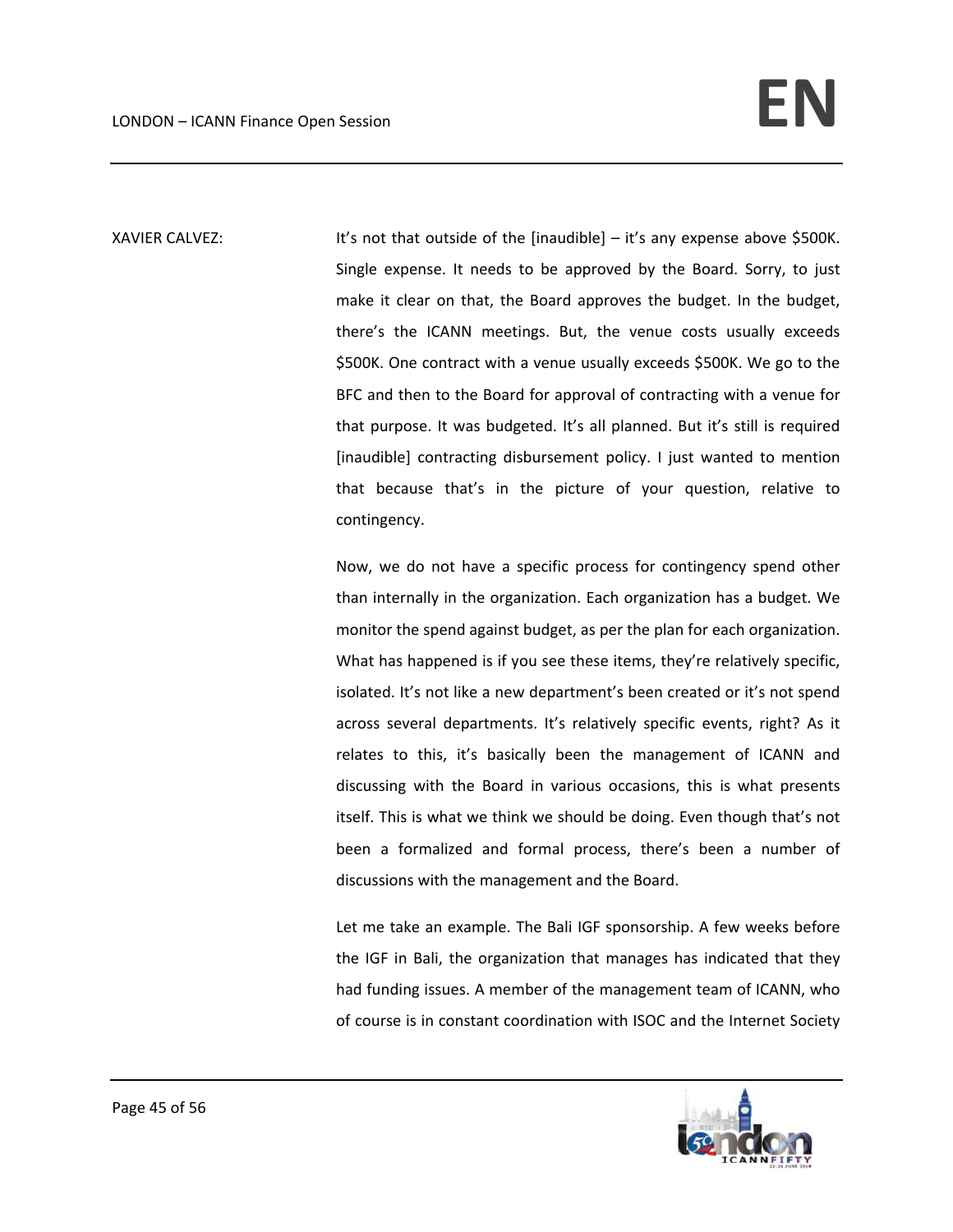has, "How can we help?" This is support of the community. Fadi and his team has discussed it and a number of the Board members have been involved in understanding what the issues were and how they could be resolved so that the Bali IGF happens. The Board, therefore, has also discussed these elements with the management, who said we should be doing it.

I'm taking an example. You can see, it's a little bit informal in this case. But the discussions have happened to make sure that that effectively happens. Therefore, Fadi has said to the Board, "Listen, this is what it looks like." A number of Board members were with him, discussing with ISOC. "This is what it looks like. I'm hoping we can contribute no more than \$250,000, but we may have to go higher." At the end of the day, we contributed \$250,000.

CHERINE CHALABY: One just extra point of information.

XAVIER CALVEZ: Yes.

CHERINE CHALABY: The BFC meets about, what, ten times a year? Every meeting, we review what's in the contingency. How much has been spend, what are the requests, has anything been exceeding the \$500,000? We keep an oversight on it all the time.

> But as Xavier said, this is not to support individual departments once they exceed their budget. This is for unexpected events. Because almost

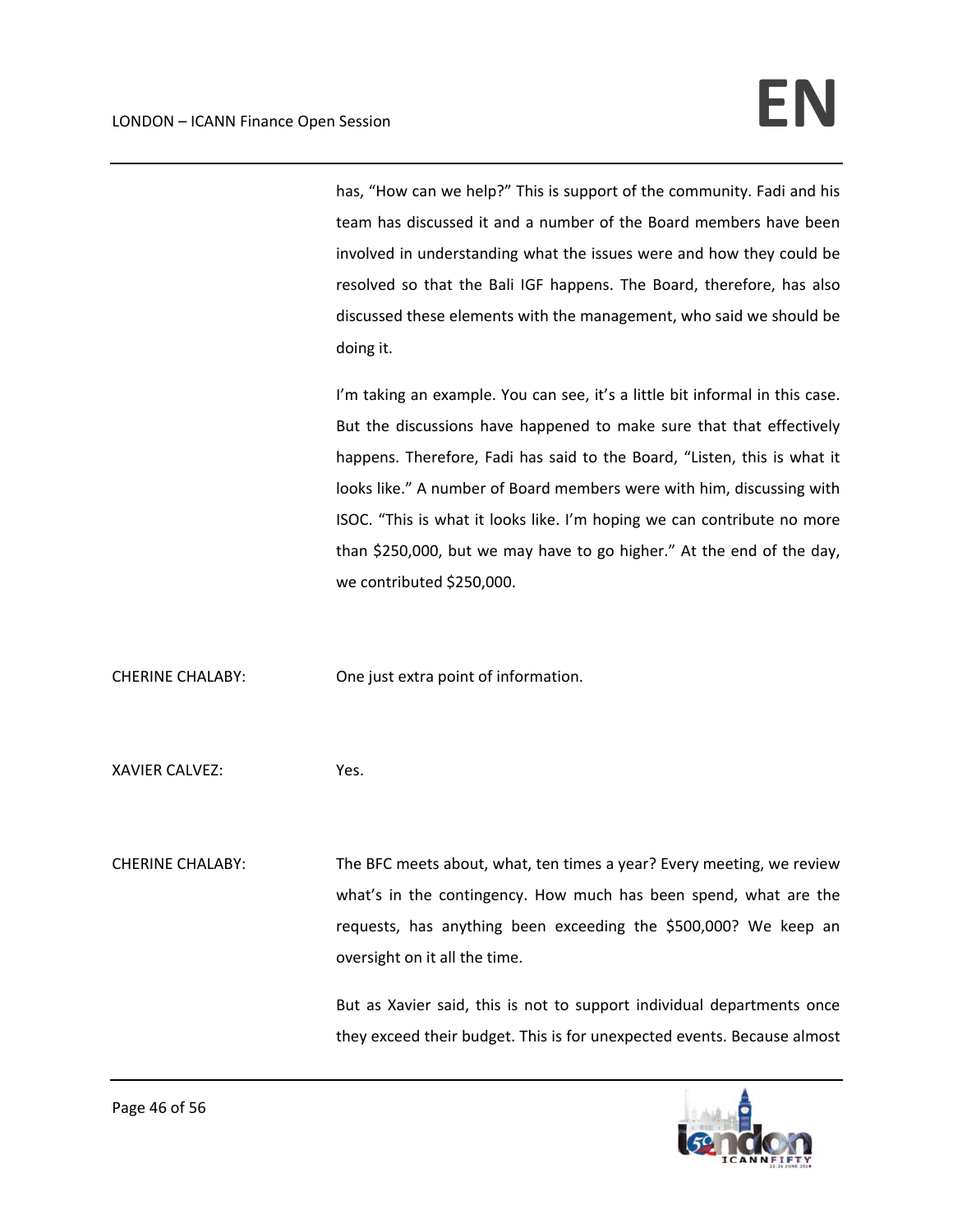impossible to imagine all of these things happening. You need a little pot of money, which here is about 5%. The amount is 5% of operating expenses set aside for contingency – because you can't plan everything, which is normal.

UNIDENTIFIED FEMALE: Thank you for that, Cherine. But I think coming back to my original question about the business case. Irrespective of the fact that this is a contingency part, I also have a contingency part for my own personal budget. Irrespective of what percentage it is of the total budget, shouldn't there be a business case done for every request over a certain amount?

> For instance, if you have multiple requests, what would you do if, in one year, you get ten requests for that contingency money? How do you make a decision? How do you weigh one against the other?

XAVIER CALVEZ: This is very reasonable question and point. Effectively, in the past, we have not had as much as this year. Competition of events or volume of events that make the contingency being used, Cherine can attest that the contingency has actually never – well, let me rephrase. I don't know about never, but at least in the past four years has never been utilized fully because there was no reason for it except this year.

CHERINE CHALABY: Last year, it wasn't utilized at all.

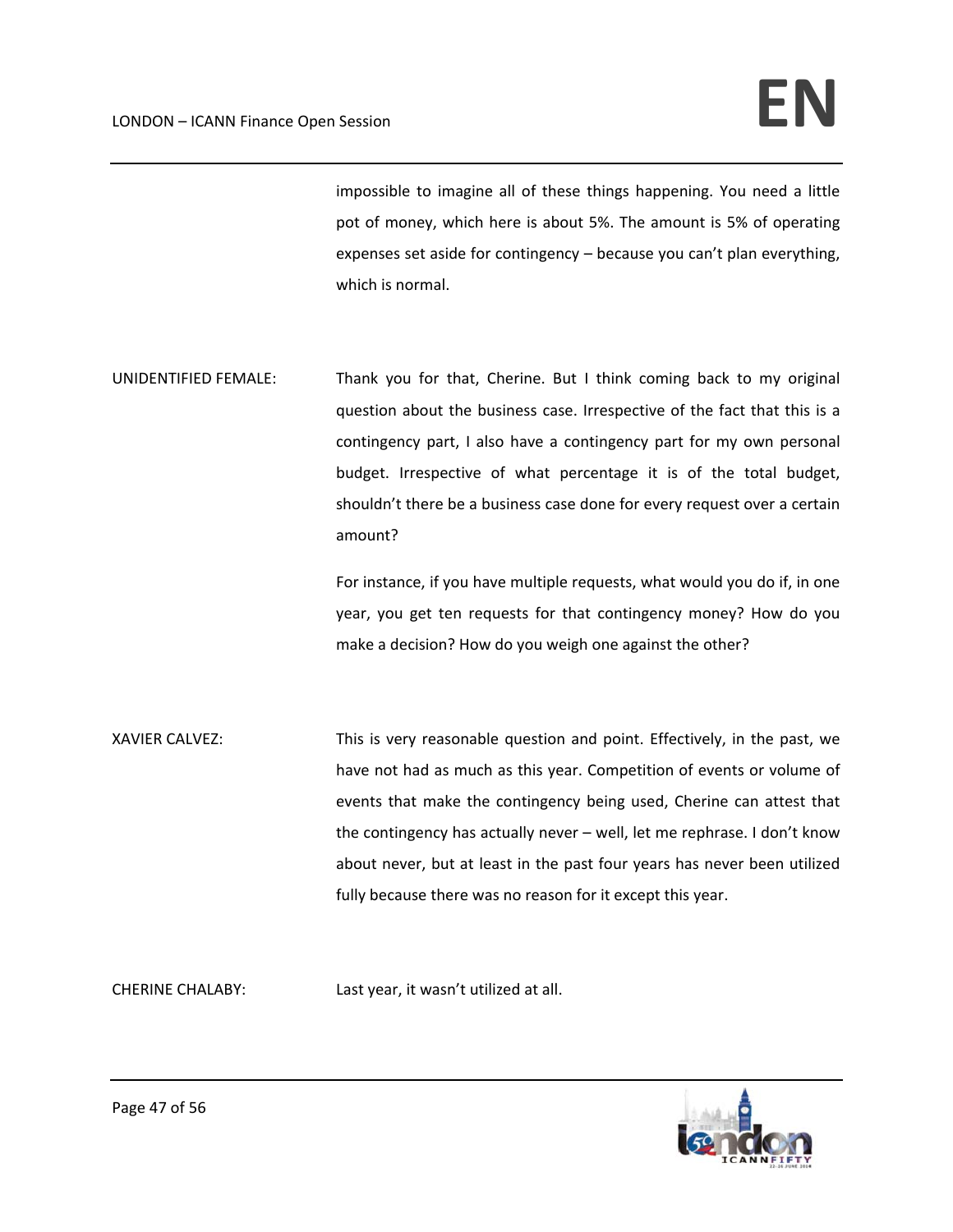XAVIER CALVEZ: Yeah. Yes, I think that there is an evaluation of the benefit of the request. You're using the term "business case," which I think is really the cost-benefit ratio of doing or not doing something, right?

> We don't currently have something. Should we? I agree with that. I think how we do it is a little bit challenging. We just need to think through how to do it, because these events are – there's no pattern or there's no predictability and there's no, how to say that? Let me take a different – we could have not funded the IGF. If we would not have helped funding the IGF, by the way Fadi and Chris Disspain and a number of Board members who have participated to help, have raised funding more than what ICANN has funded. Together, the ICANN Board and community has raised funds for the IGF to happen beyond the contribution that ICANN has provided.

> The evaluation of benefits of doing that versus the cost of doing that are very intangible. Should that mean that we should not measure them? No. I agree with you. We need to probably formalize a little bit how we do that. How do we evaluate? If only setting criterias. We have discussed with Cherine that we need to establish for ourselves a little bit of a governance of the contingency. What is it used for? How do we monitor it? This is something on our to-do list. [inaudible] completely reasonable question. Thank you. Stuart? No? [inaudible]

UNIDENTIFIED MALE: Just to say that I agree with what she said, to justify. [inaudible] of justifying that decision. What percent is the contingency of the budget?

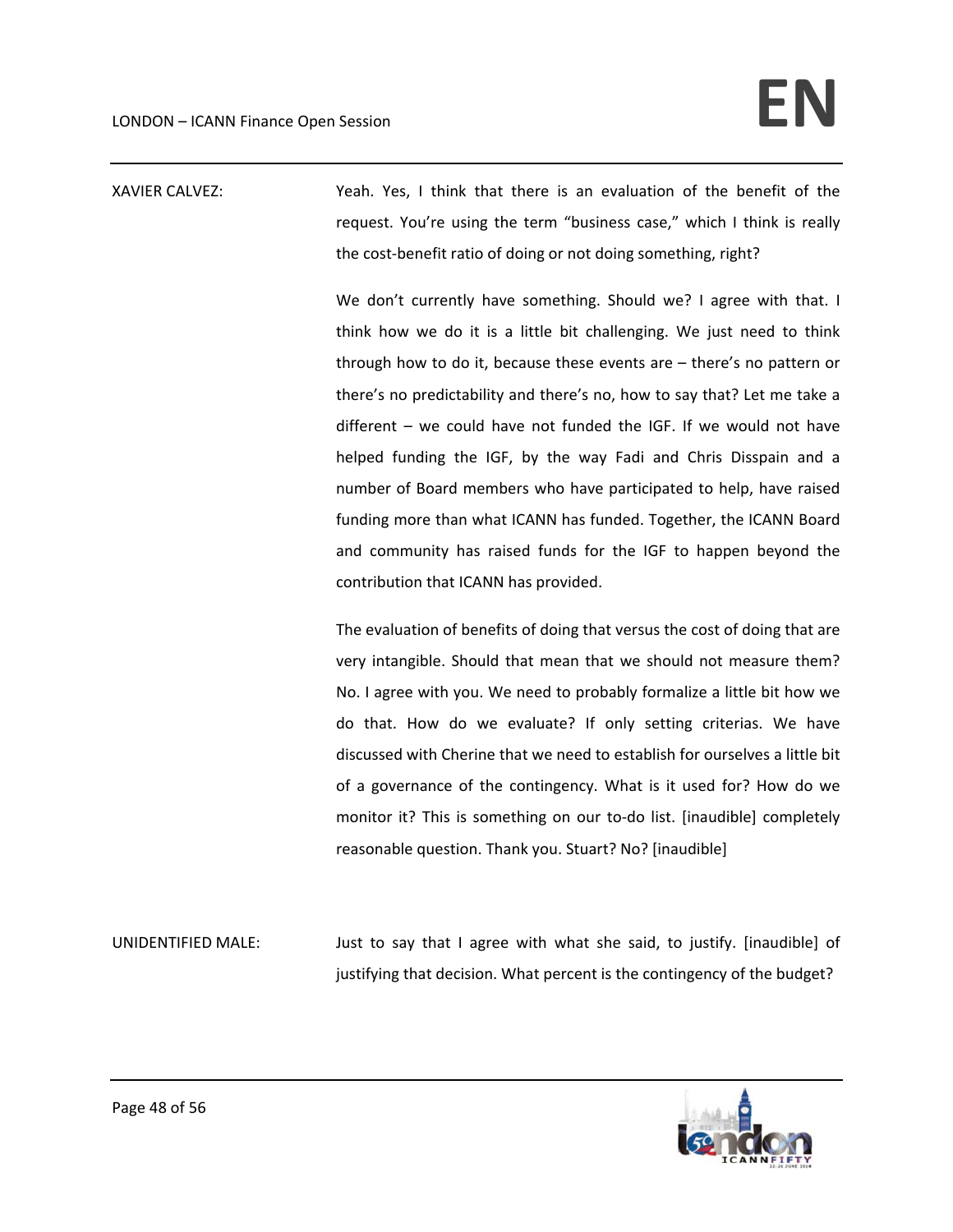XAVIER CALVEZ: About 5%. UNIDENTIFIED MALE: 5%. Then, the 12 member of the task force, do you have any model in mind of terms of how community will participate [inaudible] begin to think ahead. XAVIER CALVEZ: I would like to make sure that we have at least – thank you very much, Cherine. Appreciate it very much, the participation. Sorry. Yes. I would like to make sure that we have at least one member of the main groups that have participated to the budget process in the past. You're on my list, [inaudible], in the sense that Chris and you have always shown an interest in the budget process. I would like to make sure that those who have experience in the budget process participate. I have discussed that with Roelof in the past, as well. I'm hoping he will be able to participate. I know Tijani and Olivier Crépin‐Leblond from At‐Large are interested, as well, and have experience in the past and have participated. Chuck Gomes, who thought he could be here but couldn't, also. I'm going to try to make sure we have all the ones or all the organizations that are represented that have participated in the past. The reason I'm using this self‐defined criteria is that ideally, I would like to have every organization, but one, it's a bit challenging to work with because it's a lot of people. But two, if those organizations have [inaudible] participated to the budget process in the past, then I think there's a little bit less interest and experience in living through the

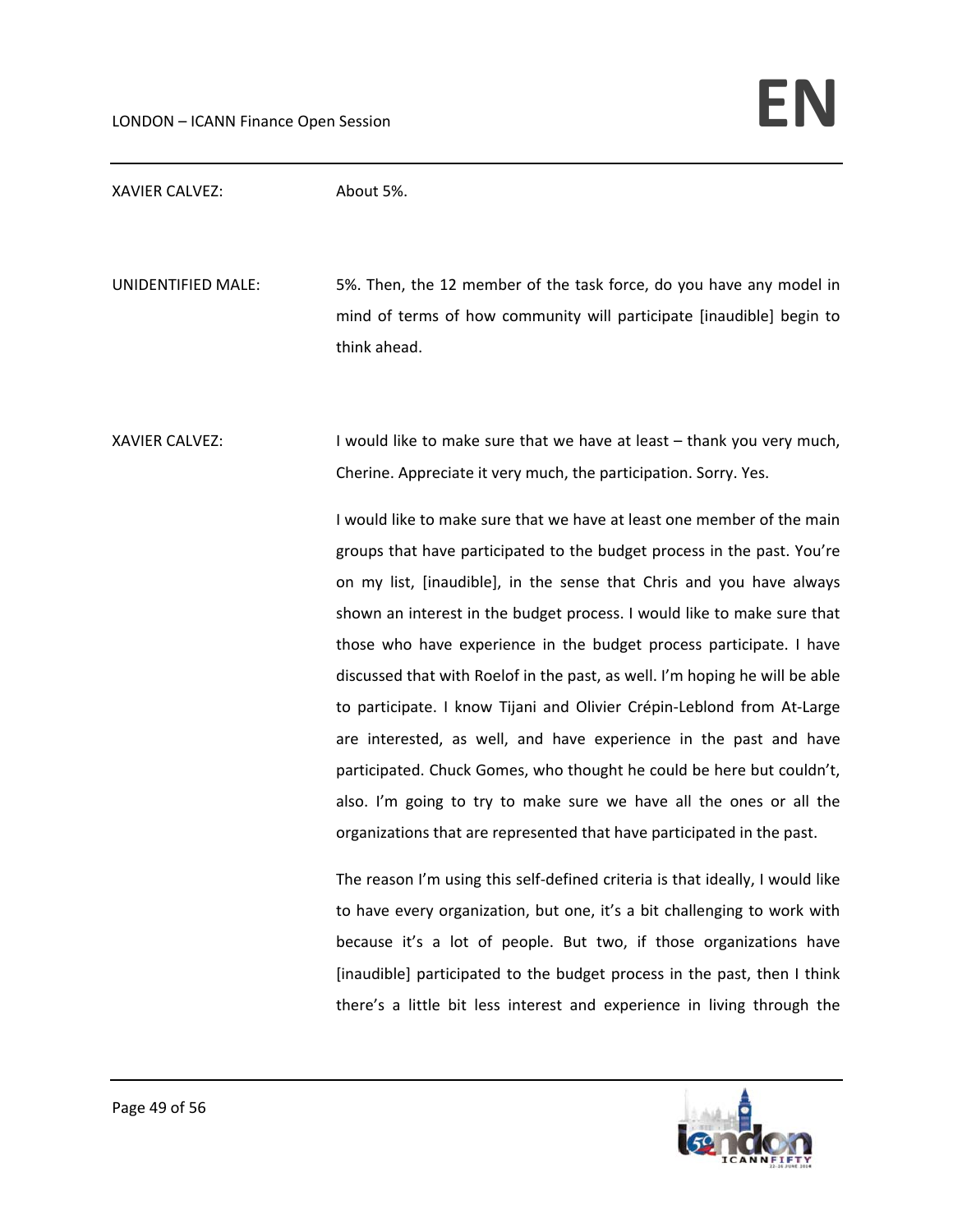process and therefore being able to feed back that knowledge into redesigning something.

I would like this group to be a relatively focused, not necessarily experts but experienced and interested and wanting to contribute. Having said that, within those limits, I think the broader representation, the best, right? That's what I would like to try to have is at least each of the organizations that's participated in the budget process. They are known, right? It's the ccNSO, the BC, the ISPs, At‐Large, and Steve Metalitz's group, ISP/CP. The acronym I always miss. The ISPs and a little bit SSAC, but a little bit more specifically as it relates to their funding needs. I think the groups that I mentioned before are more generally interested with the overall process and the overall output. That's what I have in mind.

Any last – sorry. Go ahead, and there's the gentleman behind you after that. Can I ask you to please take a mic, please? Thank you.

BARRY FELLMAN: Barry Fellman from Vivid Domains. I was interested to know where you thought the proper form would be to discuss revenue sources and types of revenue sources.

XAVIER CALVEZ: You mean as part of the budget process or more generally speaking?

BARRY FELLMAN: Both. Where would it be appropriate to address efforts that ICANN might make to seek revenue from other sources than it currently seeks?

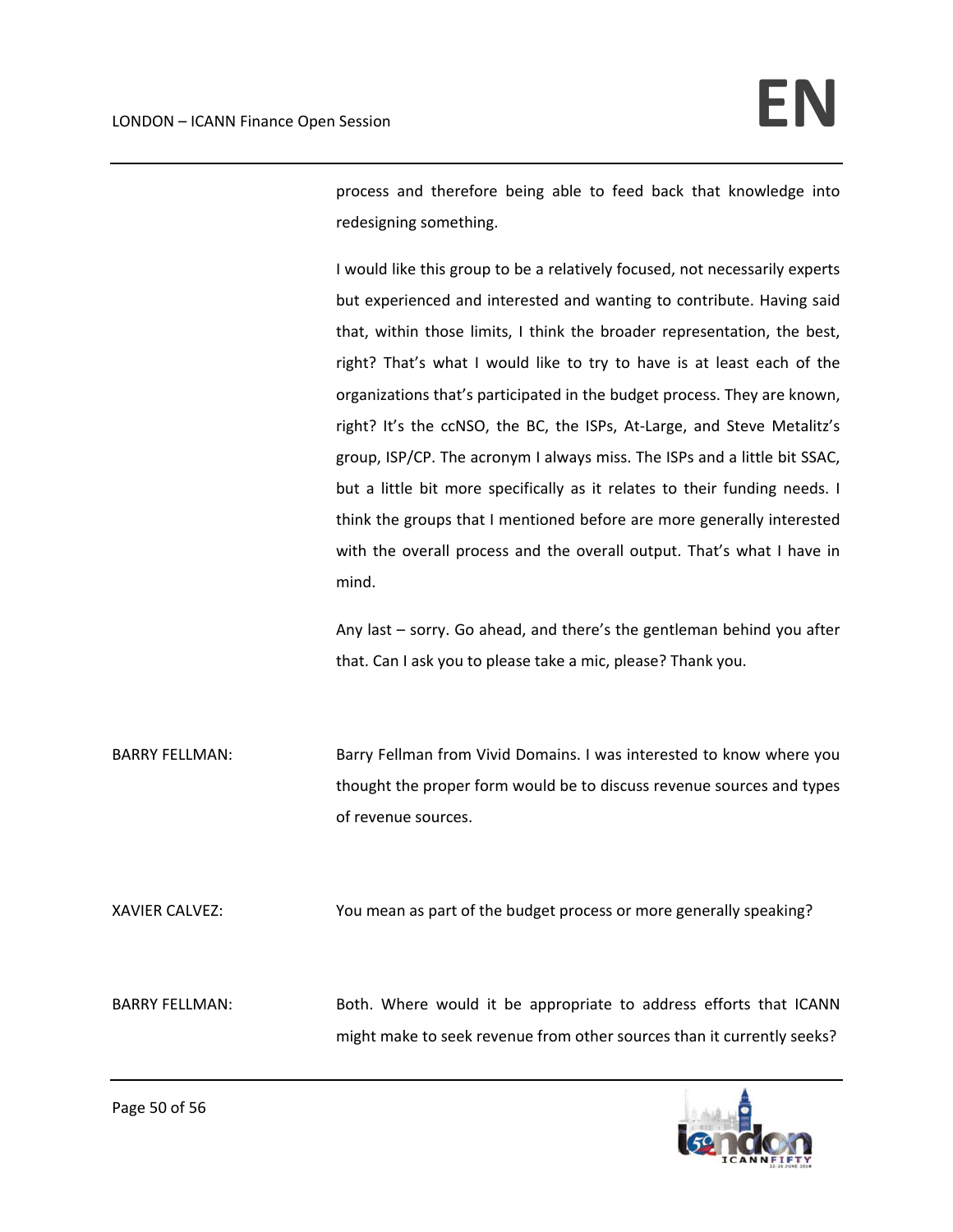XAVIER CALVEZ: I think, in terms – without trying to get into the specific subject, I think the how would be probably be  $-1$  think the best, in my views, would be either to put through a comment as part of the public comment process on the budget. To [inaudible] in this case speak about the existing funding and resources, but funding and resources that we're not looking at. In my views, that would be the way to go. If you go on our public comment section in the website, there's the public comment process on the FY15 plan. You can submit a comment there. You can definitely submit a comment about funding resources that we are not looking at currently.

BARRY FELLMAN: There were, during previous ICANN meetings with staff, going back many years, the idea that other sources would be sought after. Has there been any effort by staff to seek other sources of funding than those currently?

XAVIER CALVEZ: Not other than sponsorship. At ICANN meetings, we have sponsors that helps offsetting the cost of the meetings. But it's minor. Well, [inaudible] nothing's minor, but it's a fraction of the meeting's costs. That's really more cost offsetting than really revenue sources. It's not funding campaigns or anything like that. No, there's not been any.

BARRY FELLMAN: Staff's not really made any effort [inaudible].

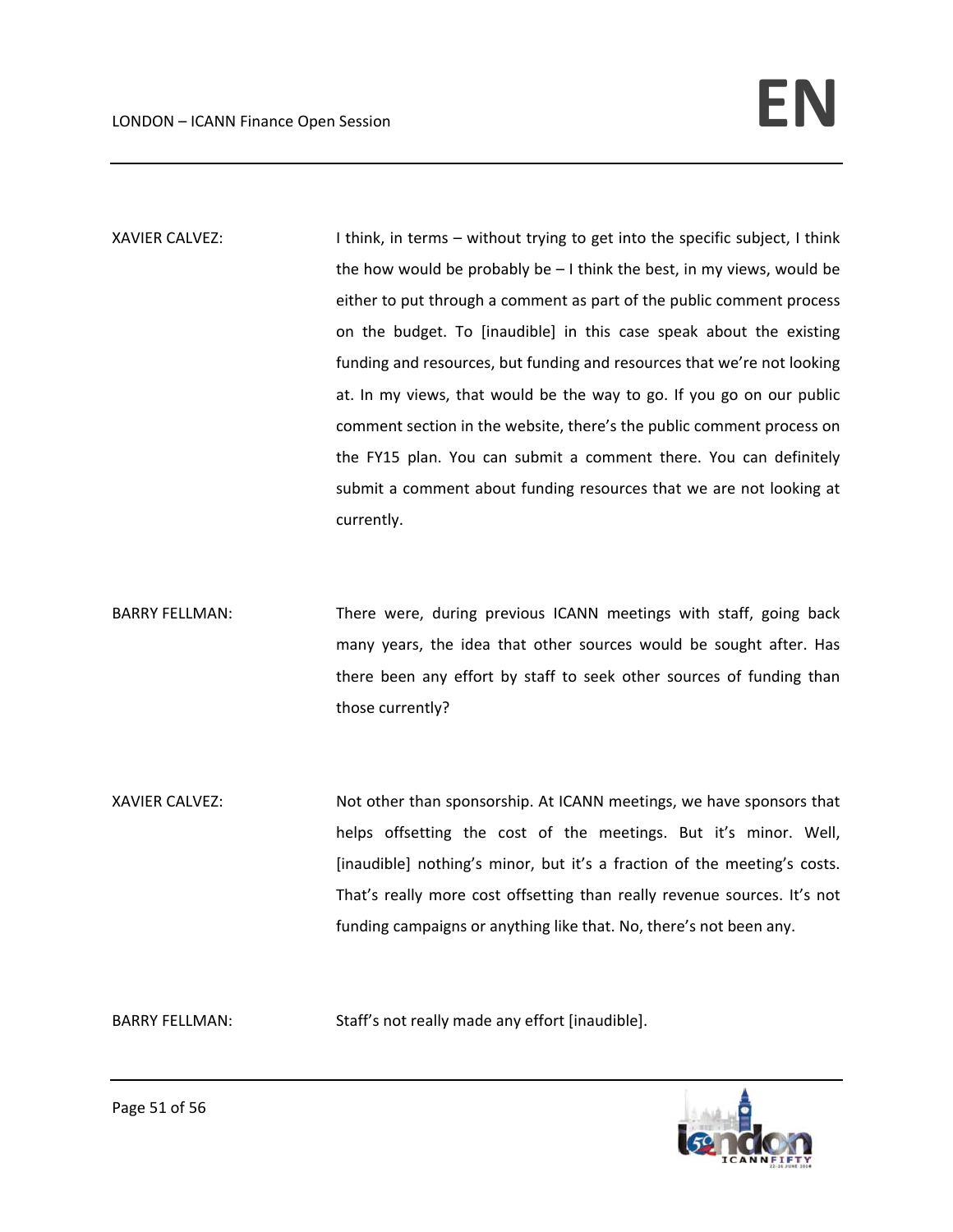XAVIER CALVEZ: No. There's not been any other than those sponsorships to offset [inaudible].

UNIDENTIFIED MALE: To be fair, I would think the revenue that's been generated through gTLD has been pretty significant [as a change].

XAVIER CALVEZ: Correct.

BARRY FELLMAN: I was told that that revenue could only be used for gTLD programs.

XAVIER CALVEZ: You're both correct. The application fees collected from the applicants are exclusively used to cover for the cost of the program, the [evaluation] program. Once applicants become registries, then they become contracted parties of ICANN. In the contract, they have fees for ICANN. The \$25,000 fixed fee and the transactions fees like – so that's I think the revenue that Stuart was mentioning.

BARRY FELLMAN: The transaction fees, though, are not paid by the registries, are they?

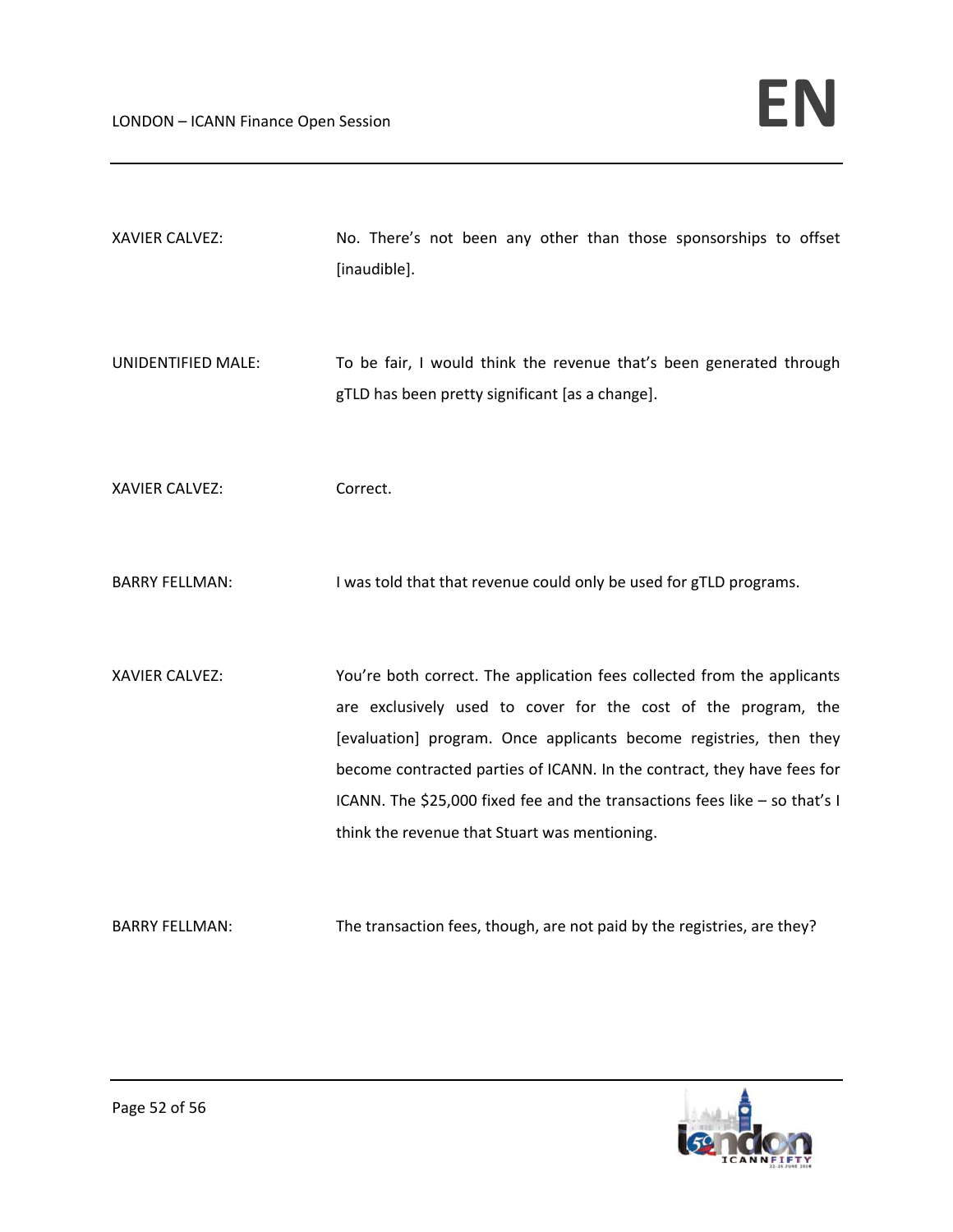| <b>XAVIER CALVEZ:</b> | No, they are paid by the registry and the registrars on behalf of the<br>registrants.                                                                                                                                                                                                                                                                                                |
|-----------------------|--------------------------------------------------------------------------------------------------------------------------------------------------------------------------------------------------------------------------------------------------------------------------------------------------------------------------------------------------------------------------------------|
| <b>BARRY FELLMAN:</b> | Doesn't registrar collect those funds and pay them to ICANN?                                                                                                                                                                                                                                                                                                                         |
| XAVIER CALVEZ:        | Both.                                                                                                                                                                                                                                                                                                                                                                                |
| <b>BARRY FELLMAN:</b> | Oh, both.                                                                                                                                                                                                                                                                                                                                                                            |
| <b>XAVIER CALVEZ:</b> | Sorry, I'm not hearing your question.                                                                                                                                                                                                                                                                                                                                                |
| UNIDENTIFIED FEMALE:  | What about the point the gentleman made earlier about the money, the<br>revenue you collect as a result of the gTLD program? It cannot be used<br>for other ICANN purposes? Can you just clarify that, please?                                                                                                                                                                       |
| <b>XAVIER CALVEZ:</b> | It should be straightforward, this answer, but it's a bit more<br>complicated.<br>We are not intending to use these funds for anything else for now. If the<br>community develops $a - let$ me rephrase. If the community defines<br>other usage of those funds, if there would be any left at the end of the<br>program, this has not yet been established. The Board has indicated |

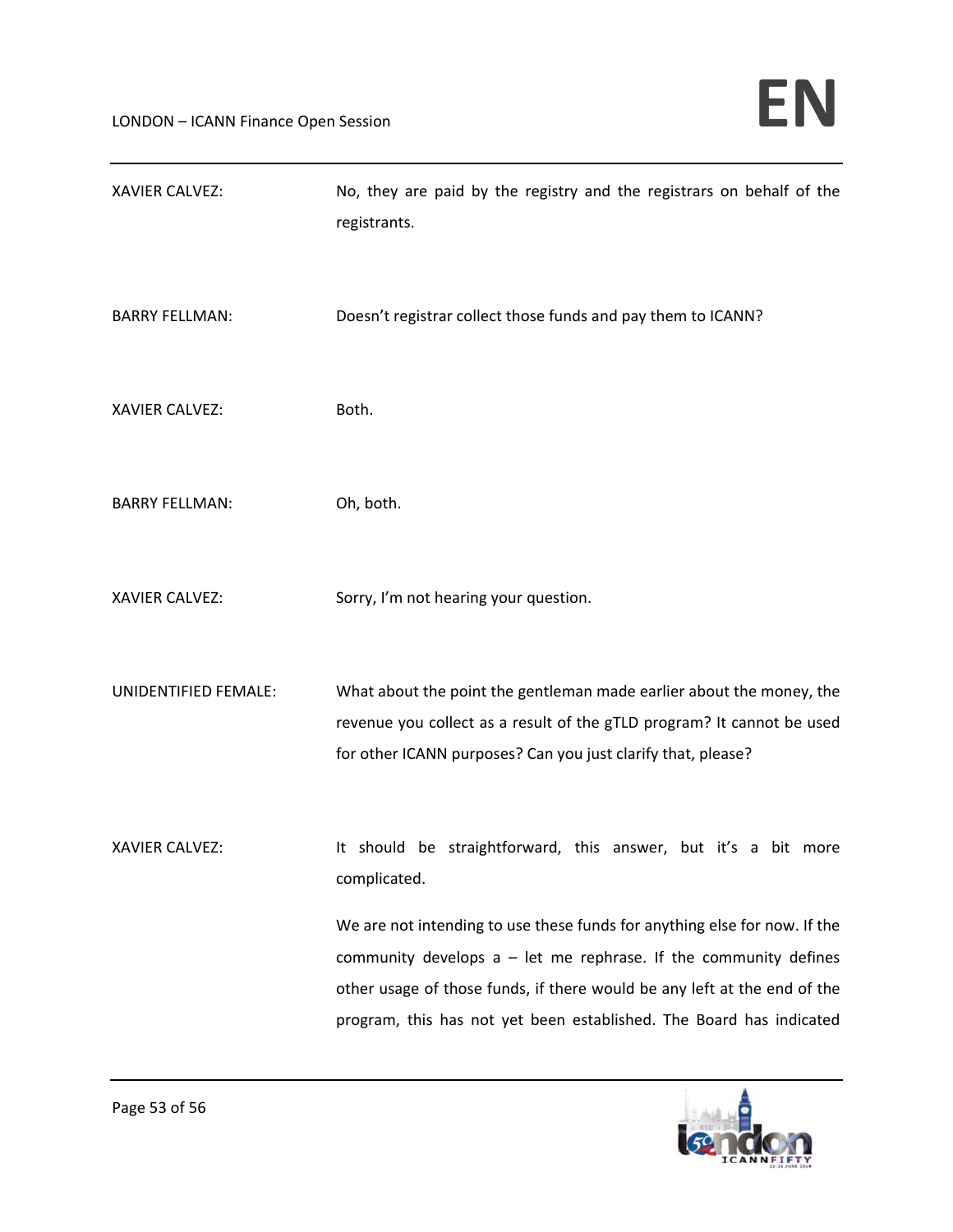several times in the past that if there would be excess, the Board would ensure that a process is organized for the community to define with the board how the funds in excess, if there would be any, could be used. What would they be used for and how. That's not been yet defined.

But so currently, what we go by for staff in managing the funding of the program is the application fees serve for the program and that's it. If there's anything left after that, we'll discuss how to work it out with the community.

BARRY FELLMAN: The previous discussions with staff during previous years, going back many years have led me to believe that staff was going to seek other sources of funding and other communities that could fund ICANN's work. But none of that has been done?

XAVIER CALVEZ: As far as I know, and I don't have necessarily the background or the history that you have, but as far as I know, no, we have not seeked other types of funding so far.

BARRY FELLMAN: What would it take for staff to look back at those discussions and agreements that had been made in previous years and then to perhaps follow through on them?

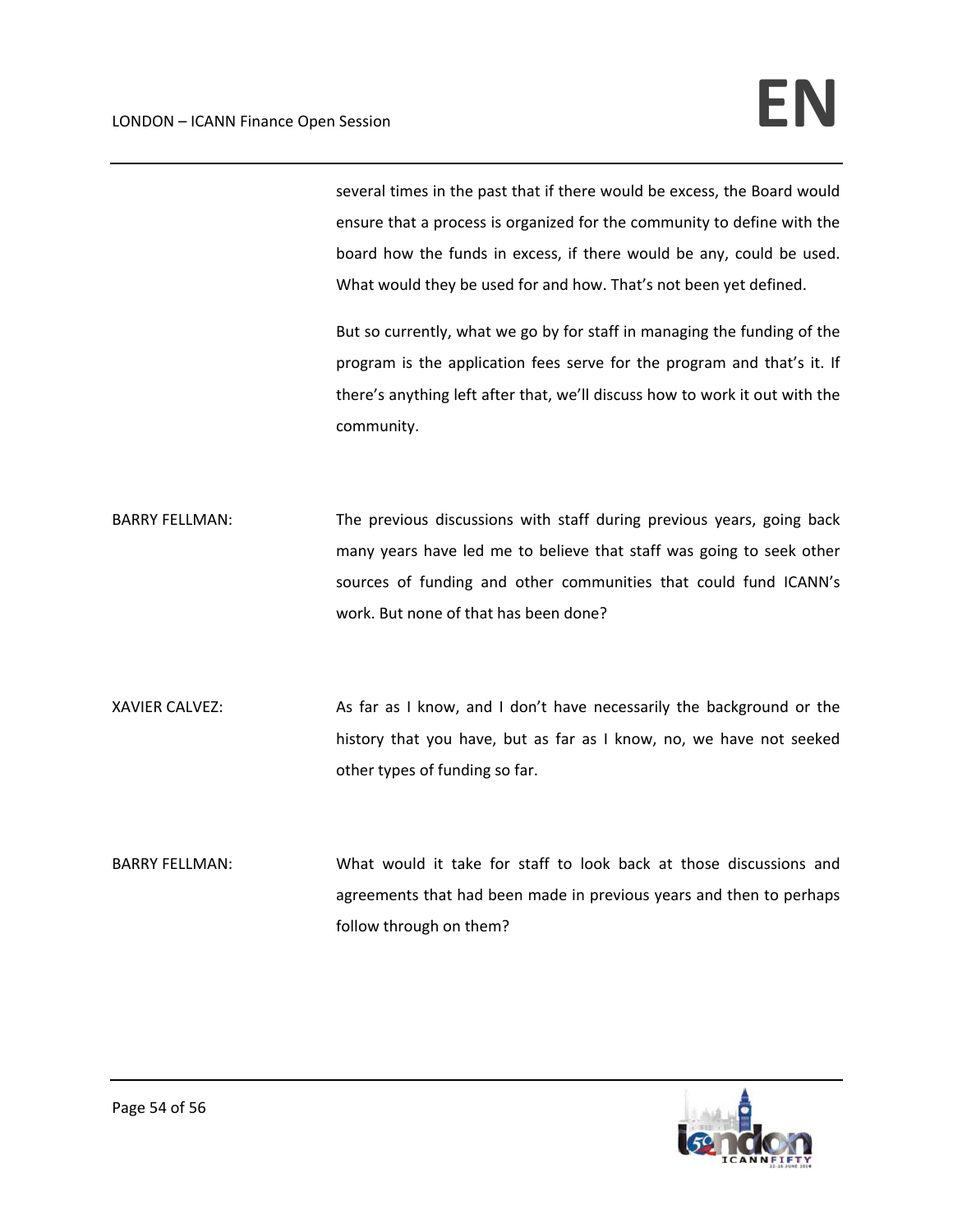## LONDON – ICANN Finance Open Session **EN**

XAVIER CALVEZ: I can try to follow up internally to see whether those who may have been involved in those discussions in the past. You may actually have more information on them than I do. But I can try to look back at that. But I would actually think that formulating either requests or suggestions or a need to address that discussion in a public fashion and maybe through the Board or through the CEO directly I think is a useful exercise. I think the organization has been focused over the past few years on developing the New gTLD Program, supporting the New gTLD Program, and continuing to interact with our contracted parties or registries and registrars that of course are also involved in the program and securing the financial aspects of the contracts with the contracted parties rather than seek other sources of funding. Having said that, I don't think there's any reason to not want to

necessarily do it. I think there are some limitations, either fiduciary or just from a business standpoint that we may see to that. But at the same time, could we go and seek more funding for specific purposes or more generally? Why not? I'm not aware of any conversations that happened, but as you were indicating and they may have happened in the past. I think that subject can definitely be brought back up.

BARRY FELLMAN: Would it be possible to direct staff to look into that?

XAVIER CALVEZ: Absolutely. It would be. The way I would suggest to do that, just from a practical process standpoint is if you would submit a comment in the